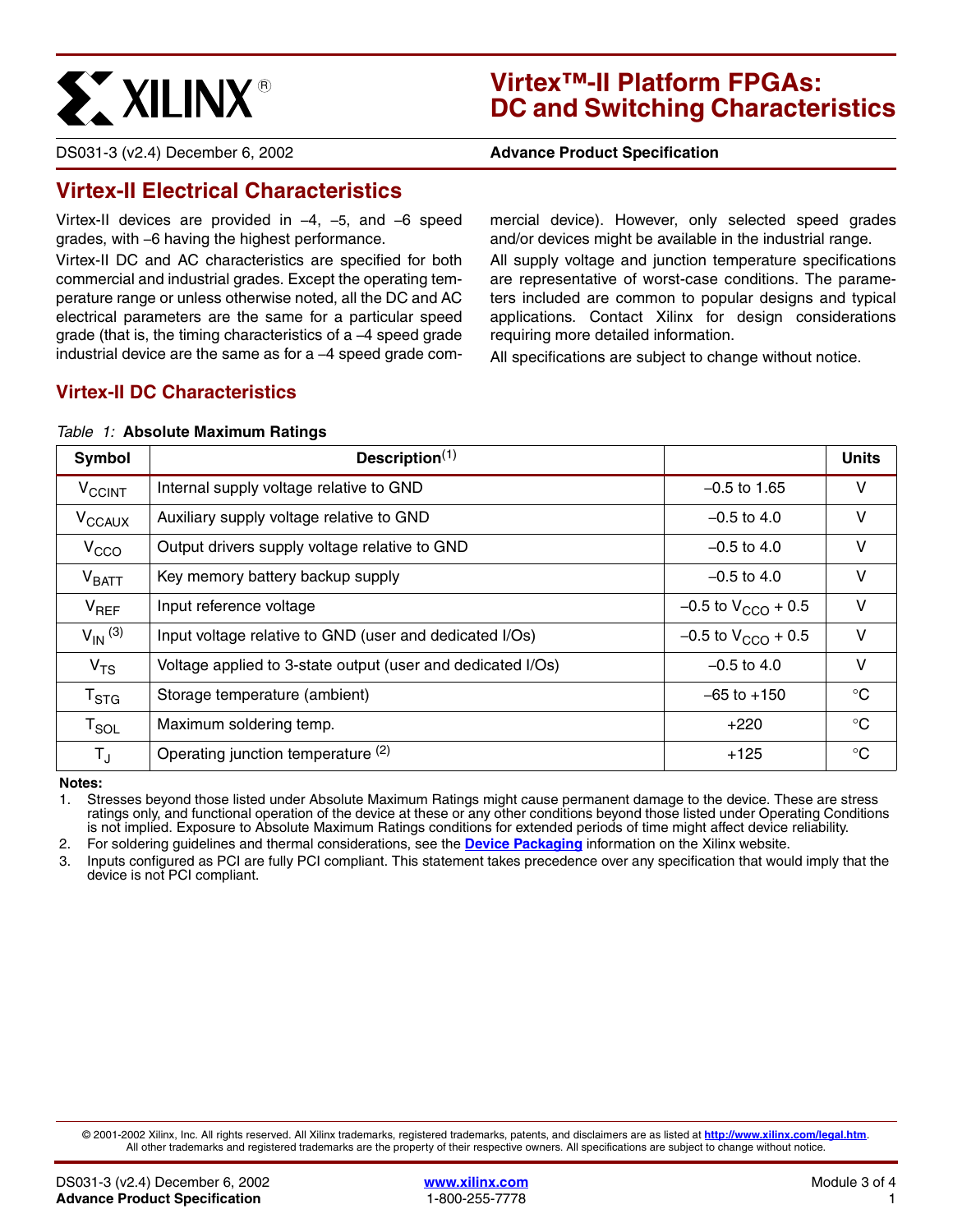### <span id="page-1-1"></span>*Table 2:* **Recommended Operating Conditions**

| Symbol                   | <b>Description</b>                                                              | Min        | <b>Max</b>       | <b>Units</b> |        |
|--------------------------|---------------------------------------------------------------------------------|------------|------------------|--------------|--------|
|                          | Internal supply voltage relative to GND, $T_{\rm J} = 0$ °C to +85°C            | Commercial | 1.425            | 1.575        | V      |
| <b>V<sub>CCINT</sub></b> | Internal supply voltage relative to GND, $T_{\rm J} = -40^{\circ}$ C to +100°C  | Industrial | 1.425            | 1.575        | V      |
|                          | Auxiliary supply voltage relative to GND, $T_{\rm J}$ = 0 °C to +85°C           | Commercial | 3.135            | 3.465        | $\vee$ |
| V <sub>CCAUX</sub>       | Auxiliary supply voltage relative to GND, $T_{\rm J} = -40^{\circ}$ C to +100°C | Industrial | 3.135            | 3.465        | $\vee$ |
| V <sub>CCO</sub>         | Supply voltage relative to GND, $T_1 = 0$ °C to +85°C                           | Commercial | 1.2 <sub>2</sub> | 3.6          | V      |
|                          | Supply voltage relative to GND, $T_{\rm J} = -40^{\circ}$ C to +100°C           | Industrial | 1.2              | 3.6          | $\vee$ |
|                          | Battery voltage relative to GND, $T_A = 0$ °C to +85°C                          | Commercial | 1.0              | 3.6          | $\vee$ |
| V <sub>BATT</sub>        | Battery voltage relative to GND, $T_A = -40^{\circ}C$ to +100°C                 | Industrial | 1.0              | 3.6          | $\vee$ |

**Notes:** 

1. If battery is not used, do not connect  $V_{\text{BAT}}$ .<br>2. Recommended maximum voltage droop for

2. Recommended maximum voltage droop for  $V_{CCAUX}$  is 10 mV/ms.<br>3. The thresholds for Power On Reset are  $V_{CCMIX} > 1.2V$ ,  $V_{CCMIX} > 1.2V$ 

3. The thresholds for Power On Reset are  $V_{\text{CCINT}} > 1.2V$ ,  $V_{\text{CCAUX}} > 2.5V$ , and  $V_{\text{CCO}}$  (Bank 4) > 1.5 V.<br>4. Limit the noise at the power supply to be within 200 mV peak-to-peak.

Limit the noise at the power supply to be within 200 mV peak-to-peak.

5. For power bypassing guidelines, see XAPP623 at **[www.xilinx.com](http://www.xilinx.com)**.

### <span id="page-1-0"></span>*Table 3:* **DC Characteristics Over Recommended Operating Conditions**

| Symbol             | <b>Description</b>                                                                  | <b>Device</b> | Min    | Max   | <b>Units</b> |
|--------------------|-------------------------------------------------------------------------------------|---------------|--------|-------|--------------|
| V <sub>DRINT</sub> | Data retention V <sub>CCINT</sub> voltage                                           | All           | 1.2    |       | V            |
| V <sub>DRI</sub>   | Data retention V <sub>CCAUX</sub> voltage                                           | All           | 2.5    |       | v            |
| <b>IREF</b>        | $V_{BFF}$ current per bank                                                          | All           | $-10$  | $+10$ | $\mu$ A      |
| IL.                | Input leakage current                                                               | All           | $-10$  | $+10$ | $\mu$ A      |
| $C_{IN}$           | Input capacitance                                                                   | All           |        | 10    | pF           |
| <b>IRPU</b>        | Pad pull-up (when selected) @ $V_{IN} = 0$ V, $V_{CCO} = 3.3$ V (sample tested)     | All           | Note   | 250   | μA           |
| <b>IRPD</b>        | Pad pull-down (when selected) $\mathcal{Q}$ V <sub>IN</sub> = 3.6 V (sample tested) | All           | Note 1 | 250   | μA           |
| <b>BATT</b>        | Battery supply current                                                              | All           |        | 100   | nA           |

**Notes:** 

1. Internal pull-up and pull-down resistors guarantee valid logic levels at unconnected input pins. These pull-up and pull-down resistors do not guarantee valid logic levels when input pins are connected to other circuits.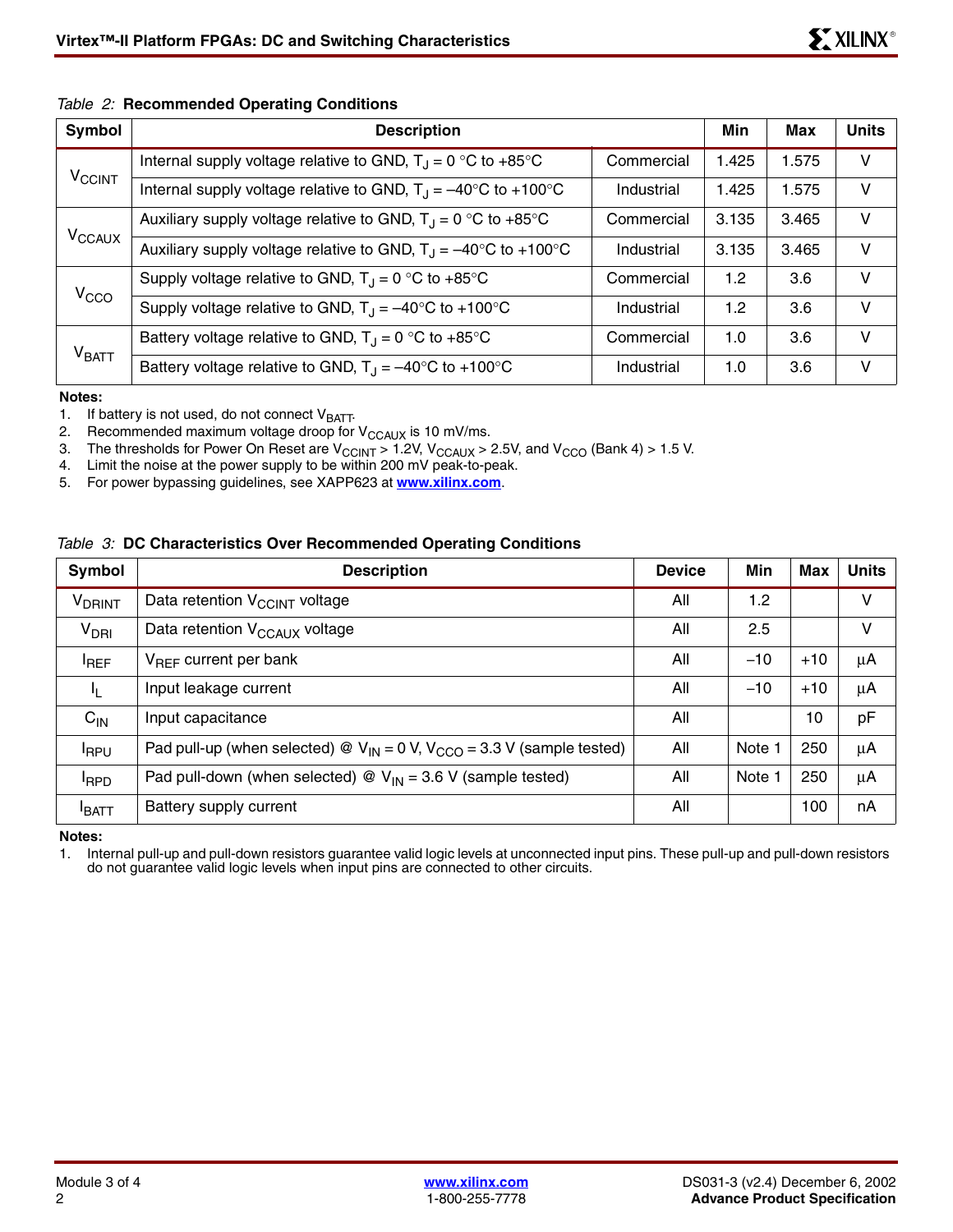<span id="page-2-0"></span>

| <b>Symbol</b>  | <b>Description</b>                                           | <b>Device</b> | Min | <b>Typical</b>          | <b>Max</b>              | <b>Units</b> |
|----------------|--------------------------------------------------------------|---------------|-----|-------------------------|-------------------------|--------------|
|                | Quiescent V <sub>CCINT</sub> supply current                  | <b>XC2V40</b> |     | 50                      | TBD                     |              |
|                |                                                              | XC2V80        |     | 50                      | 125                     |              |
|                |                                                              | XC2V250       |     | 65                      | 150                     |              |
|                |                                                              | XC2V500       |     | 80                      | 200                     |              |
|                |                                                              | XC2V1000      |     | 100                     | 250                     |              |
| <b>ICCINTQ</b> |                                                              | XC2V1500      |     | 125                     | 350                     | mA           |
|                |                                                              | XC2V2000      |     | 150                     | 400                     |              |
|                |                                                              | XC2V3000      |     | 200                     | 500                     |              |
|                |                                                              | XC2V4000      |     | 225                     | 650                     |              |
|                |                                                              | XC2V6000      |     | 250                     | 800                     |              |
|                |                                                              | XC2V8000      |     | <b>TBD</b>              | <b>TBD</b>              |              |
|                | Quiescent V <sub>CCO</sub> supply current <sup>(1,2)</sup>   | <b>XC2V40</b> |     | 1                       | <b>TBD</b>              |              |
|                |                                                              | <b>XC2V80</b> |     | 1                       | 2                       |              |
|                |                                                              | XC2V250       |     |                         | $\overline{\mathbf{c}}$ |              |
|                |                                                              | XC2V500       |     | 1                       | $\overline{\mathbf{c}}$ |              |
|                |                                                              | XC2V1000      |     | 1                       | 2                       |              |
| Iccoo          |                                                              | XC2V1500      |     | $\mathbf 2$             | 4                       | mA           |
|                |                                                              | XC2V2000      |     | $\overline{c}$          | 4                       |              |
|                |                                                              | XC2V3000      |     | $\overline{\mathbf{c}}$ | 4                       |              |
|                |                                                              | XC2V4000      |     | $\overline{c}$          | 4                       |              |
|                |                                                              | XC2V6000      |     | $\overline{c}$          | $\overline{\mathbf{4}}$ |              |
|                |                                                              | XC2V8000      |     | <b>TBD</b>              | <b>TBD</b>              |              |
|                | Quiescent $V_{\text{CCAUX}}$ supply current <sup>(1,2)</sup> | <b>XC2V40</b> |     | 10                      | TBD                     |              |
|                |                                                              | <b>XC2V80</b> |     | 10                      | 25                      |              |
|                |                                                              | XC2V250       |     | 10                      | 25                      |              |
|                |                                                              | XC2V500       |     | 10                      | 25                      |              |
|                |                                                              | XC2V1000      |     | 10                      | 25                      |              |
| ICCAUXQ        |                                                              | XC2V1500      |     | 15                      | 50                      | mA           |
|                |                                                              | XC2V2000      |     | 15                      | 50                      |              |
|                |                                                              | XC2V3000      |     | 20                      | 75                      |              |
|                |                                                              | XC2V4000      |     | 20                      | 75                      |              |
|                |                                                              | XC2V6000      |     | 25                      | 100                     |              |
|                |                                                              | XC2V8000      |     | <b>TBD</b>              | <b>TBD</b>              |              |

#### **Notes:**

- 1. With no output current loads, no active input pull-up resistors, all I/O pins are 3-state and floating.
- 2. If DCI or differential signaling is used, more accurate values can be obtained by using the Power Estimator or XPOWER™.
- 3. Data are retained even if  $V_{CCO}$  drops to 0 V.<br>4. Values specified for quiescent supply current
- 4. Values specified for quiescent supply current parameters are Commercial Grade. For Industrial Grade values, multiply Commercial Grade values by 1.25.

## **Power-On Power Supply Requirements**

Xilinx FPGAs require a certain amount of supply current during power-on to insure proper device operation. The actual current consumed depends on the power-on ramp rate of the power supply.

The  $V_{\text{CCINT}}$ ,  $V_{\text{CCAUX}}$ , and  $V_{\text{CCO}}$  power supplies shall each ramp on no faster than 200 µs and no slower than 50 ms. Ramp on is defined as: 0  $V_{DC}$  to minimum supply voltages.

[Table 5](#page-3-0) shows the minimum current required by Virtex-II devices for proper power on and configuration.

Power supplies can be turned on in any sequence.

If any  $V_{CCO}$  bank powers up before  $V_{CCAUX}$ , then each bank draws up to 300 mA, worst case, until the  $V_{\text{CCAUX}}$  powers on(1). This does not harm the device. If the current is limited to the minimum value above, or larger, the device powers on properly after all three supplies have passed through their power on reset threshold voltages.

Once initialized and configured, use the power calculator to estimate current drain on these supplies.

#### **Notes:**

1. The 300 mA is transient current (peak); it eventually disappears even if  $V_{\text{CCAUX}}$  does not power up.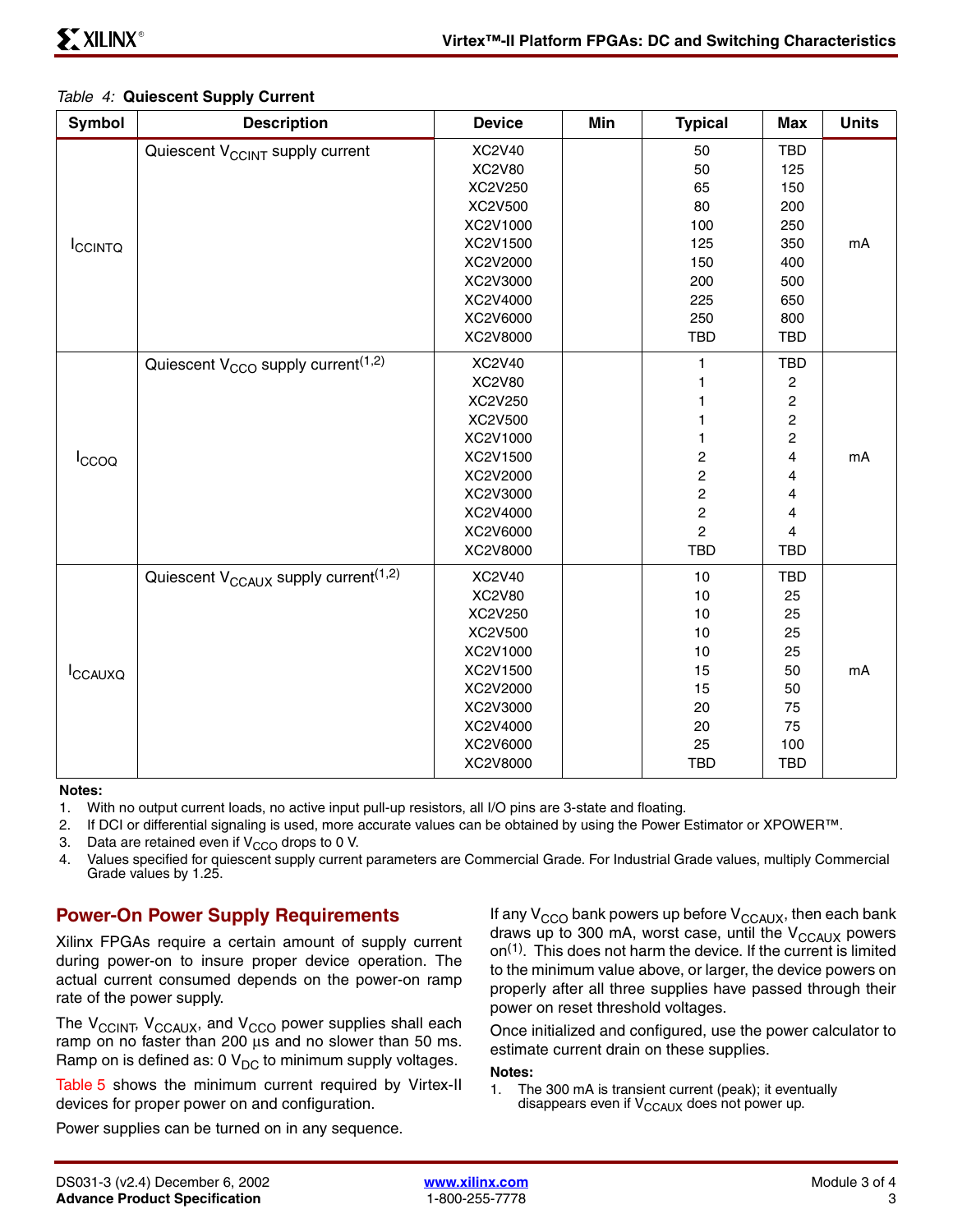|                  | Device (mA)                         |          |          |          |          |          |                 |            |  |  |
|------------------|-------------------------------------|----------|----------|----------|----------|----------|-----------------|------------|--|--|
|                  | XC2V40, XC2V80,<br>XC2V250, XC2V500 | XC2V1000 | XC2V1500 | XC2V2000 | XC2V3000 | XC2V4000 | <b>XC2V6000</b> | XC2V8000   |  |  |
| <b>CCINTMIN</b>  | 200                                 | 250      | 350      | 400      | 500      | 650      | 800             | <b>TBD</b> |  |  |
| <b>ICCAUXMIN</b> | 100                                 | 100      | 100      | 100      | 100      | 100      | 100             | <b>TBD</b> |  |  |
| <b>ICCOMIN</b>   | 50                                  | 50       | 100      | 100      | 100      | 100      | 100             | <b>TBD</b> |  |  |

### <span id="page-3-0"></span>*Table 5:* **Minimum Power On Current Required for Virtex-II Devices**

#### **Notes:**

1. Values specified for power on current parameters are Commercial Grade. For Industrial Grade values, multiply Commercial Grade values by 1.25.

2.  $I_{CCOMIN}$  values listed here apply to the entire device (all banks).

## **General Power Supply Requirements**

Proper decoupling of all FPGA power supplies is sessential. Consult Xilinx **Application Note 623** for detailed information on power distribution system design.

V<sub>CCAUX</sub> powers critical resources in the FPGA. Thus, V<sub>CCAUX</sub> is especially susceptible to power supply noise.

Changes in  $V_{\text{CCAUX}}$  voltage outside of 200 mV peak to peak should take place at a rate no faster than 10 mV per millisecond. Techniques to help reduce jitter and period distor-

### **DC Input and Output Levels**

Values for  $V_{\text{IL}}$  and  $V_{\text{IH}}$  are recommended input voltages. Values for  $I_{OL}$  and  $I_{OH}$  are guaranteed over the recommended operating conditions at the  $V_{OL}$  and  $V_{OH}$  test points. Only selected standards are tested. These are cho-

tion are provided in Xilinx Answer Record 13756, available at **[www.support.xilinx.com](http://www.support.xilinx.com)**.

 $V_{\text{CCAUX}}$  can share a power plane with 3.3V  $V_{\text{CCO}}$ , but only if  $V<sub>CCO</sub>$  does not have excessive noise. Using simultaneously switching output (SSO) limits are essential for keeping power supply noise to a minimum. (More information on SSO is available in Xilinx Answer Record 11713.)

sen to ensure that all standards meet their specifications. The selected standards are tested at minimum  $V_{CCO}$  with the respective  $V_{OL}$  and  $V_{OH}$  voltage levels shown. Other standards are sample tested.

| Input/Output         |        | $V_{IL}$             | V <sub>IH</sub>      |                        | $V_{OL}$             | $V_{OH}$               | $I_{OL}$ | <b>I<sub>OH</sub></b> |
|----------------------|--------|----------------------|----------------------|------------------------|----------------------|------------------------|----------|-----------------------|
| <b>Standard</b>      | V, Min | V, Max               | V, Min               | V, Max                 | V, Max               | V, Min                 | mA       | mA                    |
| LYTTL <sup>(1)</sup> | $-0.5$ | 0.8                  | 2.0                  | 3.6                    | 0.4                  | 2.4                    | 24       | $-24$                 |
| LVCMOS33             | $-0.5$ | 0.8                  | 2.0                  | 3.6                    | 0.4                  | $V_{\text{CCO}} - 0.4$ | 24       | $-24$                 |
| LVCMOS25             | $-0.5$ | 0.7                  | 1.7                  | 2.7                    | 0.4                  | $V_{\text{CCO}} - 0.4$ | 24       | $-24$                 |
| LVCMOS18             | $-0.5$ | 35% V <sub>CCO</sub> | 65% V <sub>CCO</sub> | 1.95                   | 0.4                  | $V_{\text{CCO}}$ – 0.4 | 16       | $-16$                 |
| LVCMOS15             | $-0.5$ | 35% V <sub>CCO</sub> | 65% V <sub>CCO</sub> | 1.7                    | 0.4                  | $V_{\text{CCO}}$ – 0.4 | 16       | $-16$                 |
| PCI33_3              | $-0.5$ | 30% V <sub>CCO</sub> | 50% V <sub>CCO</sub> | $V_{\text{CCO}} + 0.5$ | 10% $VCCO$           | 90% V <sub>CCO</sub>   | Note 2   | Note 2                |
| PCI66_3              | $-0.5$ | 30% V <sub>CCO</sub> | 50% V <sub>CCO</sub> | $V_{\text{CCO}} + 0.5$ | 10% V <sub>CCO</sub> | 90% V <sub>CCO</sub>   | Note 2   | Note 2                |
| PCI-X                | $-0.5$ | Note 2               | Note 2               | Note 2                 | Note 2               | Note 2                 | Note 2   | Note 2                |
| <b>GTLP</b>          | $-0.5$ | $V_{REF}$ – 0.1      | $V_{REF}$ + 0.1      | $V_{\text{CCO}} + 0.5$ | 0.6                  | n/a                    | 36       | n/a                   |
| <b>GTL</b>           | $-0.5$ | $V_{REF} - 0.05$     | $V_{REF} + 0.05$     | $V_{\text{CCO}} + 0.5$ | 0.4                  | n/a                    | 40       | n/a                   |
| <b>HSTLI</b>         | $-0.5$ | $V_{REF}$ – 0.1      | $V_{REF}$ + 0.1      | $V_{\text{CCO}} + 0.5$ | 0.4                  | $V_{\text{CCO}} - 0.4$ | 8        | $-8$                  |
| <b>HSTL II</b>       | $-0.5$ | $V_{REF}$ – 0.1      | $V_{REF}$ + 0.1      | $V_{\text{CCO}} + 0.5$ | 0.4                  | $V_{\text{CCO}}$ – 0.4 | 16       | $-16$                 |
| <b>HSTL III</b>      | $-0.5$ | $V_{REF}$ – 0.1      | $V_{REF}$ + 0.1      | $V_{\text{CCO}} + 0.5$ | 0.4                  | $V_{\text{CCO}} - 0.4$ | 24       | $-8$                  |
| <b>HSTL IV</b>       | $-0.5$ | $V_{REF}$ – 0.1      | $V_{REF}$ + 0.1      | $V_{\text{CCO}} + 0.5$ | 0.4                  | $V_{\text{CCO}}$ – 0.4 | 48       | $-8$                  |
| SSTL31               | $-0.5$ | $V_{REF}$ – 0.2      | $V_{REF}$ + 0.2      | $V_{\text{CCO}} + 0.5$ | $V_{REF}$ – 0.6      | $V_{\text{REF}}$ + 0.6 | 8        | $-8$                  |

### <span id="page-3-1"></span>*Table 6:* **DC Input and Output Levels**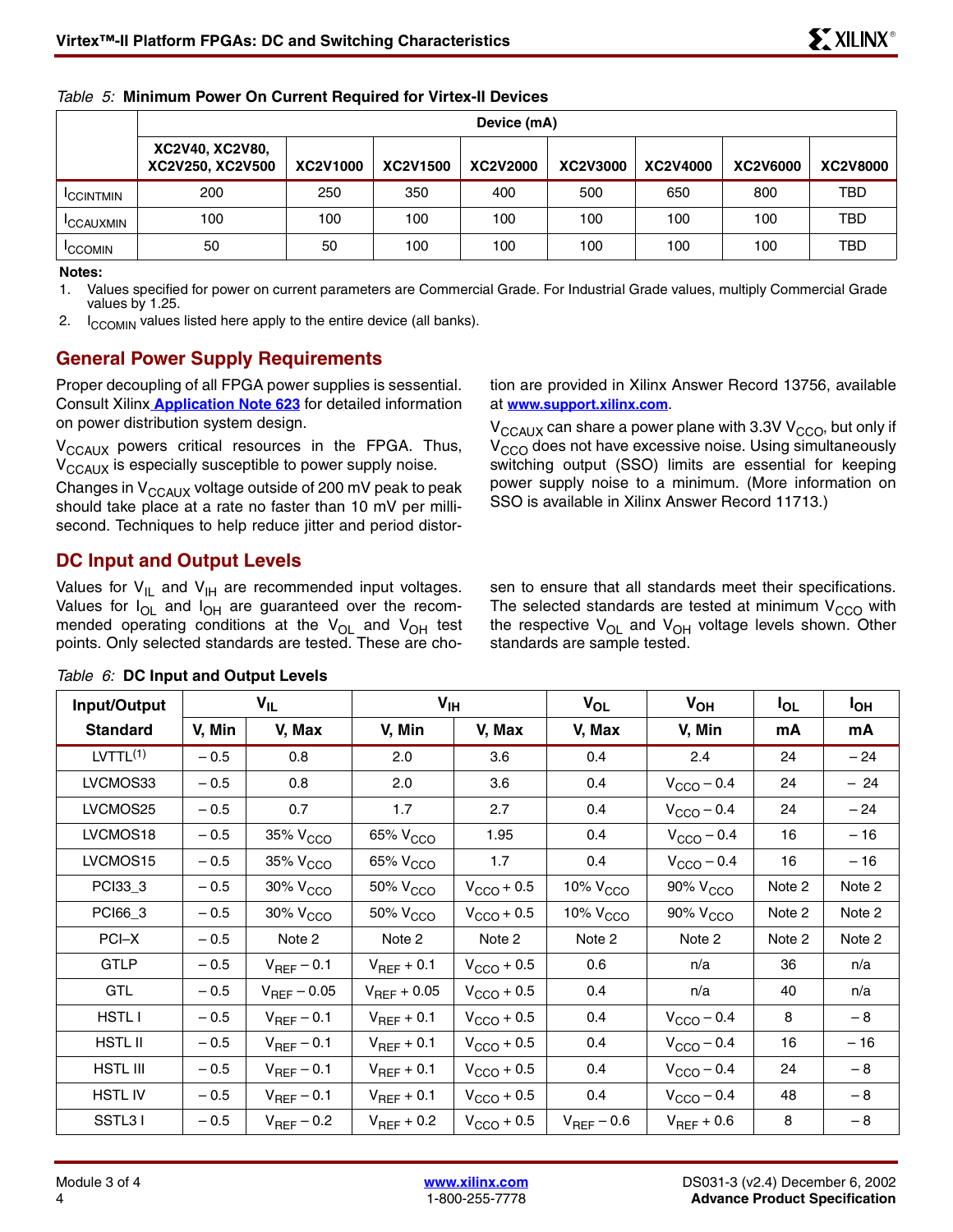| Input/Output         | $V_{IL}$ |                         |                  | $\mathsf{v}_{\scriptscriptstyle{\mathsf{IH}}}$ |                         | $V_{OH}$             | <b>IOL</b> | <b>IOH</b> |
|----------------------|----------|-------------------------|------------------|------------------------------------------------|-------------------------|----------------------|------------|------------|
| <b>Standard</b>      | V. Min   | V. Max                  | V. Min           | V. Max                                         | V. Max                  | V. Min               | mA         | mA         |
| SSTL3 II             | $-0.5$   | $V_{REF}-0.2$           | $V_{REF}$ + 0.2  | $VCCO + 0.5$                                   | $V_{\text{REF}}$ – 0.8  | $V_{REF}$ + 0.8      | 16         | $-16$      |
| SSTL <sub>2</sub> I  | $-0.5$   | $V_{\text{REF}} - 0.15$ | $V_{REF}$ + 0.15 | $V_{\text{CCO}}$ + 0.5                         | $V_{REF} - 0.65$        | $V_{REF} + 0.65$     | 7.6        | $-7.6$     |
| SSTL <sub>2</sub> II | $-0.5$   | $V_{\text{REF}} - 0.15$ | $V_{REF}$ + 0.15 | $VCCO + 0.5$                                   | $V_{\text{REF}}$ – 0.80 | $V_{REF}$ + 0.80     | 15.2       | $-15.2$    |
| AGP                  | $-0.5$   | $V_{REF}-0.2$           | $V_{REF}$ + 0.2  | $VCCO + 0.5$                                   | 10% V <sub>CCO</sub>    | 90% V <sub>CCO</sub> | Note 2     | Note 2     |

### *Table 6:* **DC Input and Output Levels** *(Continued)*

#### **Notes:**

1.  $V_{OL}$  and  $V_{OH}$  for lower drive currents are sample tested. The DONE pin is always LVTTL 12 mA.<br>2. Tested according to the relevant specifications.

Tested according to the relevant specifications.

3. LVTTL and LVCMOS inputs have approximately 100 mV of hysteresis.

## **LDT Differential Signal DC Specifications (LDT\_25)**

### *Table 7:* **LDT DC Specifications**

| <b>DC Parameter</b>                  | Symbol                    | <b>Conditions</b>                           | Min   | Typ | <b>Max</b> | <b>Units</b> |
|--------------------------------------|---------------------------|---------------------------------------------|-------|-----|------------|--------------|
| Differential Output Voltage          | $V_{OD}$                  | $R_T$ = 100 $\Omega$ across Q and Q signals | 500   | 600 | 700        | mV           |
| Change in $V_{OD}$ Magnitude         | $\Delta V_{OD}$           |                                             | $-15$ |     | 15         | mV           |
| Output Common Mode Voltage           | $V$ <sub>OCM</sub>        | $R_T$ = 100 $\Omega$ across Q and Q signals | 560   | 600 | 640        | mV           |
| Change in V <sub>OS</sub> Magnitude  | $\Delta$ $V_{\text{OCM}}$ |                                             | $-15$ |     | 15         | mV           |
| Input Differential Voltage           | V <sub>ID</sub>           |                                             | 200   | 600 | 1000       | mV           |
| Change in $V_{ID}$ Magnitude         | $\Delta$ V <sub>ID</sub>  |                                             | $-15$ |     | 15         | mV           |
| Input Common Mode Voltage            | V <sub>ICM</sub>          |                                             | 500   | 600 | 700        | mV           |
| Change in V <sub>ICM</sub> Magnitude | $\Delta$ V <sub>ICM</sub> |                                             | $-15$ |     | 15         | mV           |

## **LVDS DC Specifications (LVDS\_33 & LVDS\_25)**

### *Table 8:* **LVDS DC Specifications**

| <b>DC Parameter</b>                                                                                     | Symbol           | <b>Conditions</b>                                        | Min              | <b>Typ</b> | Max                    | <b>Units</b> |
|---------------------------------------------------------------------------------------------------------|------------------|----------------------------------------------------------|------------------|------------|------------------------|--------------|
| Supply Voltage                                                                                          | V <sub>CCO</sub> |                                                          |                  | 3.3 or 2.5 |                        | v            |
| Output High Voltage for Q and $\overline{Q}$                                                            | $V_{OH}$         | $R_T$ = 100 $\Omega$ across Q and $\overline{Q}$ signals |                  |            | 1.575                  | v            |
| Output Low Voltage for Q and $\overline{Q}$                                                             | $V_{OL}$         | $R_T$ = 100 $\Omega$ across Q and $\overline{Q}$ signals | 0.925            |            |                        | v            |
| Differential Output Voltage $(Q - Q)$ ,<br>$Q = High (\overline{Q} - Q), \overline{Q} = High$           | VODIFF           | $R_T$ = 100 $\Omega$ across Q and $\overline{Q}$ signals | 250              | 350        | 400                    | mV           |
| Output Common-Mode Voltage                                                                              | V <sub>OCM</sub> | $R_T$ = 100 $\Omega$ across Q and $\overline{Q}$ signals | 1.125            | 1.2        | 1.375                  | v            |
| Differential Input Voltage $(Q - \overline{Q})$ ,<br>$Q = High (\overline{Q} - Q), \overline{Q} = High$ | <b>VIDIFF</b>    | Common-mode input voltage = $1.25$ V                     | 100              | 350        | N/A                    | mV           |
| Input Common-Mode Voltage                                                                               | V <sub>ICM</sub> | Differential input voltage = $\pm 350$ mV                | 0.2 <sub>0</sub> | 1.25       | $V_{\text{CCO}} - 0.5$ | V            |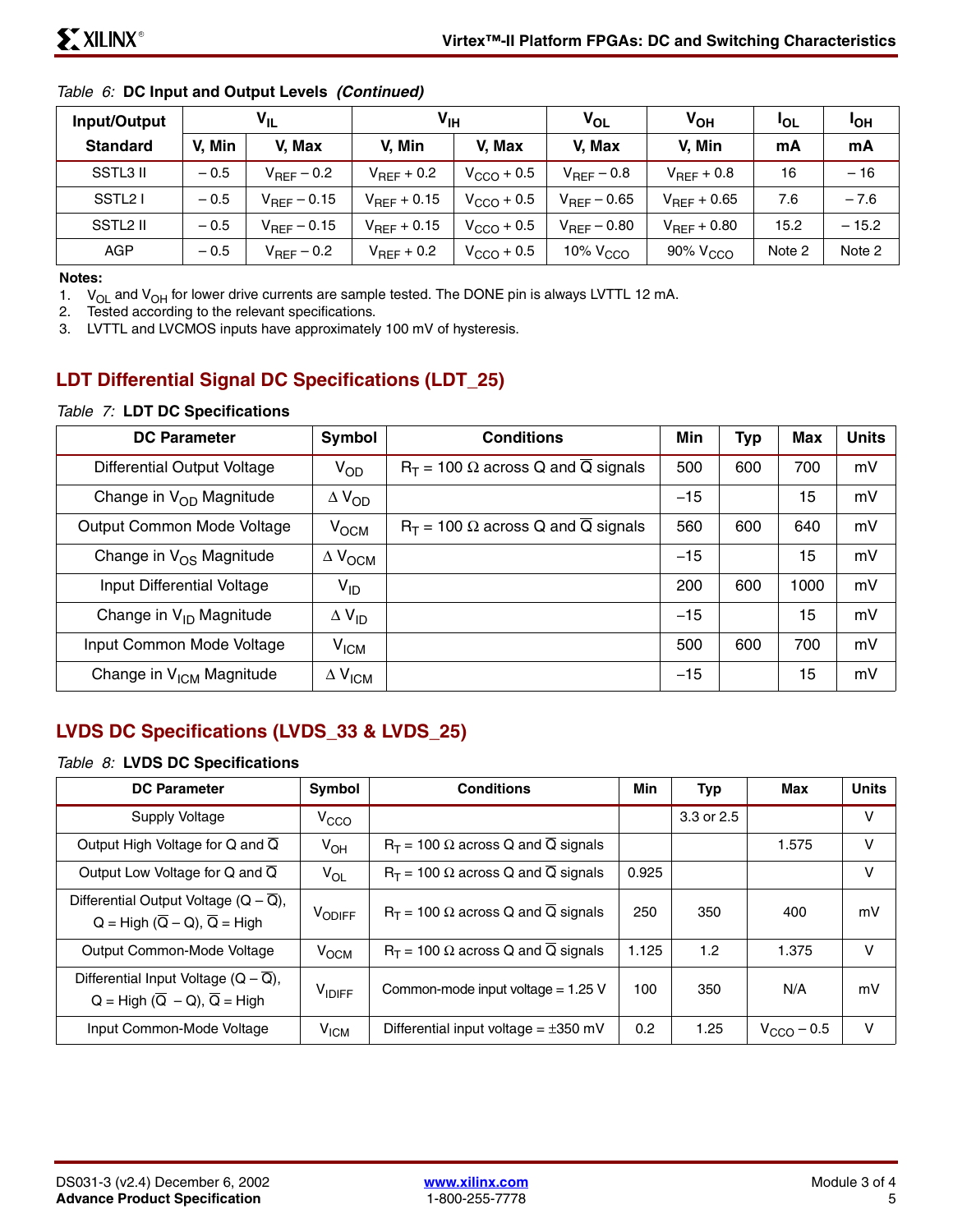## **Extended LVDS DC Specifications (LVDSEXT\_33 & LVDSEXT\_25)**

### *Table 9:* **Extended LVDS DC Specifications**

| <b>DC Parameter</b>                                                                                      | Symbol             | <b>Conditions</b>                                        | Min   | Typ        | Max                    | <b>Units</b> |
|----------------------------------------------------------------------------------------------------------|--------------------|----------------------------------------------------------|-------|------------|------------------------|--------------|
| Supply Voltage                                                                                           | V <sub>CCO</sub>   |                                                          |       | 3.3 or 2.5 |                        | v            |
| Output High voltage for Q and $\overline{Q}$                                                             | $V_{OH}$           | $R_T$ = 100 $\Omega$ across Q and $\overline{Q}$ signals |       |            | 1.785                  | v            |
| Output Low voltage for Q and $\overline{Q}$                                                              | $V_{OL}$           | $R_T$ = 100 $\Omega$ across Q and $\overline{Q}$ signals | 0.705 |            |                        | v            |
| Differential output voltage $(Q - \overline{Q})$ ,<br>$Q = High (\overline{Q} - Q), \overline{Q} = High$ | V <sub>ODIFF</sub> | $R_T$ = 100 $\Omega$ across Q and $\overline{Q}$ signals | 440   |            | 820                    | mV           |
| Output common-mode voltage                                                                               | V <sub>OCM</sub>   | $R_T$ = 100 $\Omega$ across Q and $\overline{Q}$ signals | 1.125 | 1.200      | 1.375                  | v            |
| Differential input voltage $(Q - \overline{Q})$ ,<br>$Q = High (\overline{Q} - Q), \overline{Q} = High$  | <b>VIDIFF</b>      | Common-mode input voltage = $1.25$ V                     | 100   | 350        | N/A                    | mV           |
| Input common-mode voltage                                                                                | V <sub>ICM</sub>   | Differential input voltage = $\pm 350$ mV                | 0.2   | 1.25       | $V_{\text{CCO}} - 0.5$ | v            |

## **LVPECL DC Specifications**

These values are valid when driving a 100  $\Omega$  differential load only, i.e., a 100  $\Omega$  resistor between the two receiver pins. The  $V_{OH}$  levels are 200 mV below standard LVPECL levels and are compatible with devices tolerant of lower common-mode ranges. [Table 10](#page-5-0) summarizes the DC output specifications of LVPECL. For more information on using LVPECL, see the *Virtex-II User Guide*.

| <b>DC Parameter</b>        | Min  | <b>Max</b>               | Min  | <b>Max</b>               | Min  | <b>Max</b> | <b>Units</b> |
|----------------------------|------|--------------------------|------|--------------------------|------|------------|--------------|
| $\rm v_{\rm CCD}$          |      | 3.0                      |      | 3.3                      | 3.6  |            | v            |
| V <sub>OH</sub>            | 1.8  | 2.11                     | 1.92 | 2.28                     | 2.13 | 2.41       | v            |
| $V_{OL}$                   | 0.96 | 1.27                     | 1.06 | 1.43                     | 1.30 | 1.57       |              |
| $\mathsf{V}_{\mathsf{IH}}$ | 1.49 | 2.72                     | 1.49 | 2.72                     | 1.49 | 2.72       |              |
| $V_{IL}$                   | 0.86 | 2.125                    | 0.86 | 2.125                    | 0.86 | 2.125      | ν            |
| Differential Input Voltage | 0.3  | $\overline{\phantom{0}}$ | 0.3  | $\overline{\phantom{0}}$ | 0.3  |            |              |

### <span id="page-5-0"></span>*Table 10:* **LVPECL DC Specifications**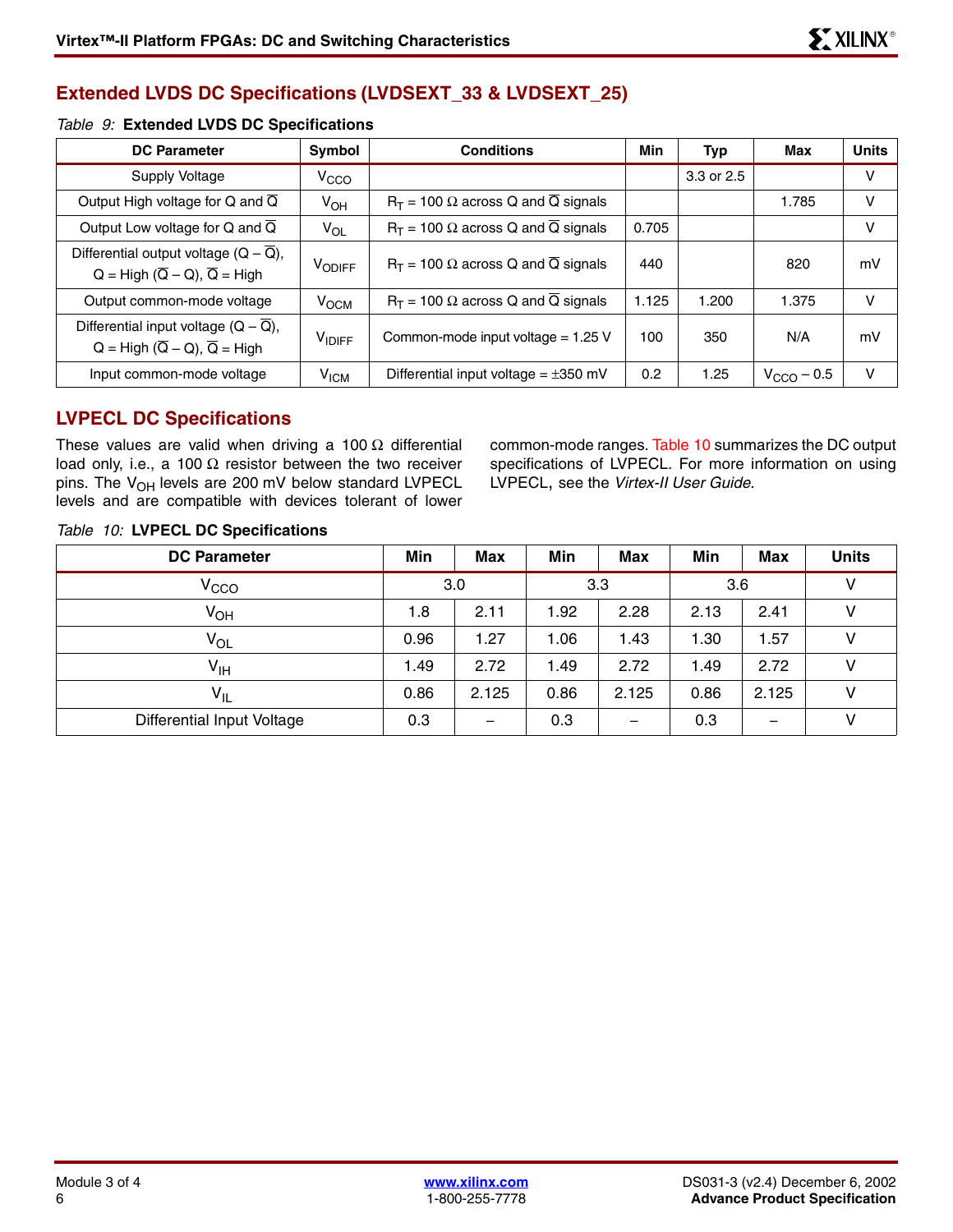## <span id="page-6-2"></span>**Virtex-II Performance Characteristics**

This section provides the performance characteristics of some common functions and designs implemented in Virtex-II devices. The numbers reported here are worst-case values; they have all been fully characterized. Note that these values are subject to the same guidelines as **[Virtex-II](#page-8-0) [Switching Characteristics](#page-8-0)**, page 9 (speed files).

[Table 11](#page-6-0) provides pin-to-pin values (in nanoseconds) including IOB delays; that is, delay through the device from input pin to output pin. In the case of multiple inputs and outputs, the worst delay is reported.

### <span id="page-6-0"></span>*Table 11:* **Pin-to-Pin Performance**

| <b>Description</b>                | <b>Device Used &amp; Speed Grade</b> | Pin-to-Pin (with I/O delays) | <b>Units</b> |
|-----------------------------------|--------------------------------------|------------------------------|--------------|
| <b>Basic Functions</b>            |                                      |                              |              |
| 16-bit Address Decoder            | XC2V1000-5                           | 6.3                          | ns           |
| 32-bit Address Decoder            | XC2V1000-5                           | 7.7                          | ns           |
| 64-bit Address Decoder            | XC2V1000-5                           | 9.3                          | ns           |
| 4:1 MUX                           | XC2V1000-5                           | 5.7                          | ns           |
| 8:1 MUX                           | XC2V1000-5                           | 6.5                          | ns           |
| 16:1 MUX                          | XC2V1000-5                           | 6.7                          | ns           |
| 32:1 MUX                          | XC2V1000-5                           | 8.7                          | ns           |
| Combinatorial (pad to LUT to pad) | XC2V1000-5                           | $5.0$                        | ns           |
| <b>Memory</b>                     |                                      |                              |              |
| <b>Block RAM</b>                  |                                      |                              |              |
| Pad to setup                      |                                      | 1.6                          | ns           |
| Clock to Pad                      |                                      | 9.5                          | ns           |
| <b>Distributed RAM</b>            |                                      |                              |              |
| Pad to setup                      | XC2V1000-5                           | 2.7                          | ns           |
| Clock to Pad                      | XC2V1000-5                           | 5.1 (no clk skew)            | ns           |

[Table 12](#page-6-1) shows internal (register-to-register) performance. Values are reported in MHz.

#### <span id="page-6-1"></span>*Table 12:* **Register-to-Register Performance**

| <b>Description</b>          | <b>Device Used &amp; Speed</b><br>Grade | <b>Register-to-Register</b><br><b>Performance</b> | <b>Units</b> |
|-----------------------------|-----------------------------------------|---------------------------------------------------|--------------|
| <b>Basic Functions</b>      |                                         |                                                   |              |
| 16-bit Address Decoder      | XC2V1000-5                              | 398                                               | <b>MHz</b>   |
| 32-bit Address Decoder      | XC2V1000-5                              | 291                                               | <b>MHz</b>   |
| 64-bit Address Decoder      | XC2V1000-5                              | 274                                               | <b>MHz</b>   |
| $4:1$ MUX                   | XC2V1000-5                              | 563                                               | <b>MHz</b>   |
| 8:1 MUX                     | XC2V1000-5                              | 454                                               | <b>MHz</b>   |
| 16:1 MUX                    | XC2V1000-5                              | 414                                               | <b>MHz</b>   |
| 32:1 MUX                    | XC2V1000-5                              | 323                                               | <b>MHz</b>   |
| Register to LUT to Register | XC2V1000-5                              | 613                                               | <b>MHz</b>   |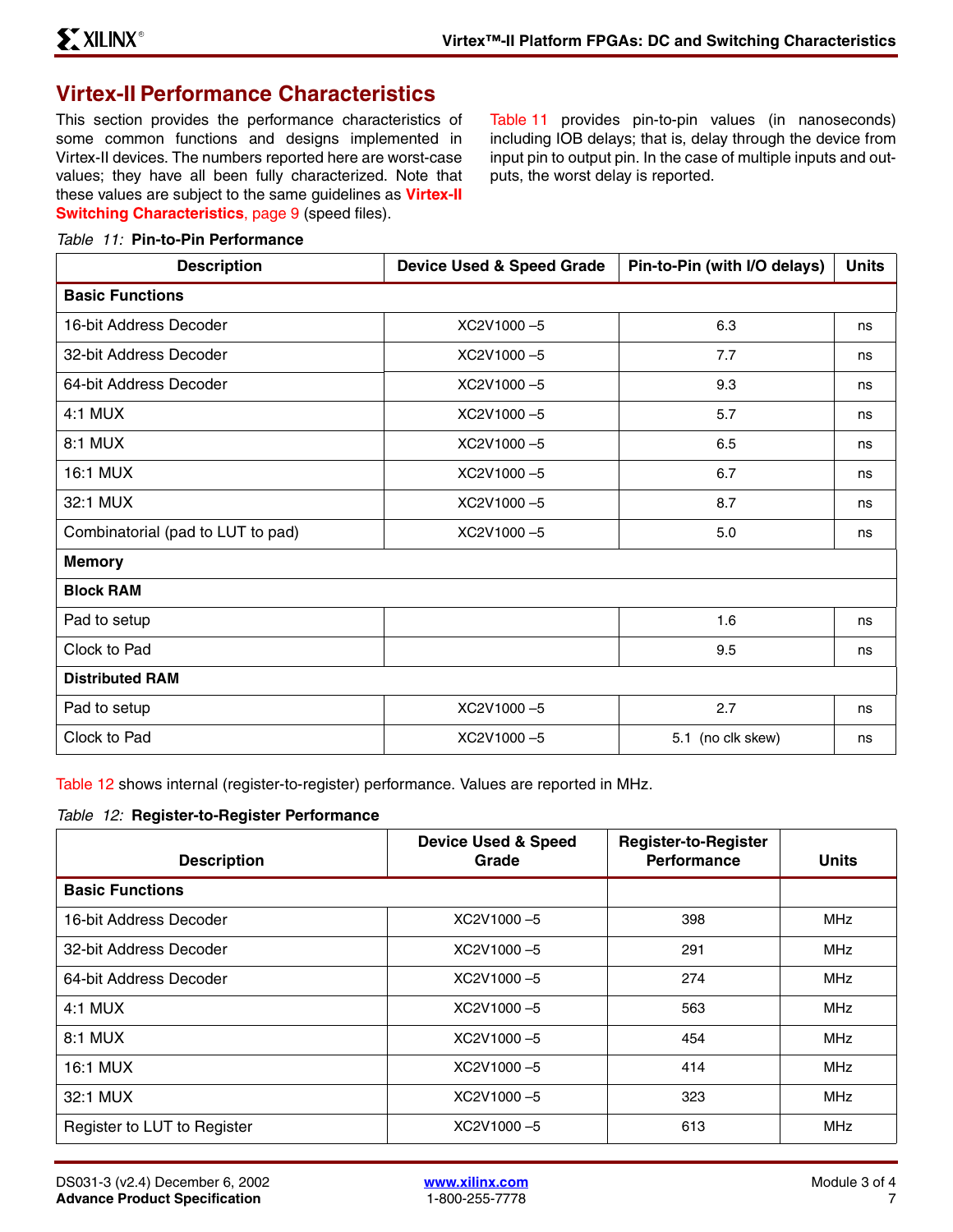## *Table 12:* **Register-to-Register Performance** *(Continued)*

| <b>Description</b>                            | <b>Device Used &amp; Speed</b><br>Grade | <b>Register-to-Register</b><br>Performance | <b>Units</b> |
|-----------------------------------------------|-----------------------------------------|--------------------------------------------|--------------|
| 8-bit Adder                                   | XC2V1000-5                              | 292                                        | <b>MHz</b>   |
| 16-bit Adder                                  | XC2V1000-5                              | 239                                        | <b>MHz</b>   |
| 64-bit Adder                                  | XC2V1000-5                              | 114                                        | <b>MHz</b>   |
| 64-bit Counter                                | XC2V1000-5                              | 114                                        | <b>MHz</b>   |
| 64-bit Accumulator                            | XC2V1000-5                              | 110                                        | <b>MHz</b>   |
| Multiplier 18x18 (with Block RAM inputs)      | XC2V1000-5                              | 88                                         | <b>MHz</b>   |
| Multiplier 18x18 (with Register inputs)       | XC2V1000-5                              | 105                                        | <b>MHz</b>   |
| <b>Memory</b>                                 |                                         |                                            |              |
| <b>Block RAM</b>                              |                                         |                                            |              |
| Single-Port 4096 x 4 bits                     |                                         | 278                                        | <b>MHz</b>   |
| Single-Port 2048 x 9 bits                     |                                         | 277                                        | <b>MHz</b>   |
| Single-Port 1024 x 18 bits                    |                                         | 270                                        | <b>MHz</b>   |
| Single-Port 512 x 36 bits                     |                                         | 253                                        | <b>MHz</b>   |
| Dual-Port A:4096 x 4 bits & B:1024 x 18 bits  |                                         | 257                                        | <b>MHz</b>   |
| Dual-Port A:1024 x 18 bits & B:1024 x 18 bits |                                         | 259                                        | <b>MHz</b>   |
| Dual-Port A:2048 x 9 bits & B: 512 x 36 bits  |                                         | 250                                        | <b>MHz</b>   |
| <b>Distributed RAM</b>                        |                                         |                                            |              |
| Single-Port 32 x 8-bit                        | XC2V1000-5                              | 387                                        | <b>MHz</b>   |
| Single-Port 64 x 8-bit                        | XC2V1000-5                              | 335                                        | <b>MHz</b>   |
| Single-Port 128 x 8-bit                       | XC2V1000-5                              | 266                                        | <b>MHz</b>   |
| Dual-Port 16 x 8                              | XC2V1000-5                              | 409                                        | <b>MHz</b>   |
| Dual-Port 32 x 8                              | XC2V1000-5                              | 311                                        | <b>MHz</b>   |
| Dual-Port 64 x 8                              | XC2V1000-5                              | 294                                        | MHz          |
| <b>Shift Registers</b>                        |                                         |                                            |              |
| 128-bit SRL                                   |                                         | N/A                                        | MHz          |
| 256-bit SRL                                   |                                         | N/A                                        | <b>MHz</b>   |
| FIFOs (Async. in Block RAM)                   |                                         |                                            |              |
| 1024 x 18-bit Read                            |                                         | 279                                        | <b>MHz</b>   |
| 1024 x 18-bit Write                           |                                         | 172                                        | MHz          |
| FIFOs (Sync. in SRL)                          |                                         |                                            |              |
| 128 x 8-bit                                   |                                         | N/A                                        | MHz          |
| 128 x 16-bit                                  |                                         | N/A                                        | MHz          |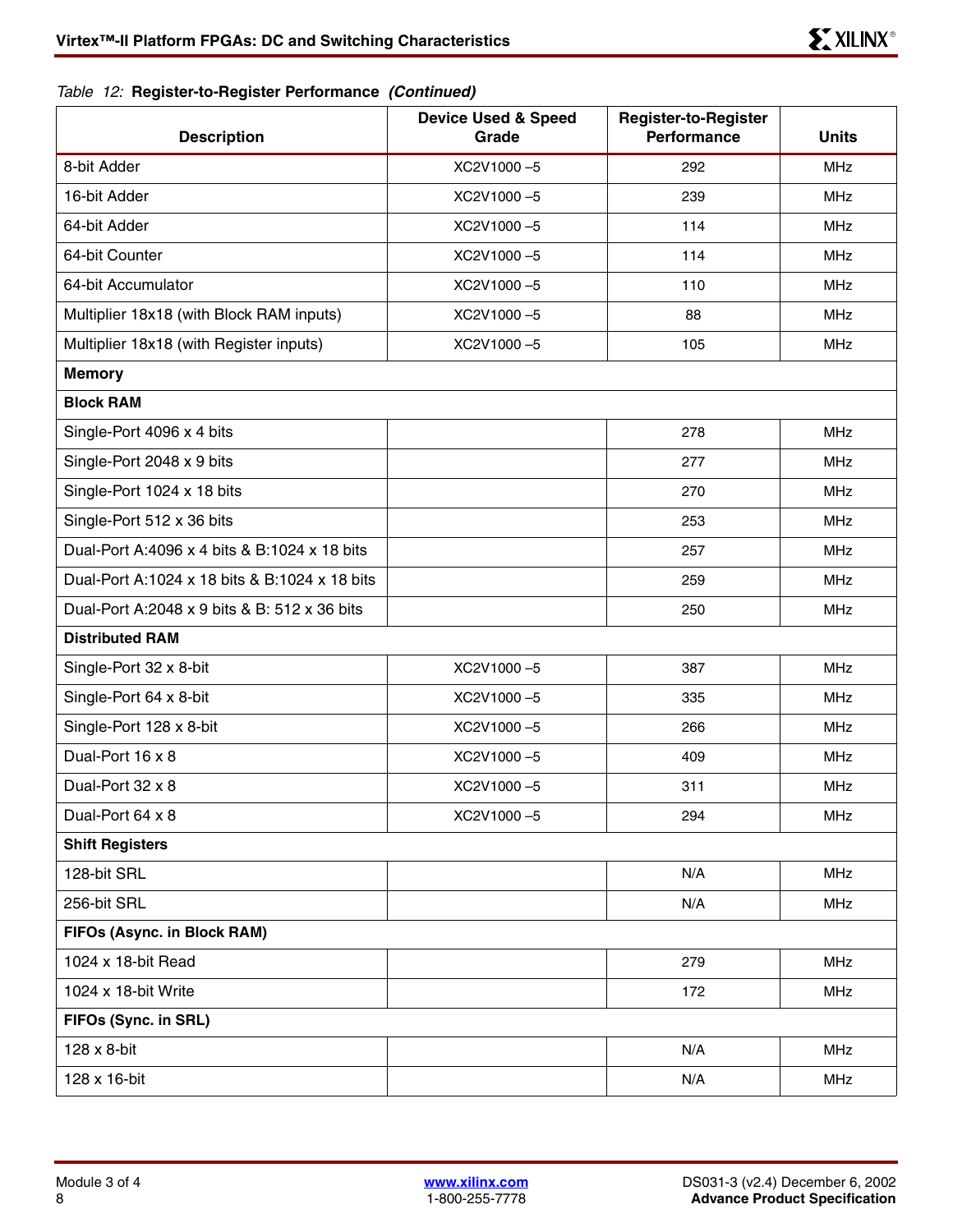# <span id="page-8-0"></span>**Virtex-II Switching Characteristics**

Switching characteristics in this document are specified on a per-speed-grade basis and can be designated as Advance, Preliminary, or Production. Note that **[Virtex-II](#page-6-2) [Performance Characteristics](#page-6-2)**, page 7 are subject to these guidelines, as well. Each designation is defined as follows:

**Advance**: These speed files are based on simulations only and are typically available soon after device design specifications are frozen. Although speed grades with this designation are considered relatively stable and conservative, some under-reporting might still occur.

**Preliminary**: These speed files are based on complete ES (engineering sample) silicon characterization. Devices and speed grades with this designation are intended to give a better indication of the expected performance of production silicon. The probability of under-reporting delays is greatly reduced as compared to Advance data.

**Production**: These speed files are released once enough production silicon of a particular device family member has been characterized to provide full correlation between speed files and devices over numerous production lots. There is no under-reporting of delays, and customers receive formal notification of any subsequent changes. Typically, the slowest speed grades transition to Production before faster speed grades.

Since individual family members are produced at different times, the migration from one category to another depends

## **Testing of Switching Characteristics**

All devices are 100% functionally tested. Internal timing parameters are derived from measuring internal test patterns. Listed below are representative values. For more specific, more precise, and worst-case guaranteed data,

## **IOB Input Switching Characteristics**

Input delays associated with the pad are specified for LVTTL levels. For other standards, adjust the delays with

*Table 14:* **IOB Input Switching Characteristics** 

 $\overline{1}$ 

completely on the status of the fabrication process for each device. [Table 13](#page-8-1) correlates the current status of each Virtex-II device with a corresponding speed grade designation.

The values reported in this version of the switching characteristics are extracted from speeds file version 1.111.

<span id="page-8-1"></span>*Table 13:* **Virtex-II Device Speed Grade Designations**

|               | <b>Speed Grade Designations</b> |             |                   |  |  |  |  |  |
|---------------|---------------------------------|-------------|-------------------|--|--|--|--|--|
| <b>Device</b> | Advance                         | Preliminary | <b>Production</b> |  |  |  |  |  |
| XC2V40        | $-6, -5, -4$                    |             |                   |  |  |  |  |  |
| XC2V80        | -6                              |             | $-5, -4$          |  |  |  |  |  |
| XC2V250       | -6                              |             | $-5, -4$          |  |  |  |  |  |
| XC2V500       | -6                              |             | $-5, -4$          |  |  |  |  |  |
| XC2V1000      | -6                              |             | $-5, -4$          |  |  |  |  |  |
| XC2V1500      | $-6, -5, -4$                    |             |                   |  |  |  |  |  |
| XC2V2000      | -6                              |             | $-5, -4$          |  |  |  |  |  |
| XC2V3000      | -6                              |             | $-5, -4$          |  |  |  |  |  |
| XC2V4000      | -6                              |             | $-5, -4$          |  |  |  |  |  |
| XC2V6000      | -6                              |             | $-5, -4$          |  |  |  |  |  |
| XC2V8000      | -5. –4                          |             |                   |  |  |  |  |  |

All specifications are always representative of worst-case supply voltage and junction temperature conditions.

use the values reported by the Xilinx static timing analyzer and back-annotate to the simulation net list. Unless otherwise noted, values apply to all Virtex-II devices.

the values shown in **[IOB Input Switching Characteristics](#page-10-0) [Standard Adjustments](#page-10-0)**, page 11.

 **Speed Grade**

|                             |                |               |      | speed Grade |            |              |
|-----------------------------|----------------|---------------|------|-------------|------------|--------------|
| <b>Description</b>          | Symbol         | <b>Device</b> | -6   | -5          | -4         | <b>Units</b> |
| <b>Propagation Delays</b>   |                |               |      |             |            |              |
| Pad to I output, no delay   | <b>TIOPI</b>   | All           | 0.69 | 0.76        | 0.88       | ns, Max      |
| Pad to I output, with delay | <b>T</b> IOPID | XC2V40        | 1.92 | 2.11        | 2.43       | ns, Max      |
|                             |                | XC2V80        | 1.92 | 2.11        | 2.43       | ns, Max      |
|                             |                | XC2V250       | 1.92 | 2.11        | 2.43       | ns, Max      |
|                             |                | XC2V500       | 1.92 | 2.11        | 2.43       | ns, Max      |
|                             |                | XC2V1000      | 1.92 | 2.11        | 2.43       | ns, Max      |
|                             |                | XC2V1500      | 1.92 | 2.11        | 2.43       | ns, Max      |
|                             |                | XC2V2000      | 1.92 | 2.11        | 2.43       | ns, Max      |
|                             |                | XC2V3000      | 1.97 | 2.16        | 2.49       | ns, Max      |
|                             |                | XC2V4000      | 1.97 | 2.16        | 2.49       | ns, Max      |
|                             |                | XC2V6000      | 2.10 | 2.31        | 2.66       | ns, Max      |
|                             |                | XC2V8000      | TBD  | TBD.        | <b>TBD</b> | ns, Max      |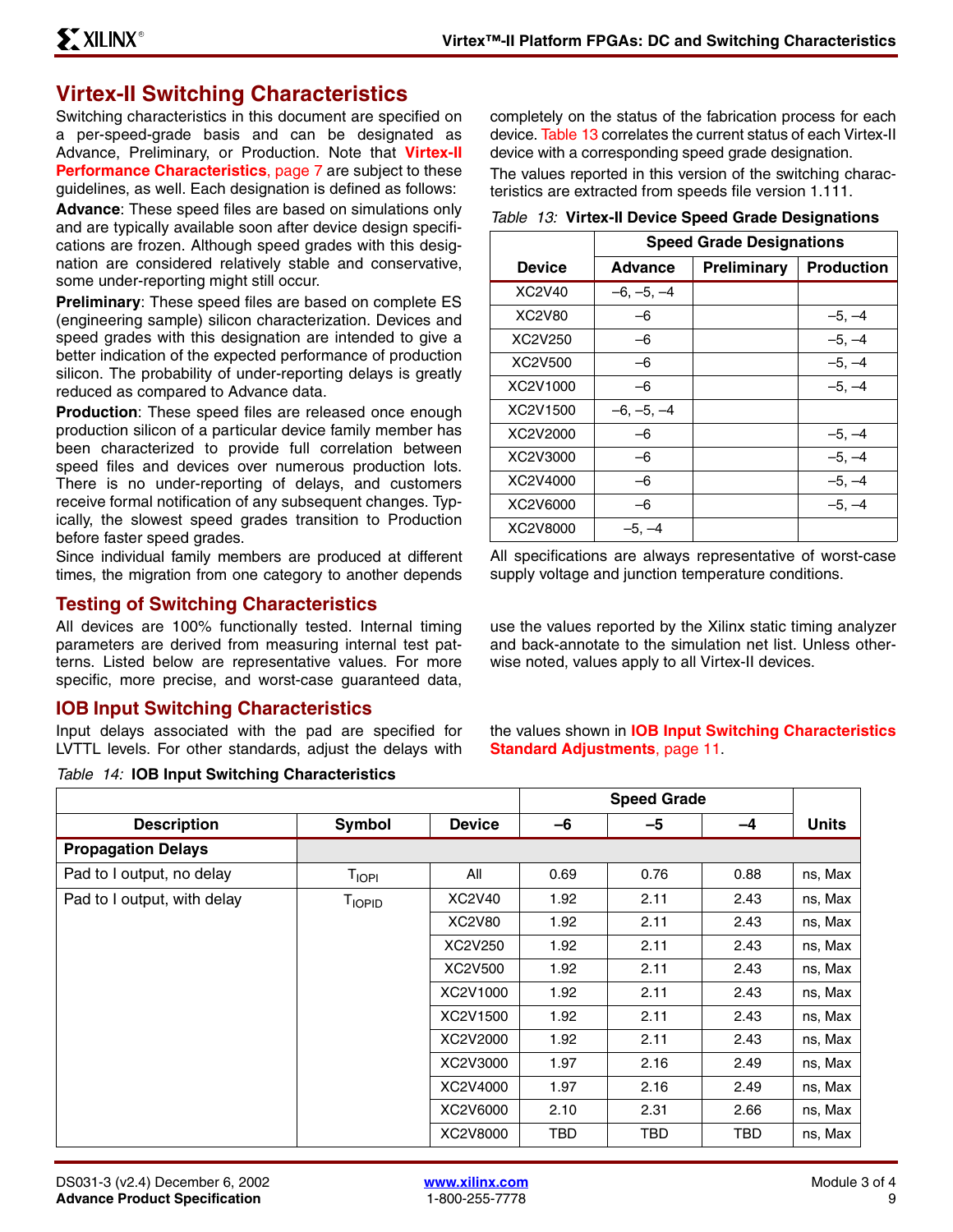## *Table 14:* **IOB Input Switching Characteristics** *(Continued)*

|                                                                     |                               |               | <b>Speed Grade</b> |              |              |              |
|---------------------------------------------------------------------|-------------------------------|---------------|--------------------|--------------|--------------|--------------|
| <b>Description</b>                                                  | <b>Symbol</b>                 | <b>Device</b> | $-6$               | $-5$         | $-4$         | <b>Units</b> |
| <b>Propagation Delays</b>                                           |                               |               |                    |              |              |              |
| Pad to output IQ via transparent<br>latch, no delay                 | TIOPLI                        | All           | 0.83               | 0.91         | 1.05         | ns, Max      |
| Pad to output IQ via transparent                                    | <b>TIOPLID</b>                | <b>XC2V40</b> | 3.23               | 3.55         | 4.09         | ns, Max      |
| latch, with delay                                                   |                               | <b>XC2V80</b> | 3.23               | 3.55         | 4.09         | ns, Max      |
|                                                                     |                               | XC2V250       | 3.23               | 3.55         | 4.09         | ns, Max      |
|                                                                     |                               | XC2V500       | 3.23               | 3.55         | 4.09         | ns, Max      |
|                                                                     |                               | XC2V1000      | 3.23               | 3.55         | 4.09         | ns, Max      |
|                                                                     |                               | XC2V1500      | 3.23               | 3.55         | 4.09         | ns, Max      |
|                                                                     |                               | XC2V2000      | 3.23               | 3.55         | 4.09         | ns, Max      |
|                                                                     |                               | XC2V3000      | 3.32               | 3.65         | 4.20         | ns, Max      |
|                                                                     |                               | XC2V4000      | 3.32               | 3.65         | 4.20         | ns, Max      |
|                                                                     |                               | XC2V6000      | 3.60               | 3.95         | 4.55         | ns, Max      |
|                                                                     |                               | XC2V8000      | <b>TBD</b>         | TBD          | TBD          | ns, Max      |
| Clock CLK to output IQ                                              | TIOCKIQ                       | All           | 0.61               | 0.67         | 0.77         | ns, Max      |
| Setup and Hold Times With Respect to Clock at IOB Input<br>Register |                               |               |                    |              |              |              |
| Pad, no delay                                                       | TIOPICK <sup>T</sup> IOICKP   | All           | $0.84/-0.36$       | $0.92/-0.39$ | $1.06/-0.45$ | ns, Min      |
| Pad, with delay                                                     | TIOPICKD <sup>T</sup> IOICKPD | XC2V40        | $3.24/-2.04$       | $3.57/-2.24$ | $4.10/-2.58$ | ns, Min      |
|                                                                     |                               | <b>XC2V80</b> | $3.24/-2.04$       | $3.57/-2.24$ | $4.10/-2.58$ | ns, Min      |
|                                                                     |                               | XC2V250       | $3.24/-2.04$       | $3.57/-2.24$ | $4.10/-2.58$ | ns, Min      |
|                                                                     |                               | XC2V500       | $3.24/-2.04$       | $3.57/-2.24$ | $4.10/-2.58$ | ns, Min      |
|                                                                     |                               | XC2V1000      | $3.24/-2.04$       | $3.57/-2.24$ | $4.10/-2.58$ | ns, Min      |
|                                                                     |                               | XC2V1500      | $3.24/-2.04$       | $3.57/-2.24$ | $4.10/-2.58$ | ns, Min      |
|                                                                     |                               | XC2V2000      | $3.24/-2.04$       | $3.57/-2.24$ | $4.10/-2.58$ | ns, Min      |
|                                                                     |                               | XC2V3000      | $3.33/-2.10$       | $3.67/-2.31$ | $4.22/-2.66$ | ns, Min      |
|                                                                     |                               | XC2V4000      | $3.33/-2.10$       | $3.67/-2.31$ | $4.22/-2.66$ | ns, Min      |
|                                                                     |                               | XC2V6000      | $3.61/-2.29$       | $3.97/-2.52$ | $4.56/-2.90$ | ns, Min      |
|                                                                     |                               | XC2V8000      | <b>TBD</b>         | <b>TBD</b>   | TBD          | ns, Min      |
| ICE input                                                           | TIOICECK <sup>T</sup> IOCKICE | All           | 0.19/0.03          | 0.21/0.04    | 0.24/0.04    | ns, Min      |
| SR input (IFF, synchronous)                                         | TIOSRCKI                      | All           | 0.27               | 0.30         | 0.34         | ns, Min      |
| <b>Set/Reset Delays</b>                                             |                               |               |                    |              |              |              |
| SR input to IQ (asynchronous)                                       | <b>T</b> <sub>IOSRIQ</sub>    | All           | 1.11               | 1.22         | 1.40         | ns, Max      |
| GSR to output IQ                                                    | <b>T<sub>GSRQ</sub></b>       | All           | 7.39               | 7.99         | 9.19         | ns, Max      |

#### **Notes:**

1. Input timing for LVTTL is measured at 1.4 V. For other I/O standards, see [Table 18.](#page-16-0)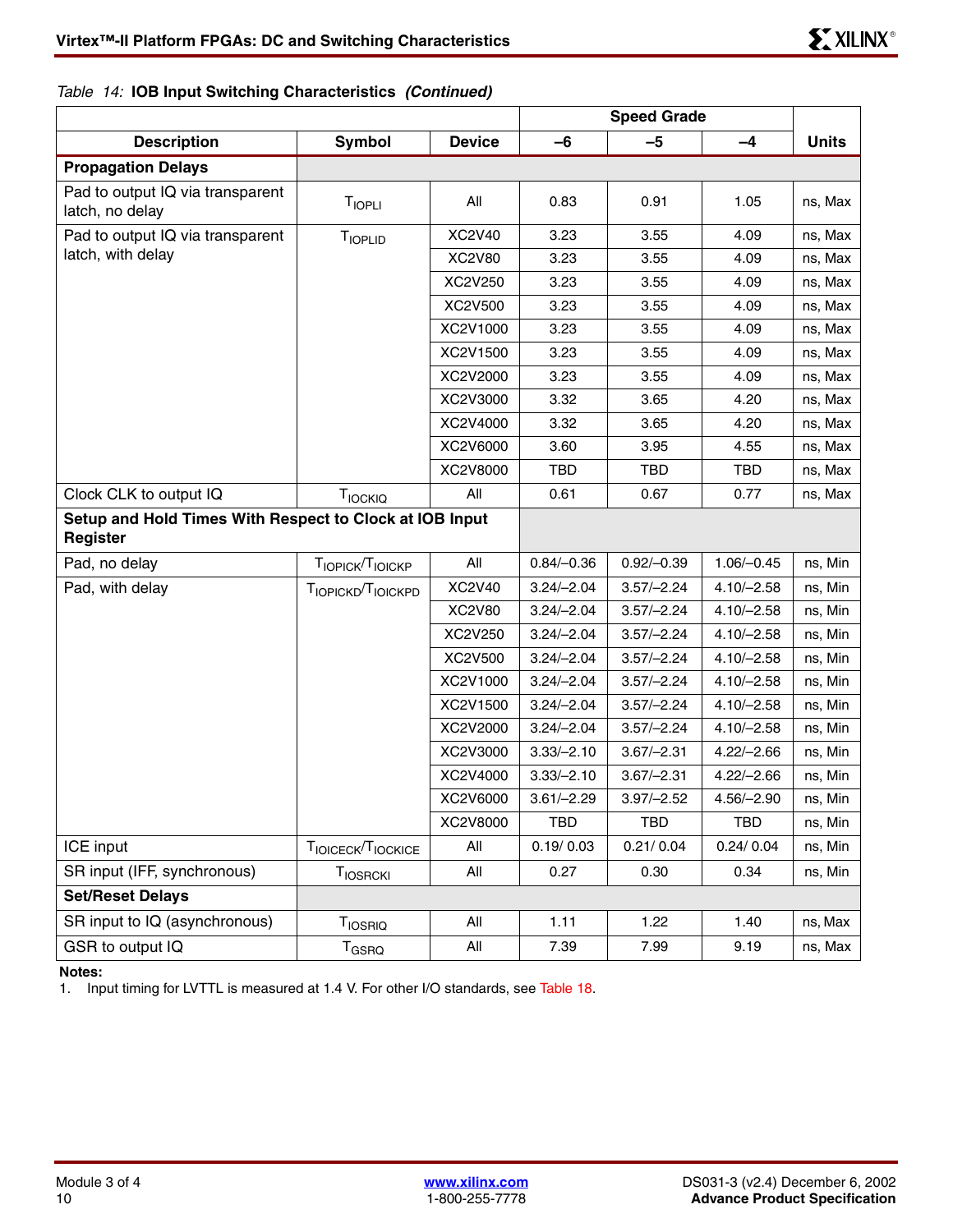## <span id="page-10-0"></span>**IOB Input Switching Characteristics Standard Adjustments**

### *Table 15:* **IOB Input Switching Characteristics Standard Adjustments**

|                                     |                           |                       |      | <b>Speed Grade</b> |      |              |
|-------------------------------------|---------------------------|-----------------------|------|--------------------|------|--------------|
| <b>Description</b>                  | <b>Symbol</b>             | <b>Standard</b>       | $-6$ | $-5$               | $-4$ | <b>Units</b> |
| <b>Data Input Delay Adjustments</b> |                           |                       |      |                    |      |              |
| Standard-specific data input delay  | <b>TILVTTL</b>            | <b>LVTTL</b>          | 0.00 | 0.00               | 0.00 | ns           |
| adjustments                         | T <sub>ILVCMOS33</sub>    | LVCMOS33              | 0.00 | 0.00               | 0.00 | ns           |
|                                     | T <sub>ILVCMOS25</sub>    | LVCMOS25              | 0.11 | 0.11               | 0.12 | ns           |
|                                     | T <sub>ILVCMOS18</sub>    | LVCMOS18              | 0.42 | 0.43               | 0.49 | ns           |
|                                     | TILVCMOS15                | LVCMOS15              | 0.98 | 1.00               | 1.15 | ns           |
|                                     | T <sub>ILVDS_25</sub>     | <b>LVDS_25</b>        | 0.60 | 0.60               | 0.69 | ns           |
|                                     | $T_{ILVDS_33}$            | $LVDS_33$             | 0.60 | 0.60               | 0.69 | ns           |
|                                     | TILVPECL_33               | <b>LVPECL</b>         | 0.60 | 0.60               | 0.69 | ns           |
|                                     | $TIPCI33_3$               | PCI, 33 MHz, 3.3 V    | 0.00 | 0.00               | 0.00 | ns           |
|                                     | $TIPCl66_3$               | PCI, 66 MHz, 3.3 V    | 0.00 | 0.00               | 0.00 | ns           |
|                                     | <b>T</b> <sub>IPCIX</sub> | PCI-X, 133 MHz, 3.3 V | 0.00 | 0.00               | 0.00 | ns           |
|                                     | $T_{IGTL}$                | GTL                   | 0.42 | 0.42               | 0.48 | ns           |
|                                     | $T_{IGTLP}$               | <b>GTLP</b>           | 0.42 | 0.42               | 0.48 | ns           |
|                                     | $T_{\text{IHSTL}$         | <b>HSTLI</b>          | 0.42 | 0.42               | 0.48 | ns           |
|                                     | T <sub>IHSTL</sub>        | <b>HSTL II</b>        | 0.42 | 0.42               | 0.48 | ns           |
|                                     | $T_{\text{IHSTL\_III}}$   | <b>HSTL III</b>       | 0.42 | 0.42               | 0.48 | ns           |
|                                     | T <sub>IHSTL_IV</sub>     | <b>HSTL IV</b>        | 0.42 | 0.42               | 0.48 | ns           |
|                                     | $TIHSTL_l18$              | HSTL I_18             | 0.42 | 0.42               | 0.48 | ns           |
|                                     | $TIHSTLII_18$             | HSTL II_18            | 0.42 | 0.42               | 0.48 | ns           |
|                                     | $TIHSTLIII_18$            | HSTL III_18           | 0.42 | 0.42               | 0.48 | ns           |
|                                     | $TIHSTLIV_18$             | HSTL IV_18            | 0.42 | 0.42               | 0.48 | ns           |
|                                     | $T_{\text{ISSTL2\_I}}$    | SSTL <sub>2</sub> I   | 0.42 | 0.42               | 0.48 | ns           |
|                                     | T <sub>ISSTL2_II</sub>    | <b>SSTL2 II</b>       | 0.42 | 0.42               | 0.48 | ns           |
|                                     | T <sub>ISSTL3</sub>       | SSTL31                | 0.35 | 0.35               | 0.40 | ns           |
|                                     | $T_{\text{ISSTL3\_II}}$   | <b>SSTL3 II</b>       | 0.35 | 0.35               | 0.40 | ns           |
|                                     | $T_{\sf IAGP}$            | <b>AGP</b>            | 0.35 | 0.35               | 0.40 | ns           |
|                                     | T <sub>ILVDCI_33</sub>    | LVDCI_33              | 0.00 | 0.00               | 0.00 | ns           |
|                                     | T <sub>ILVDCI_25</sub>    | LVDCI_25              | 0.11 | 0.11               | 0.12 | ns           |
|                                     | T <sub>ILVDCI_18</sub>    | LVDCI_18              | 0.42 | 0.43               | 0.49 | ns           |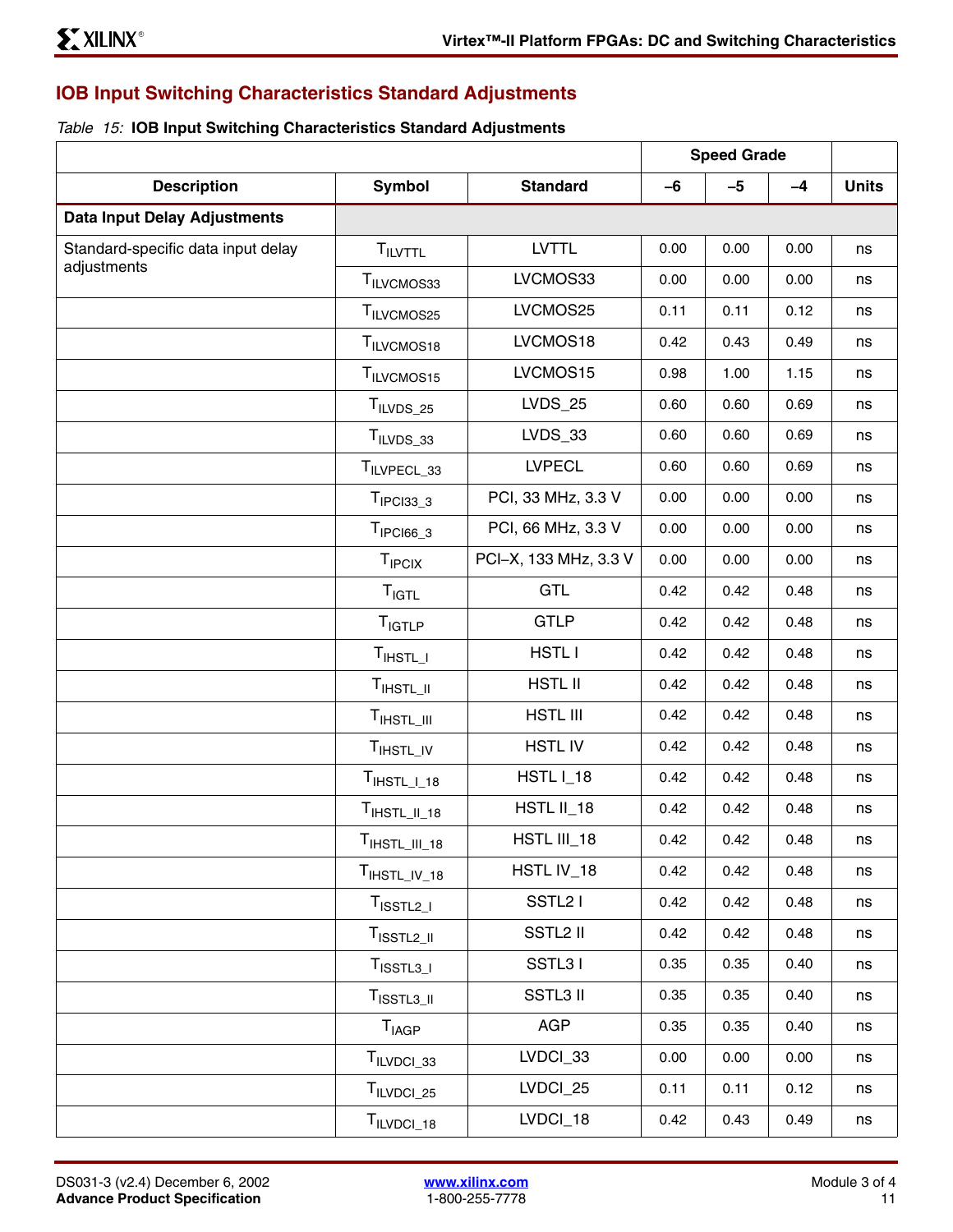### *Table 15:* **IOB Input Switching Characteristics Standard Adjustments** *(Continued)*

|                    |                              |                 |      | <b>Speed Grade</b> |      |              |
|--------------------|------------------------------|-----------------|------|--------------------|------|--------------|
| <b>Description</b> | <b>Symbol</b>                | <b>Standard</b> | $-6$ | $-5$               | $-4$ | <b>Units</b> |
|                    | $T_{ILVDCI\_15}$             | LVDCI_15        | 0.98 | 1.00               | 1.14 | ns           |
|                    | TILVDCI_DV2_33               | LVDCI DV2 33    | 0.00 | 0.00               | 0.00 | ns           |
|                    | TILVDCI_DV2_25               | LVDCI_DV2_25    | 0.11 | 0.11               | 0.12 | ns           |
|                    | T <sub>ILVDCI_DV2_18</sub>   | LVDCI_DV2_18    | 0.42 | 0.43               | 0.49 | ns           |
|                    | TILVDCI_DV2_15               | LVDCI DV2 15    | 0.98 | 1.00               | 1.14 | ns           |
|                    | T <sub>IGTL_DCI</sub>        | GTL_DCI         | 0.42 | 0.42               | 0.48 | ns           |
|                    | T <sub>IGTLP_DCI</sub>       | GTLP_DCI        | 0.42 | 0.42               | 0.48 | ns           |
|                    | TIHSTL_I_DCI                 | HSTL_I_DCI      | 0.42 | 0.42               | 0.48 | ns           |
|                    | TIHSTL_II_DCI                | HSTL_II_DCI     | 0.42 | 0.42               | 0.48 | ns           |
|                    | TIHSTL_III_DCI               | HSTL_III_DCI    | 0.42 | 0.42               | 0.48 | ns           |
|                    | TIHSTL_IV_DCI                | HSTL_IV_DCI     | 0.42 | 0.42               | 0.48 | ns           |
|                    | T <sub>IHSTL</sub> _I_DCI_18 | HSTL_I_DCI_18   | 0.42 | 0.42               | 0.48 | ns           |
|                    | TIHSTL_II_DCI_18             | HSTL_II_DCI_18  | 0.42 | 0.42               | 0.48 | ns           |
|                    | TIHSTL_III_DCI_18            | HSTL_III_DCI_18 | 0.42 | 0.42               | 0.48 | ns           |
|                    | TIHSTL_IV_DCI_18             | HSTL_IV_DCI_18  | 0.42 | 0.42               | 0.48 | ns           |
|                    | T <sub>ISSTL2_I_DCI</sub>    | SSTL2_I_DCI     | 0.42 | 0.42               | 0.48 | ns           |
|                    | T <sub>ISSTL2_II_DCI</sub>   | SSTL2_II_DCI    | 0.42 | 0.42               | 0.48 | ns           |
|                    | $TISSTL3$ $LDCI$             | SSTL3_I_DCI     | 0.35 | 0.35               | 0.40 | ns           |
|                    | T <sub>ISSTL3_II_DCI</sub>   | SSTL3_II_DCI    | 0.35 | 0.35               | 0.40 | ns           |
|                    | $TILDT_25$                   | $LDT_25$        | 0.48 | 0.49               | 0.56 | ns           |
|                    | TIULVDS_25                   | ULVDS_25        | 0.48 | 0.49               | 0.56 | $\sf{ns}$    |

#### **Notes:**

1. Input timing for LVTTL is measured at 1.4 V. For other I/O standards, see [Table 18.](#page-16-0)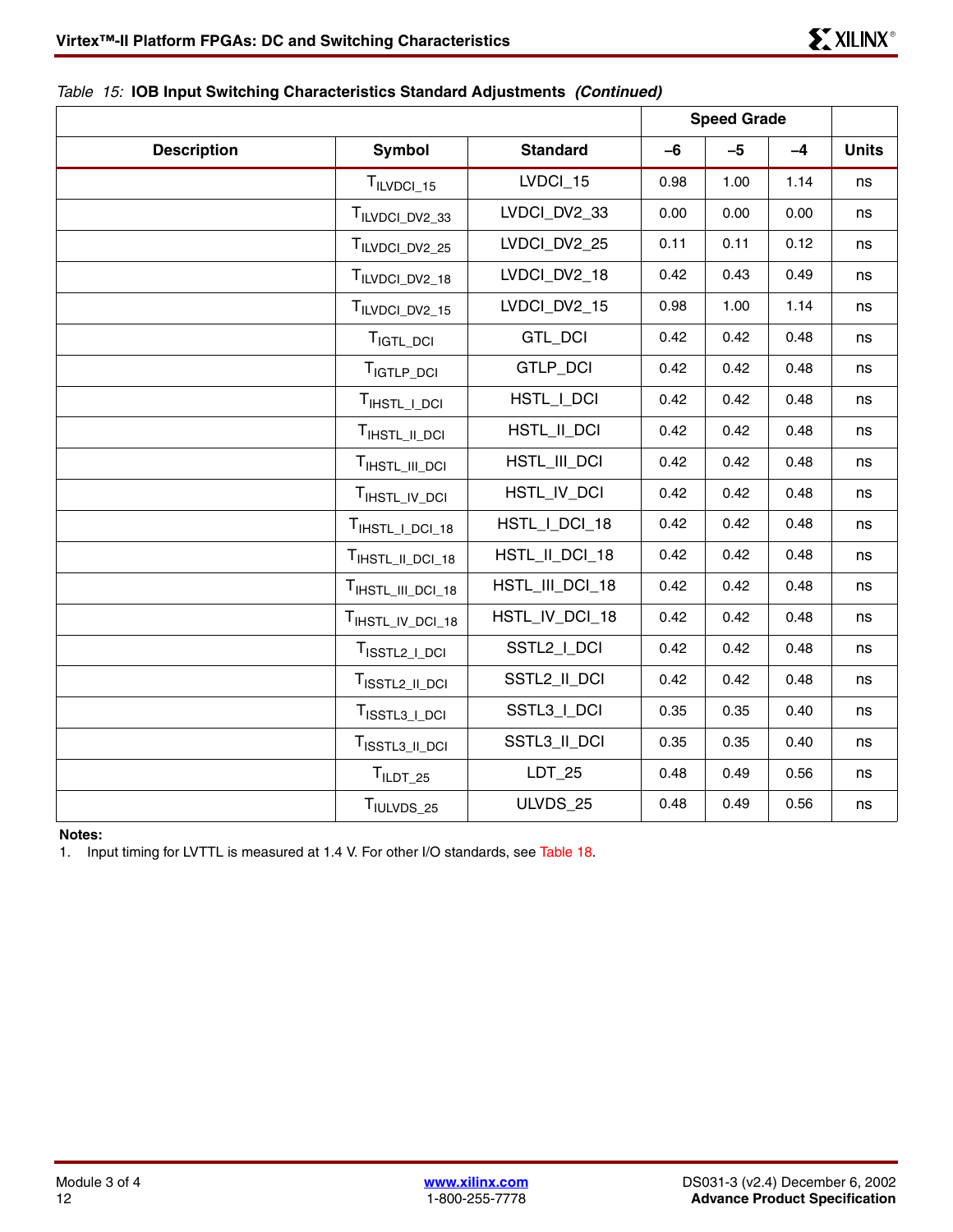## **IOB Output Switching Characteristics**

Output delays terminating at a pad are specified for LVTTL with 12 mA drive and fast slew rate. For other standards, adjust the delays with the values shown in **[IOB Output Switching Characteristics Standard Adjustments](#page-13-0)**, page 14.

|  |  |  |  |  | Table 16: IOB Output Switching Characteristics |
|--|--|--|--|--|------------------------------------------------|
|--|--|--|--|--|------------------------------------------------|

|                                                                       |                                        | <b>Speed Grade</b> |              |              |              |
|-----------------------------------------------------------------------|----------------------------------------|--------------------|--------------|--------------|--------------|
| <b>Description</b>                                                    | <b>Symbol</b>                          | $-6$               | $-5$         | $-4$         | <b>Units</b> |
| <b>Propagation Delays</b>                                             |                                        |                    |              |              |              |
| O input to Pad                                                        | T <sub>IOOP</sub>                      | 2.52               | 2.63         | 3.03         | ns, Max      |
| O input to Pad via transparent latch                                  | T <sub>IOOLP</sub>                     | 2.81               | 2.95         | 3.40         | ns, Max      |
| <b>3-State Delays</b>                                                 |                                        |                    |              |              |              |
| T input to Pad high-impedance <sup>(1)</sup>                          | T <sub>IOTHZ</sub>                     | 0.51               | 0.56         | 0.64         | ns, Max      |
| T input to valid data on Pad                                          | T <sub>IOTON</sub>                     | 2.47               | 2.57         | 2.96         | ns, Max      |
| T input to Pad high-impedance via transparent<br>latch <sup>(1)</sup> | <b>TIOTLPHZ</b>                        | 0.80               | 0.88         | 1.01         | ns, Max      |
| T input to valid data on Pad via transparent latch                    | <b>TIOTLPON</b>                        | 2.76               | 2.89         | 3.33         | ns, Max      |
| GTS to Pad high impedance <sup>(1)</sup>                              | T <sub>GTS</sub>                       | 6.69               | 7.22         | 8.30         | ns, Max      |
| <b>Sequential Delays</b>                                              |                                        |                    |              |              |              |
| Clock CLK to Pad                                                      | T <sub>IOCKP</sub>                     | 2.84               | 2.99         | 3.44         | ns, Max      |
| Clock CLK to Pad high-impedance<br>$(s$ ynchronous $)^{(1)}$          | TIOCKHZ                                | 0.95               | 1.04         | 1.20         | ns, Max      |
| Clock CLK to valid data on Pad (synchronous)                          | TIOCKON                                | 2.90               | 3.06         | 3.51         | ns, Max      |
| Setup and Hold Times Before/After Clock CLK                           |                                        |                    |              |              |              |
| O input                                                               | T <sub>IOOCK</sub> /T <sub>IOCKO</sub> | $0.31/-0.08$       | $0.34/-0.09$ | $0.39/-0.11$ | ns, Min      |
| OCE input                                                             | TIOOCECK <sup>T</sup> IOCKOCE          | $0.19/-0.06$       | $0.21/-0.07$ | $0.24/-0.08$ | ns, Min      |
| SR input (OFF)                                                        | TIOSRCKO <sup>T</sup> IOCKOSR          | $0.27/-0.05$       | $0.30/-0.06$ | $0.34/-0.07$ | ns, Min      |
| 3-State Setup Times, T input                                          | TIOTCK <sup>T</sup> IOCKT              | $0.28/-0.06$       | $0.31/-0.07$ | $0.35/-0.08$ | ns, Min      |
| 3-State Setup Times, TCE input                                        | TIOTCECK <sup>T</sup> IOCKTCE          | $0.19/-0.06$       | $0.21/-0.07$ | $0.24/-0.08$ | ns, Min      |
| 3-State Setup Times, SR input (TFF)                                   | TIOSRCKT <sup>T</sup> IOCKTSR          | $0.27/-0.05$       | $0.30/-0.06$ | $0.34/-0.07$ | ns, Min      |
| <b>Set/Reset Delays</b>                                               |                                        |                    |              |              |              |
| SR input to Pad (asynchronous)                                        | T <sub>IOSRP</sub>                     | 3.50               | 3.71         | 4.26         | ns, Max      |
| SR input to Pad high-impedance<br>$(asynchronous)^{(1)}$              | <b>T</b> <sub>IOSRHZ</sub>             | 1.52               | 1.67         | 1.92         | ns, Max      |
| SR input to valid data on Pad (asynchronous)                          | T <sub>IOSRON</sub>                    | 3.47               | 3.68         | 4.23         | ns, Max      |
| GSR to Pad                                                            | <b>TIOGSRQ</b>                         | 5.44               | 5.98         | 6.88         | ns, Max      |

#### **Notes:**

1. The 3-state turn-off delays should not be adjusted.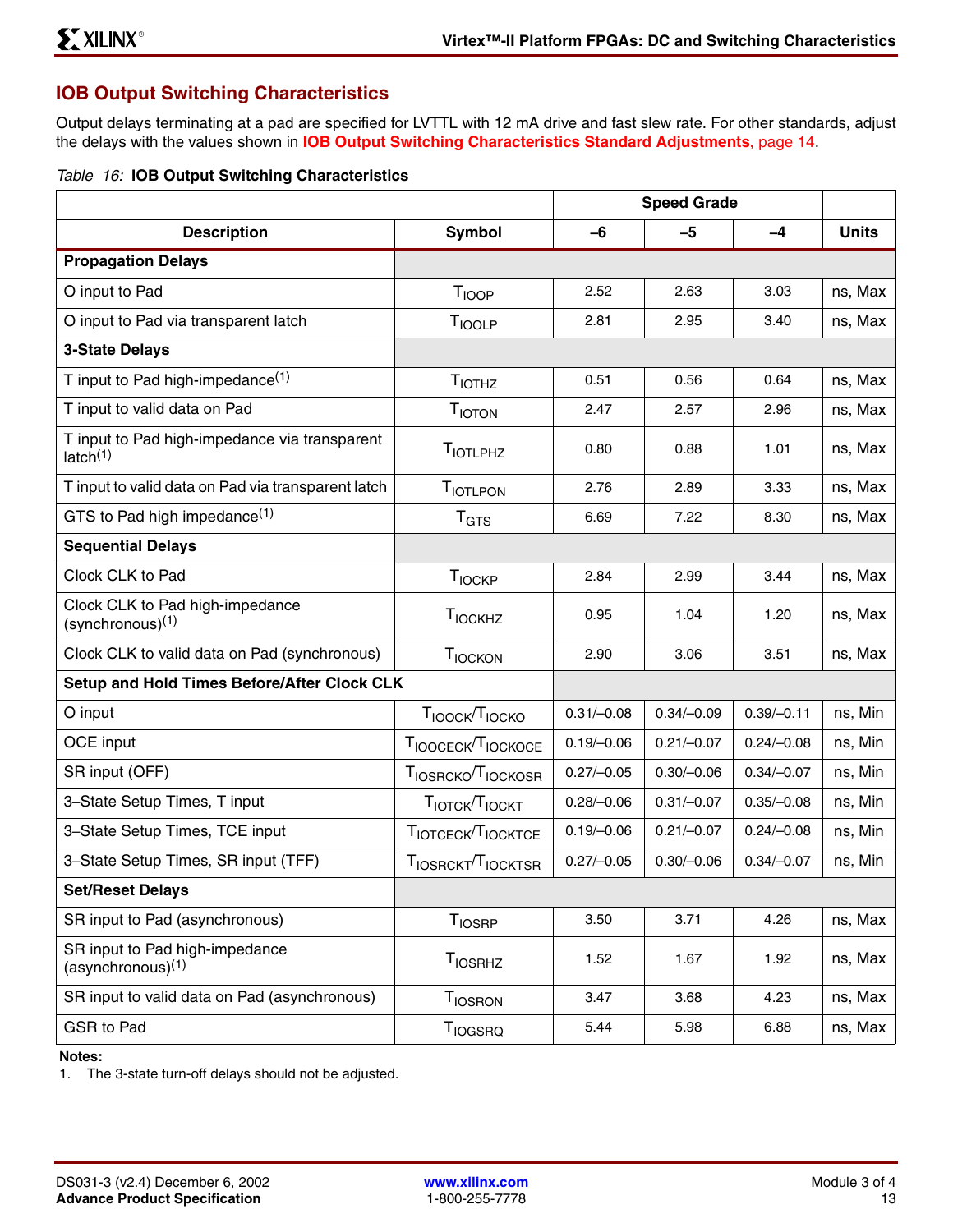## <span id="page-13-0"></span>**IOB Output Switching Characteristics Standard Adjustments**

Output delays terminating at a pad are specified for LVTTL with 12 mA drive and fast slew rate. For other standards, adjust the delays by the values shown.

|  |  |  |  |  | Table 17: IOB Output Switching Characteristics Standard Adjustments |  |  |
|--|--|--|--|--|---------------------------------------------------------------------|--|--|
|--|--|--|--|--|---------------------------------------------------------------------|--|--|

|                                                                        |                                      |                       | <b>Speed Grade</b> |         |         |              |
|------------------------------------------------------------------------|--------------------------------------|-----------------------|--------------------|---------|---------|--------------|
| <b>Description</b>                                                     | Symbol                               | <b>Standard</b>       | $-6$               | $-5$    | $-4$    | <b>Units</b> |
| <b>Output Delay Adjustments</b>                                        |                                      |                       |                    |         |         |              |
| Standard-specific adjustments for output                               | TOLVTTL_S2                           | LVTTL, Slow, 2 mA     | 15.28              | 15.73   | 18.09   | ns           |
| delays terminating at pads (based on<br>standard capacitive load, CsI) | TOLVTTL_S4                           | 4 mA                  | 8.61               | 8.87    | 10.20   | ns           |
|                                                                        | TOLVTTL_S6                           | 6 mA                  | 5.94               | 6.11    | 7.03    | ns           |
|                                                                        | TOLVTTL_S8                           | 8 mA                  | 3.68               | 3.79    | 4.35    | ns           |
|                                                                        | TOLVTTL_S12                          | 12 mA                 | 2.61               | 2.69    | 3.09    | ns           |
|                                                                        | TOLVTTL_S16                          | 16 mA                 | 1.65               | 1.70    | 1.96    | ns           |
|                                                                        | TOLVTTL_S24                          | 24 mA                 | 1.08               | 1.11    | 1.28    | ns           |
|                                                                        | TOLVTTL_F2                           | LVTTL, Fast, 2 mA     | 12.16              | 12.52   | 14.40   | ns           |
|                                                                        | TOLVTTL_F4                           | 4 mA                  | 5.09               | 5.25    | 6.03    | ns           |
|                                                                        | TOLVTTL_F6                           | 6 mA                  | 3.26               | 3.35    | 3.85    | ns           |
|                                                                        | TOLVTTL_F8                           | 8 mA                  | 0.53               | 0.54    | 0.62    | ns           |
|                                                                        | TOLVTTL_F12                          | 12 mA                 | 0.00               | 0.00    | 0.00    | ns           |
|                                                                        | TOLVTTL_F16                          | 16 mA                 | $-0.43$            | $-0.45$ | $-0.51$ | ns           |
|                                                                        | TOLVTTL_F24                          | 24 mA                 | $-0.60$            | $-0.62$ | $-0.71$ | ns           |
|                                                                        | TOLVDS_25                            | <b>LVDS</b>           | $-1.27$            | $-1.31$ | $-1.51$ | ns           |
|                                                                        | TOLVDS_33                            | <b>LVDS</b>           | $-1.07$            | $-1.11$ | $-1.27$ | ns           |
|                                                                        | TOLVDSEXT_25                         | <b>LVDS</b>           | $-1.15$            | $-1.19$ | $-1.37$ | ns           |
|                                                                        | TOLVDSEXT_33                         | <b>LVDS</b>           | $-1.14$            | $-1.18$ | $-1.35$ | ns           |
|                                                                        | $T_{OLDT_25}$                        | <b>LDT</b>            | $-1.21$            | $-1.25$ | $-1.44$ | ns           |
|                                                                        | TOBLVDS_25                           | <b>BLVDS</b>          | 0.67               | 0.69    | 0.79    | ns           |
|                                                                        | TOULVDS_25                           | <b>ULVDS</b>          | $-1.21$            | $-1.25$ | $-1.44$ | ns           |
|                                                                        | TOLVPECL_33                          | <b>LVPECL</b>         | 0.14               | 0.15    | 0.17    | ns           |
|                                                                        | $TOPC133_3$                          | PCI, 33 MHz, 3.3 V    | $-0.22$            | $-0.22$ | $-0.26$ | ns           |
|                                                                        | $T_{OPCl66\_3}$                      | PCI, 66 MHz, 3.3 V    | $-0.85$            | $-0.88$ | $-1.01$ | ns           |
|                                                                        | <b>TOPCIX</b>                        | PCI-X, 133 MHz, 3.3 V | $-0.84$            | $-0.87$ | $-1.00$ | ns           |
|                                                                        | $T_{\text{OGTL}}$                    | GTL                   | $-1.31$            | $-1.35$ | $-1.55$ | ns           |
|                                                                        | <b>TOGTLP</b>                        | <b>GTLP</b>           | $-1.05$            | $-1.09$ | $-1.25$ | ns           |
|                                                                        | TOHSTL_I                             | HSTL I                | $-0.65$            | $-0.67$ | $-0.77$ | ns           |
|                                                                        | TOHSTL_II                            | <b>HSTL II</b>        | $-1.04$            | $-1.07$ | $-1.24$ | ns           |
|                                                                        | TOHSTL_III                           | HSTL III              | $-1.06$            | $-1.09$ | $-1.26$ | ns           |
|                                                                        | TOHSTL_IV                            | <b>HSTLIV</b>         | $-1.28$            | $-1.32$ | $-1.51$ | ns           |
|                                                                        | $\mathsf{T}_{\mathsf{OHSTL\_I\_18}}$ | HSTL I_18             | $-0.83$            | $-0.85$ | $-0.98$ | ns           |
|                                                                        | TOHSTL_II_18                         | HSTL II_18            | $-1.07$            | $-1.10$ | $-1.27$ | ns           |
|                                                                        | TOHSTL_III_18                        | HSTL III_18           | $-1.05$            | $-1.08$ | $-1.24$ | ns           |
|                                                                        | TOHSTL_IV_18                         | HSTL IV_18            | $-1.26$            | $-1.29$ | $-1.49$ | ns           |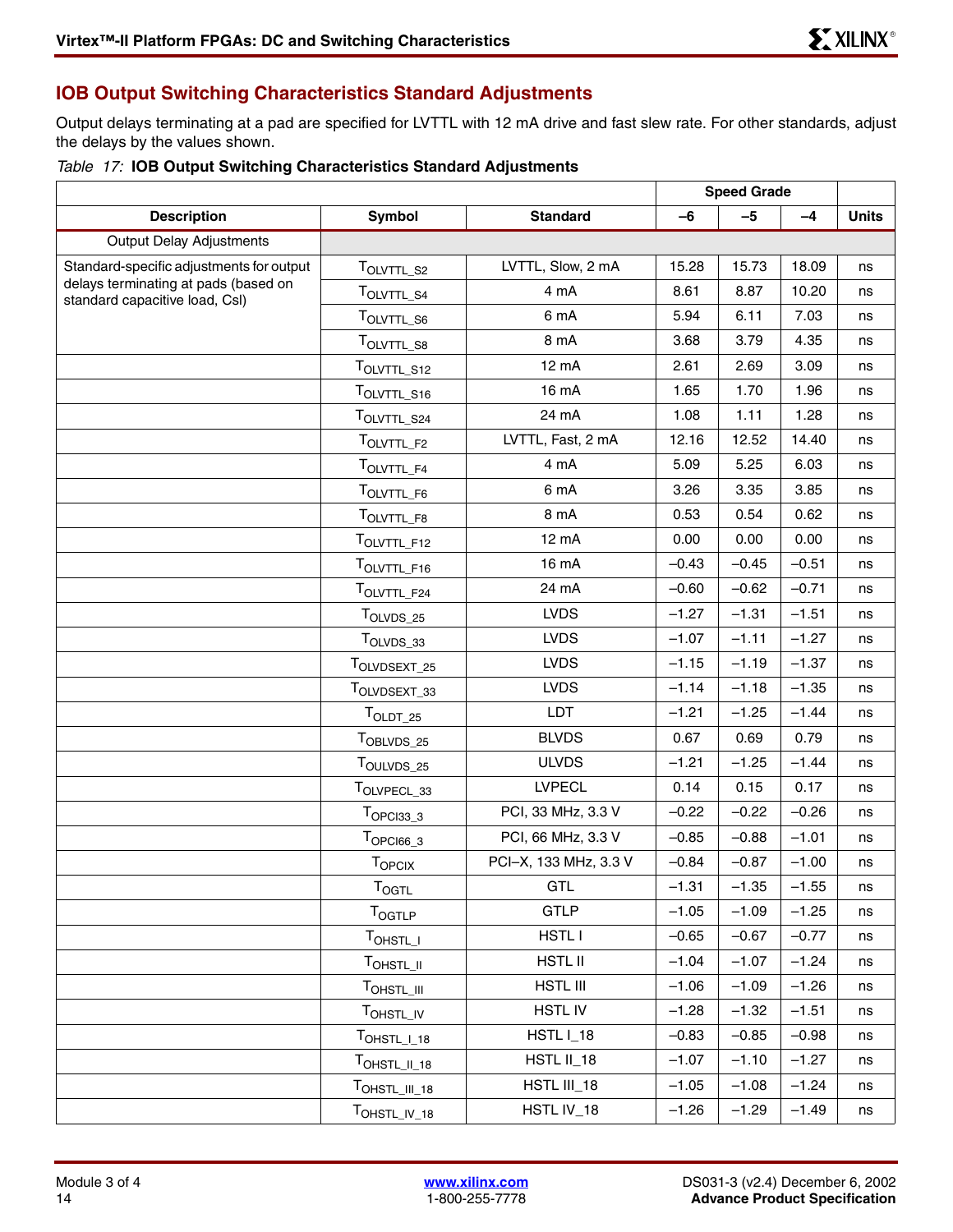### *Table 17:* **IOB Output Switching Characteristics Standard Adjustments** *(Continued)*

|                    |                           |                      | <b>Speed Grade</b> |         |         |              |
|--------------------|---------------------------|----------------------|--------------------|---------|---------|--------------|
| <b>Description</b> | <b>Symbol</b>             | <b>Standard</b>      | $-6$               | $-5$    | $-4$    | <b>Units</b> |
|                    | $T_{OSSTL2\_I}$           | SSTL <sub>2</sub> I  | $-0.73$            | $-0.75$ | $-0.87$ | ns           |
|                    | $T_{OSSTL2\_II}$          | SSTL2 II             | $-1.10$            | $-1.13$ | $-1.30$ | ns           |
|                    | $T_{OSSTL3\_I}$           | SSTL31               | $-0.65$            | $-0.67$ | $-0.78$ | ns           |
|                    | $T_{\text{OSSTL3\_II}}$   | SSTL3 II             | $-1.01$            | $-1.04$ | $-1.20$ | ns           |
|                    | T <sub>OAGP</sub>         | <b>AGP</b>           | $-1.07$            | $-1.10$ | $-1.27$ | ns           |
|                    | TOLVCMOS33_S2             | LVCMOS33, Slow, 2 mA | 13.63              | 14.04   | 16.14   | ns           |
|                    | TOLVCMOS33_S4             | 4 mA                 | 6.45               | 6.64    | 7.63    | ns           |
|                    | TOLVCMOS33_S6             | 6 mA                 | 4.56               | 4.70    | 5.40    | ns           |
|                    | TOLVCMOS33_S8             | 8 mA                 | 2.62               | 2.70    | 3.11    | ns           |
|                    | TOLVCMOS33_S12            | 12 mA                | 1.87               | 1.93    | 2.21    | ns           |
|                    | TOLVCMOS33 S16            | 16 mA                | 1.15               | 1.18    | 1.36    | ns           |
|                    | TOLVCMOS33_S24            | 24 mA                | 0.91               | 0.94    | 1.08    | ns           |
|                    | TOLVCMOS33_F2             | LVCMOS33, Fast, 2 mA | 11.63              | 11.97   | 13.77   | ns           |
|                    | TOLVCMOS33_F4             | 4 mA                 | 4.64               | 4.78    | 5.49    | ns           |
|                    | TOLVCMOS33_F6             | 6 mA                 | 2.14               | 2.20    | 2.53    | ns           |
|                    | TOLVCMOS33_F8             | 8 mA                 | 0.48               | 0.50    | 0.57    | ns           |
|                    | TOLVCMOS33_F12            | 12 mA                | 0.04               | 0.05    | 0.05    | ns           |
|                    | TOLVCMOS33_F16            | 16 mA                | $-0.48$            | $-0.49$ | $-0.57$ | ns           |
|                    | TOLVCMOS33_F24            | 24 mA                | $-0.58$            | $-0.60$ | $-0.69$ | ns           |
|                    | TOLVCMOS25_S2             | LVCMOS25, Slow, 2 mA | 12.68              | 13.05   | 15.01   | ns           |
|                    | TOLVCMOS25_S4             | 4 mA                 | 6.57               | 6.76    | 7.78    | ns           |
|                    | TOLVCMOS25_S6             | 6 mA                 | 5.83               | 6.00    | 6.90    | ns           |
|                    | TOLVCMOS25_S8             | 8 mA                 | 4.84               | 4.98    | 5.73    | ns           |
|                    | TOLVCMOS25_S12            | 12 mA                | 3.03               | 3.12    | 3.59    | ns           |
|                    | TOLVCMOS25_S16            | 16 mA                | 2.33               | 2.40    | 2.76    | ns           |
|                    | TOLVCMOS25_S24            | 24 mA                | 1.83               | 1.89    | 2.17    | ns           |
|                    | T <sub>OLVCMOS25_F2</sub> | LVCMOS25, Fast, 2 mA | 9.05               | 9.32    | 10.72   | ns           |
|                    | TOLVCMOS25_F4             | 4 mA                 | 3.45               | 3.55    | 4.09    | ns           |
|                    | TOLVCMOS25_F6             | 6 mA                 | 1.11               | 1.14    | 1.31    | ns           |
|                    | TOLVCMOS25_F8             | 8 mA                 | 0.49               | 0.51    | 0.58    | ns           |
|                    | TOLVCMOS25_F12            | 12 mA                | $-0.11$            | $-0.11$ | $-0.13$ | ns           |
|                    | TOLVCMOS25_F16            | 16 mA                | $-0.37$            | $-0.38$ | $-0.44$ | ns           |
|                    | TOLVCMOS25_F24            | 24 mA                | $-0.61$            | $-0.63$ | $-0.72$ | ns           |
|                    | TOLVCMOS18_S2             | LVCMOS18, Slow, 2 mA | 20.74              | 21.36   | 24.57   | ns           |
|                    | TOLVCMOS18_S4             | 4 mA                 | 12.35              | 12.72   | 14.63   | ns           |
|                    | TOLVCMOS18_S6             | 6 mA                 | 8.76               | 9.02    | 10.37   | ns           |
|                    | TOLVCMOS18_S8             | 8 mA                 | 7.84               | 8.08    | 9.29    | ns           |
|                    | TOLVCMOS18_S12            | 12 mA                | 5.85               | 6.03    | 6.93    | ns           |
|                    | TOLVCMOS18_S16            | 16 mA                | 5.46               | 5.62    | 6.46    | ns           |
|                    | TOLVCMOS18_F2             | LVCMOS18, Fast, 2 mA | 9.63               | 9.92    | 11.40   | ns           |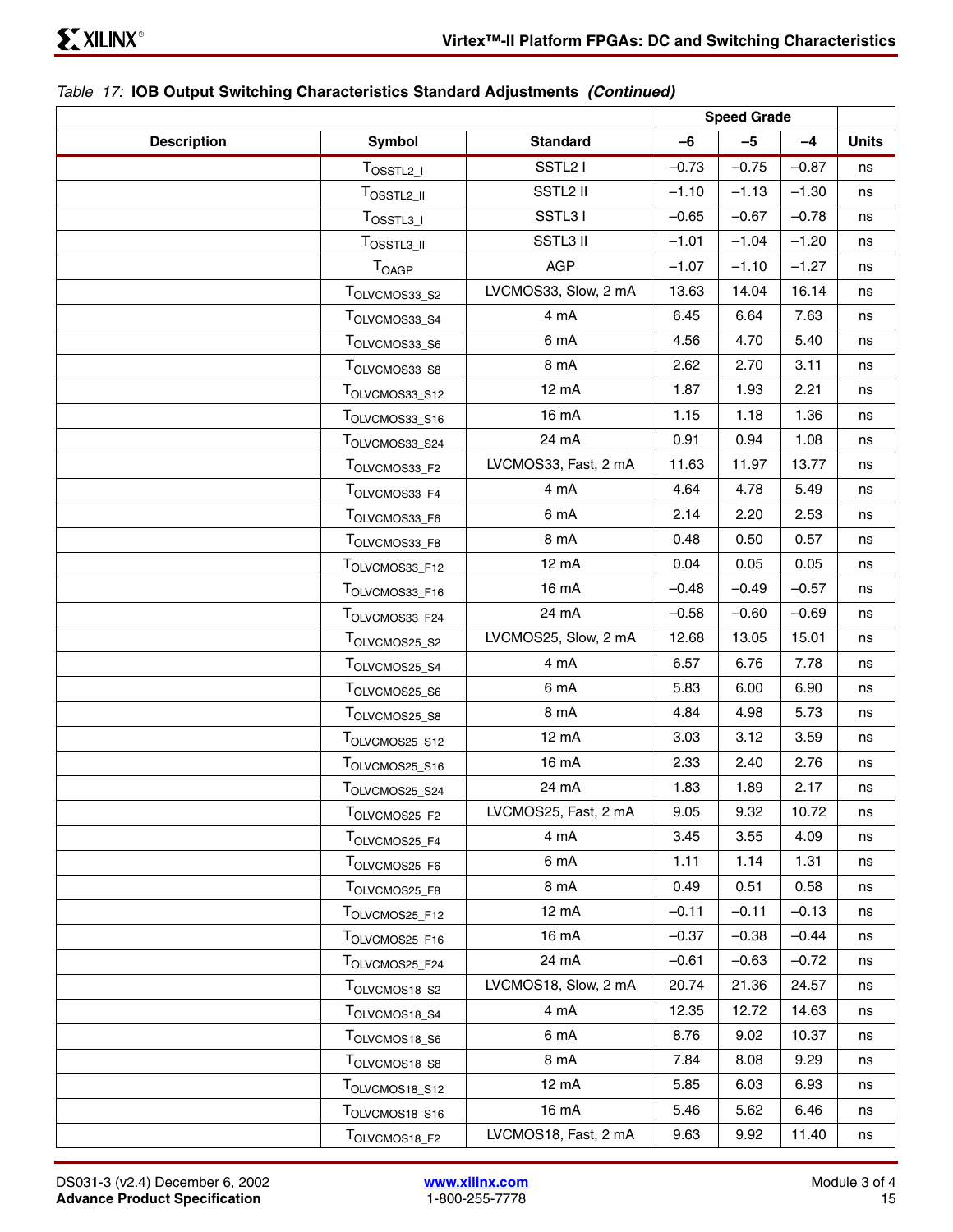## *Table 17:* **IOB Output Switching Characteristics Standard Adjustments** *(Continued)*

|                    |                                       |                      | <b>Speed Grade</b> |         |         |              |
|--------------------|---------------------------------------|----------------------|--------------------|---------|---------|--------------|
| <b>Description</b> | <b>Symbol</b>                         | <b>Standard</b>      | $-6$               | $-5$    | $-4$    | <b>Units</b> |
|                    | TOLVCMOS18_F4                         | 4 mA                 | 4.29               | 4.41    | 5.08    | ns           |
|                    | TOLVCMOS18_F6                         | 6 mA                 | 1.61               | 1.66    | 1.91    | ns           |
|                    | TOLVCMOS18_F8                         | 8 mA                 | 1.03               | 1.06    | 1.22    | ns           |
|                    | TOLVCMOS18_F12                        | 12 mA                | 0.26               | 0.27    | 0.31    | ns           |
|                    | TOLVCMOS18_F16                        | 16 mA                | 0.11               | 0.11    | 0.12    | ns           |
|                    | TOLVCMOS15_S2                         | LVCMOS15, Slow, 2 mA | 23.54              | 24.25   | 27.88   | ns           |
|                    | TOLVCMOS15_S4                         | 4 mA                 | 14.89              | 15.34   | 17.64   | ns           |
|                    | TOLVCMOS15_S6                         | 6 mA                 | 13.58              | 13.99   | 16.08   | ns           |
|                    | TOLVCMOS15_S8                         | 8 mA                 | 10.62              | 10.94   | 12.58   | ns           |
|                    | TOLVCMOS15_S12                        | 12 mA                | 9.58               | 9.86    | 11.34   | ns           |
|                    | TOLVCMOS15_S16                        | 16 mA                | 8.65               | 8.91    | 10.24   | ns           |
|                    | TOLVCMOS15_F2                         | LVCMOS15, Fast, 2 mA | 9.13               | 9.40    | 10.81   | ns           |
|                    | TOLVCMOS15_F4                         | 4 mA                 | 4.84               | 4.99    | 5.74    | ns           |
|                    | TOLVCMOS15 F6                         | 6 mA                 | 2.20               | 2.27    | 2.61    | ns           |
|                    | TOLVCMOS15 F8                         | 8 mA                 | 1.16               | 1.20    | 1.38    | ns           |
|                    | TOLVCMOS15_F12                        | 12 mA                | 0.75               | 0.78    | 0.89    | ns           |
|                    | TOLVCMOS15_F16                        | 16 mA                | 0.61               | 0.63    | 0.72    | ns           |
|                    | TOLVDCI_33                            | LVDCI_33             | 1.91               | 1.97    | 2.26    | ns           |
|                    | TOLVDCI_25                            | LVDCI_25             | 1.36               | 1.40    | 1.61    | ns           |
|                    | TOLVDCI_18                            | LVDCI_18             | 1.29               | 1.33    | 1.53    | ns           |
|                    | TOLVDCI_15                            | LVDCI_15             | 0.96               | 0.99    | 1.14    | ns           |
|                    | TOLVDCI_DV2_33                        | LVDCI_DV2_33         | 1.91               | 1.97    | 2.27    | ns           |
|                    | TOLVDCI_DV2_25                        | LVDCI_DV2_25         | 1.36               | 1.40    | 1.61    | ns           |
|                    | TOLVDCI_DV2_18                        | LVDCI_DV2_18         | 1.03               | 1.06    | 1.22    | ns           |
|                    | TOLVDCI_DV2_15                        | LVDCI_DV2_15         | 0.94               | 0.96    | 1.11    | ns           |
|                    | TOGTL DCI                             | GTL_DCI              | $-1.38$            | $-1.42$ | $-1.63$ | ns           |
|                    | T <sub>OGTLP_DCI</sub>                | GTLP_DCI             | $-1.00$            | $-1.03$ | $-1.18$ | ns           |
|                    | TOHSTL_I_DCI                          | HSTL_I_DCI           | $-0.65$            | $-0.67$ | $-0.77$ | ns           |
|                    | TOHSTL_II_DCI                         | HSTL_II_DCI          | $-0.72$            | $-0.74$ | $-0.85$ | ns           |
|                    | T <sub>OHSTL_III_DCI</sub>            | HSTL_III_DCI         | $-1.09$            | $-1.12$ | $-1.29$ | ns           |
|                    | T <sub>OHSTL_IV_DCI</sub>             | HSTL_IV_DCI          | $-1.35$            | $-1.39$ | $-1.59$ | ns           |
|                    | T <sub>OHSTL_I_DCI_18</sub>           | HSTL_I_DCI_18        | $-0.84$            | $-0.86$ | $-0.99$ | ns           |
|                    | TOHSTL_II_DCI_18                      | HSTL_II_DCI_18       | $-0.94$            | $-0.97$ | $-1.12$ | ns           |
|                    | TOHSTL_III_DCI_18                     | HSTL_III_DCI_18      | $-1.05$            | $-1.08$ | $-1.24$ | ns           |
|                    | TOHSTL_IV_DCI_18                      | HSTL_IV_DCI_18       | $-1.28$            | $-1.32$ | $-1.52$ | ns           |
|                    | TOSSTL2_I_DCI                         | SSTL2_I_DCI          | $-0.84$            | $-0.86$ | $-0.99$ | ns           |
|                    | TOSSTL2_II_DCI                        | SSTL2_II_DCI         | $-1.02$            | $-1.05$ | $-1.20$ | ns           |
|                    | T <sub>OSSTL3</sub> _ <sub>LDCI</sub> | SSTL3_I_DCI          | $-0.85$            | $-0.88$ | $-1.01$ | ns           |
|                    | TOSSTL3_II_DCI                        | SSTL3_II_DCI         | $-0.74$            | $-0.76$ | $-0.88$ | ns           |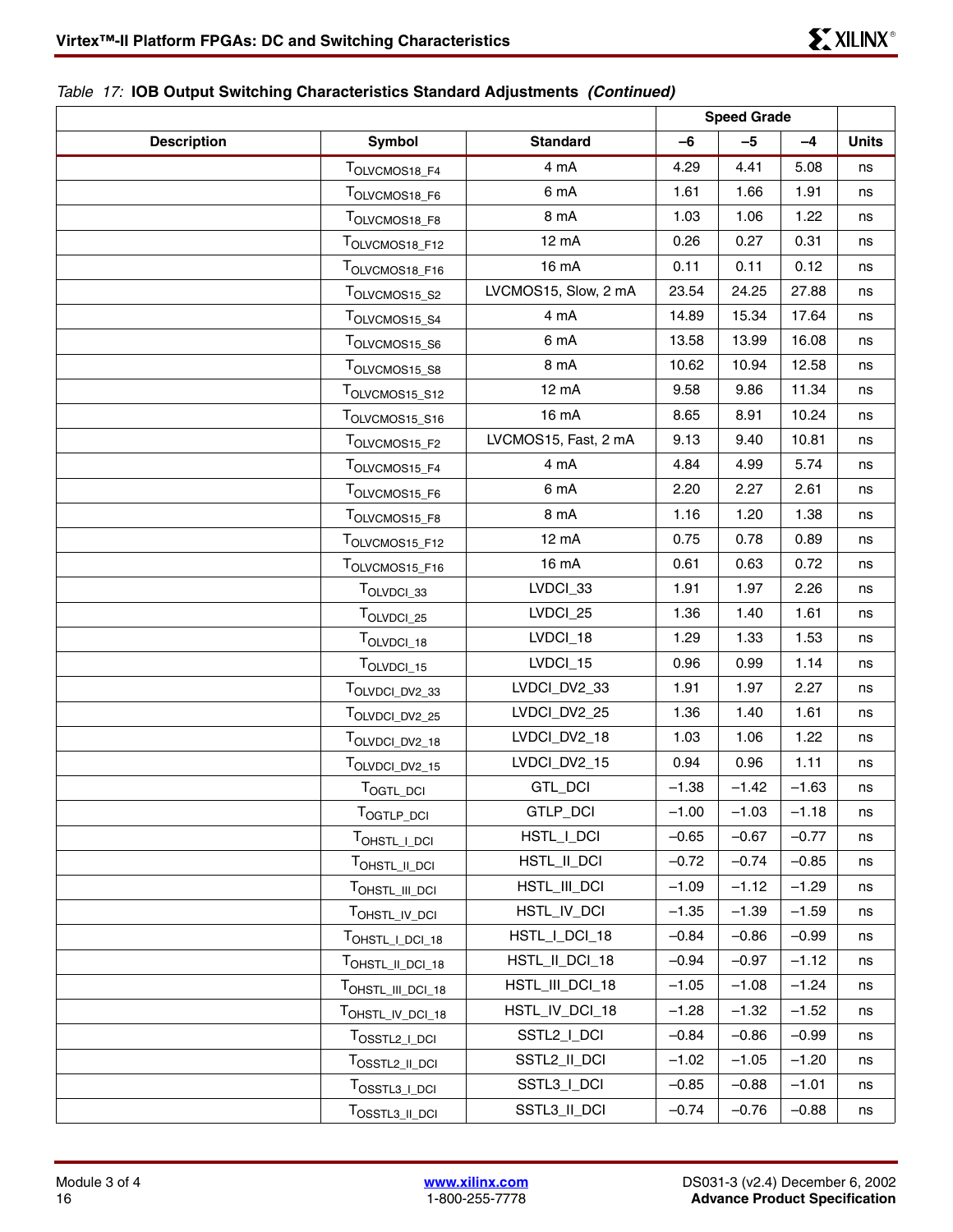### <span id="page-16-0"></span>*Table 18:* **Delay Measurement Methodology**

| <b>Standard</b>       | $V_L$ <sup>(1)</sup>          | $V_H^{(1)}$                   | <b>Meas. Point</b> | $V_{REF}$ (Typ) <sup>(2)</sup> |
|-----------------------|-------------------------------|-------------------------------|--------------------|--------------------------------|
| <b>LVTTL</b>          | $\mathbf 0$                   | 3                             | 1.4                |                                |
| LVCMOS33              | 0                             | 3.3                           | 1.65               |                                |
| LVCMOS25              | 0                             | 2.5                           | 1.25               | $\qquad \qquad -$              |
| LVCMOS18              | 0                             | 1.8                           | 0.9                |                                |
| LVCMOS15              | 0                             | 1.5                           | 0.75               | $\qquad \qquad -$              |
| PCI33_3               |                               | Per PCI Specification         |                    |                                |
| PCI66_3               |                               | Per PCI Specification         |                    | $\overline{\phantom{m}}$       |
| PCIX33_3              |                               | Per PCI-X Specification       |                    |                                |
| <b>GTL</b>            | $V_{REF}$ – 0.2               | $V_{REF}$ + 0.2               | $V_{REF}$          | 0.80                           |
| <b>GTLP</b>           | $V_{REF}$ – 0.2               | $V_{REF}$ + 0.2               | $V_{REF}$          | 1.0                            |
| <b>HSTL Class I</b>   | $V_{REF}$ – 0.5               | $V_{REF}$ + 0.5               | $V_{REF}$          | 0.75                           |
| <b>HSTL Class II</b>  | $V_{REF}$ – 0.5               | $V_{REF}$ + 0.5               | $V_{REF}$          | 0.75                           |
| <b>HSTL Class III</b> | $V_{REF}$ – 0.5               | $V_{REF}$ + 0.5               | $V_{REF}$          | 0.90                           |
| <b>HSTL Class IV</b>  | $V_{REF}$ – 0.5               | $V_{REF}$ + 0.5               | V <sub>REF</sub>   | 0.90                           |
| <b>SSTL31&amp; II</b> | $V_{REF}$ – 1.0               | $V_{REF}$ + 1.0               | $V_{REF}$          | 1.5                            |
| <b>SSTL21&amp; II</b> | $V_{REF}$ – 0.75              | $V_{REF}$ + 0.75              | $V_{REF}$          | 1.25                           |
| <b>AGP</b>            | $V_{REF}$ – (0.2x $V_{CCO}$ ) | $V_{REF}$ + (0.2x $V_{CCO}$ ) | $V_{REF}$          | Per AGP Spec                   |
| <b>LVDS_25</b>        | $1.2 - 0.125$                 | $1.2 + 0.125$                 | 1.2                |                                |
| LVDS_33               | $1.2 - 0.125$                 | $1.2 + 0.125$                 | 1.2                |                                |
| LVDSEXT_25            | $1.2 - 0.125$                 | $1.2 + 0.125$                 | 1.2                |                                |
| LVDSEXT_33            | $1.2 - 0.125$                 | $1.2 + 0.125$                 | 1.2                |                                |
| ULVDS_25              | $0.6 - 0.125$                 | $0.6 + 0.125$                 | 0.6                |                                |
| $LDT_25$              | $0.6 - 0.125$                 | $0.6 + 0.125$                 | 0.6                |                                |
| <b>LVPECL</b>         | $1.6 - 0.3$                   | $1.6 + 0.3$                   | 1.6                |                                |

**Notes:** 

1. Input waveform switches between  $V_{L}$ and  $V_{H}$ .

2. Measurements are made at V<sub>REF</sub> (Typ), Maximum, and Minimum. Worst-case values are reported.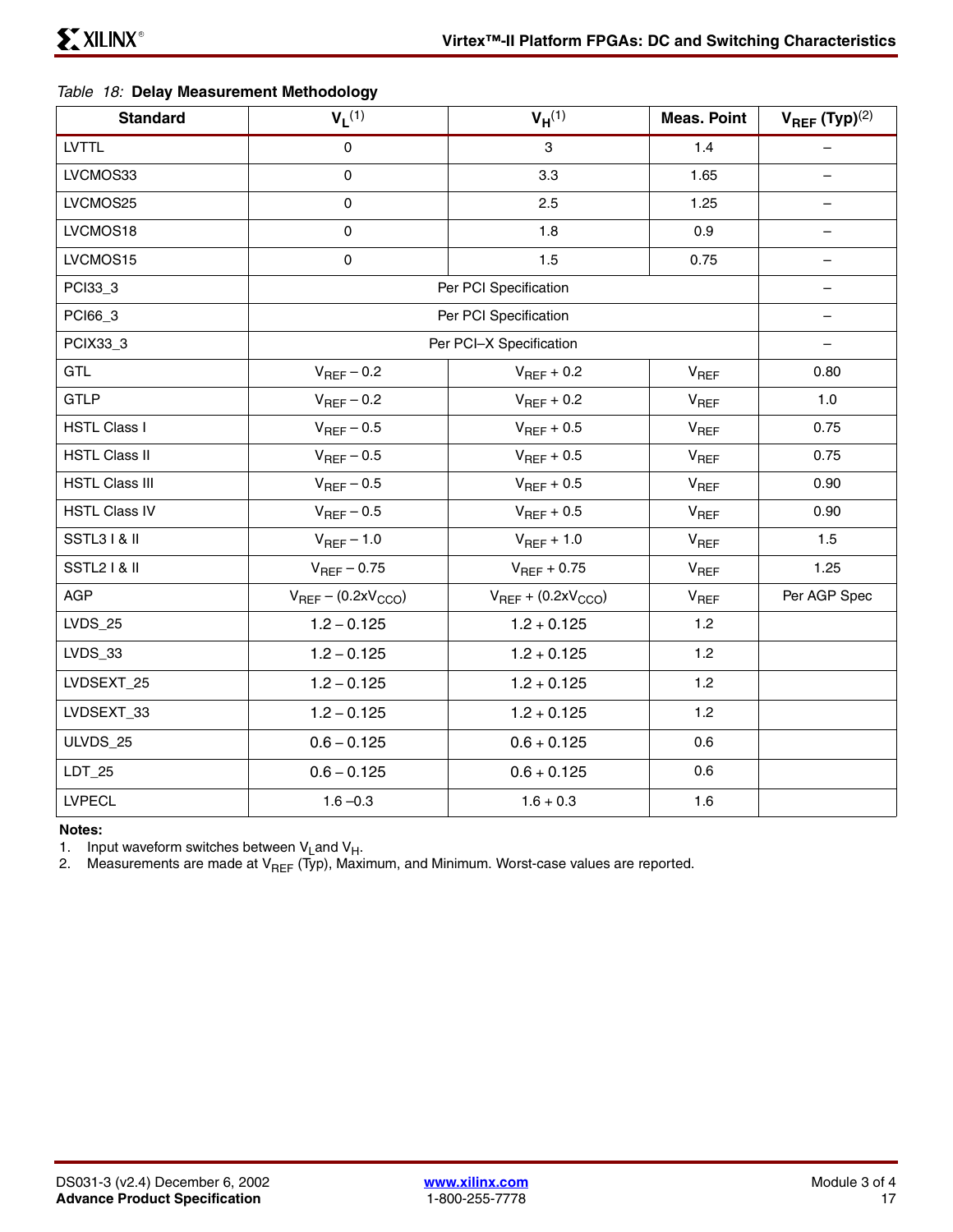#### *Table 19:* **Standard Capacitive Loads**

| <b>Standard</b>                  | CsI (pF) |
|----------------------------------|----------|
| LVTTL Fast Slew Rate, 2mA drive  | 35       |
| LVTTL Fast Slew Rate, 4mA drive  | 35       |
| LVTTL Fast Slew Rate, 6mA drive  | 35       |
| LVTTL Fast Slew Rate, 8mA drive  | 35       |
| LVTTL Fast Slew Rate, 12mA drive | 35       |
| LVTTL Fast Slew Rate, 16mA drive | 35       |
| LVTTL Fast Slew Rate, 24mA drive | 35       |
| LVTTL Slow Slew Rate, 2mA drive  | 35       |
| LVTTL Slow Slew Rate, 4mA drive  | 35       |
| LVTTL Slow Slew Rate, 6mA drive  | 35       |
| LVTTL Slow Slew Rate, 8mA drive  | 35       |
| LVTTL Slow Slew Rate, 12mA drive | 35       |
| LVTTL Slow Slew Rate, 16mA drive | 35       |
| LVTTL Slow Slew Rate, 24mA drive | 35       |
| LVCMOS33                         | 35       |
| LVCMOS25                         | 35       |
| LVCMOS18                         | 35       |
| LVCMOS15                         | 35       |
| PCI 33MHZ 3.3 V                  | 10       |
| PCI 66 MHz 3.3 V                 | 10       |
| PCI-X 133 MHz 3.3 V              | 10       |
| <b>GTL</b>                       | 0        |
| <b>GTLP</b>                      | 0        |
| <b>HSTL Class I</b>              | 10       |
| <b>HSTL Class II</b>             | 10       |
| <b>HSTL Class III</b>            | 10       |
| <b>HSTL Class IV</b>             | 10       |
| SSTL2 Class I                    | 10       |
| <b>SSTL2 Class II</b>            | 10       |
| SSTL3 Class I                    | 10       |
| SSTL3 Class II                   | 10       |
| AGP                              | 10       |

#### **Notes:**

- 1. I/O parameter measurements are made with the capacitance values shown above.
- 2. I/O standard measurements are reflected in the IBIS model information except where the IBIS format precludes it.
- 3. Use of IBIS models results in a more accurate prediction of the propagation delay:
	- a. Model the output in an IBIS simulation into the standard capacitive load.
	- b. Record the relative time to the  $V_{OH}$  or  $V_{OL}$  transition of interest.
	- c. Remove the capacitance, and model the actual PCB traces (transmission lines) and actual loads from the appropriate IBIS models for driven devices.
	- d. Record the results from the new simulation.
	- e. Compare with the capacitance simulation. The increase or decrease in delay from the capacitive load delay simulation should be added or subtracted from the value above to predict the actual delay.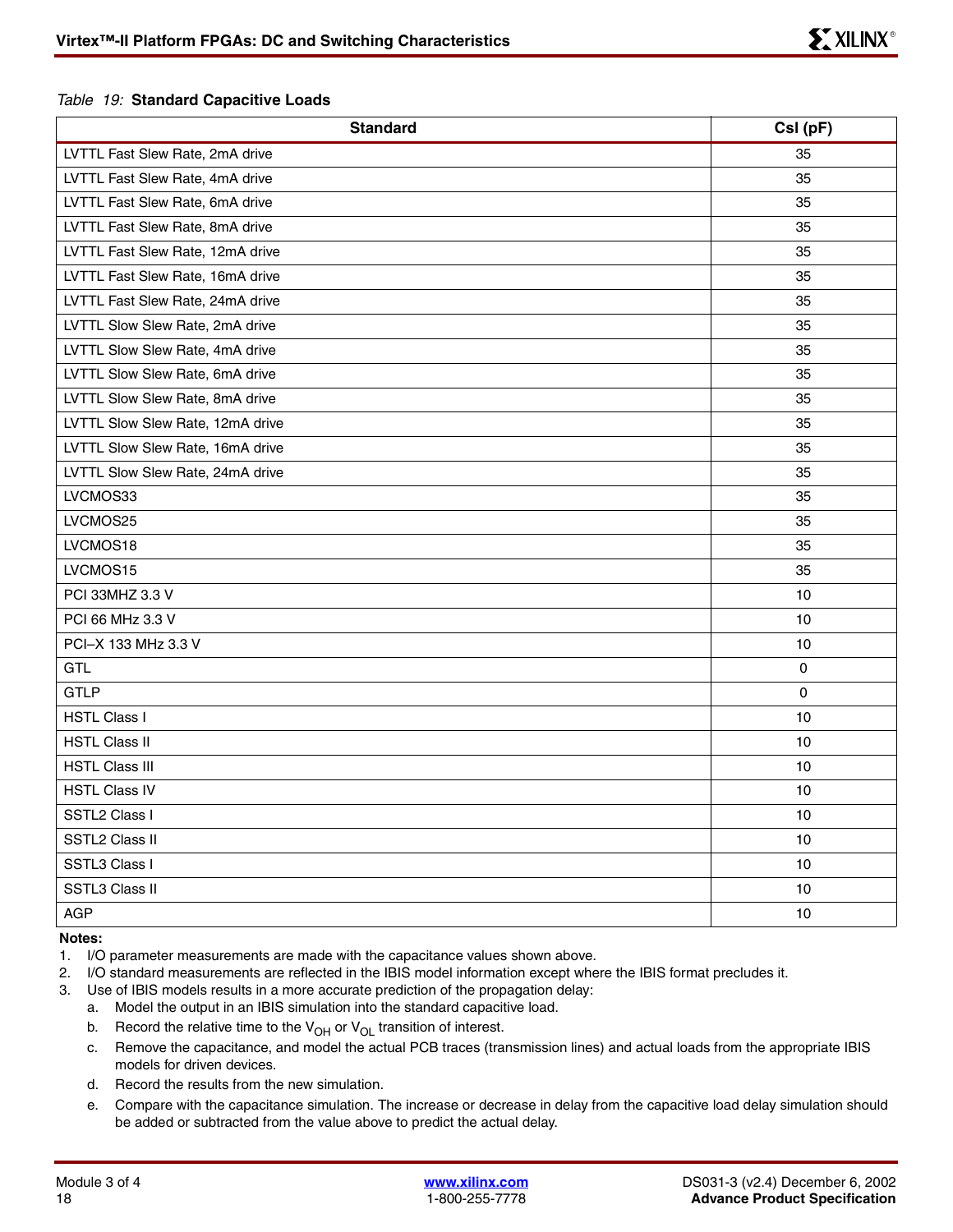## **Clock Distribution Switching Characteristics**

*Table 20:* **Clock Distribution Switching Characteristics**

|                                         |        | <b>Speed Grade</b> |      |      |         |
|-----------------------------------------|--------|--------------------|------|------|---------|
| <b>Description</b>                      | Symbol | -6                 | -5   | -4   | Units   |
| Global Clock Buffer I input to O output | GIO    | 0.47               | 0.52 | 0.59 | ns, Max |

## **CLB Switching Characteristics**

Delays originating at F/G inputs vary slightly according to the input used (see Figure 16). The values listed below are worst-case. Precise values are provided by the timing analyzer.

### *Table 21:* **CLB Switching Characteristics**

|                                                                         |                                      | <b>Speed Grade</b> |              |              |              |
|-------------------------------------------------------------------------|--------------------------------------|--------------------|--------------|--------------|--------------|
| <b>Description</b>                                                      | <b>Symbol</b>                        | -6                 | -5           | $-4$         | <b>Units</b> |
| <b>Combinatorial Delays</b>                                             |                                      |                    |              |              |              |
| 4-input function: F/G inputs to X/Y outputs                             | $T_{ILO}$                            | 0.35               | 0.39         | 0.44         | ns, Max      |
| 5-input function: F/G inputs to F5 output                               | $T_{IF5}$                            | 0.57               | 0.63         | 0.72         | ns, Max      |
| 5-input function: F/G inputs to X output                                | $T_{IF5X}$                           | 0.76               | 0.83         | 0.95         | ns, Max      |
| FXINA or FXINB inputs to Y output via MUXFX                             | $T_{IFXY}$                           | 0.36               | 0.39         | 0.45         | ns, Max      |
| FXINA input to FX output via MUXFX                                      | $T_{INAFX}$                          | 0.26               | 0.28         | 0.32         | ns, Max      |
| FXINB input to FX output via MUXFX                                      | $T_{INBFX}$                          | 0.26               | 0.28         | 0.32         | ns, Max      |
| SOPIN input to SOPOUT output via ORCY                                   | T <sub>SOPSOP</sub>                  | 0.35               | 0.38         | 0.44         | ns, Max      |
| Incremental delay routing through transparent latch<br>to XQ/YQ outputs | TIFNCTL                              | 0.41               | 0.45         | 0.51         | ns, Max      |
| <b>Sequential Delays</b>                                                |                                      |                    |              |              |              |
| FF Clock CLK to XQ/YQ outputs                                           | T <sub>CKO</sub>                     | 0.45               | 0.50         | 0.57         | ns, Max      |
| Latch Clock CLK to XQ/YQ outputs                                        | <b>T<sub>CKLO</sub></b>              | 0.54               | 0.59         | 0.68         | ns, Max      |
| Setup and Hold Times Before/After Clock CLK                             |                                      |                    |              |              |              |
| BX/BY inputs                                                            | T <sub>DICK</sub> /T <sub>CKDI</sub> | $0.30/-0.07$       | $0.33/-0.08$ | $0.37/-0.09$ | ns, Min      |
| DY inputs                                                               | T <sub>DYCK</sub> /T <sub>CKDY</sub> | $0.30/-0.07$       | $0.33/-0.08$ | $0.37/-0.09$ | ns, Min      |
| DX inputs                                                               | T <sub>DXCK</sub> /T <sub>CKDX</sub> | $0.30/-0.07$       | $0.33/-0.08$ | $0.37/-0.09$ | ns, Min      |
| CE input                                                                | T <sub>CECK</sub> /T <sub>CKCE</sub> | $0.19/-0.06$       | $0.21/-0.07$ | $0.24/-0.08$ | ns, Min      |
| SR/BY inputs (synchronous)                                              | $T_{SRCK}/T_{SCKR}$                  | $0.21/-0.02$       | $0.23/-0.03$ | $0.26/-0.03$ | ns, Min      |
| <b>Clock CLK</b>                                                        |                                      |                    |              |              |              |
| Minimum Pulse Width, High                                               | $T_{CH}$                             | 0.61               | 0.67         | 0.77         | ns, Min      |
| Minimum Pulse Width, Low                                                | $T_{CL}$                             | 0.61               | 0.67         | 0.77         | ns, Min      |
| <b>Set/Reset</b>                                                        |                                      |                    |              |              |              |
| Minimum Pulse Width, SR/BY inputs                                       | <b>T</b> <sub>RPW</sub>              | 0.61               | 0.67         | 0.77         | ns, Min      |
| Delay from SR/BY inputs to XQ/YQ outputs<br>(asynchronous)              | $T_{\text{RQ}}$                      | 1.06               | 1.17         | 1.34         | ns, Max      |
| Toggle Frequency (MHz) (for export control)                             | F <sub>TOG</sub>                     | 820                | 750          | 650          | <b>MHz</b>   |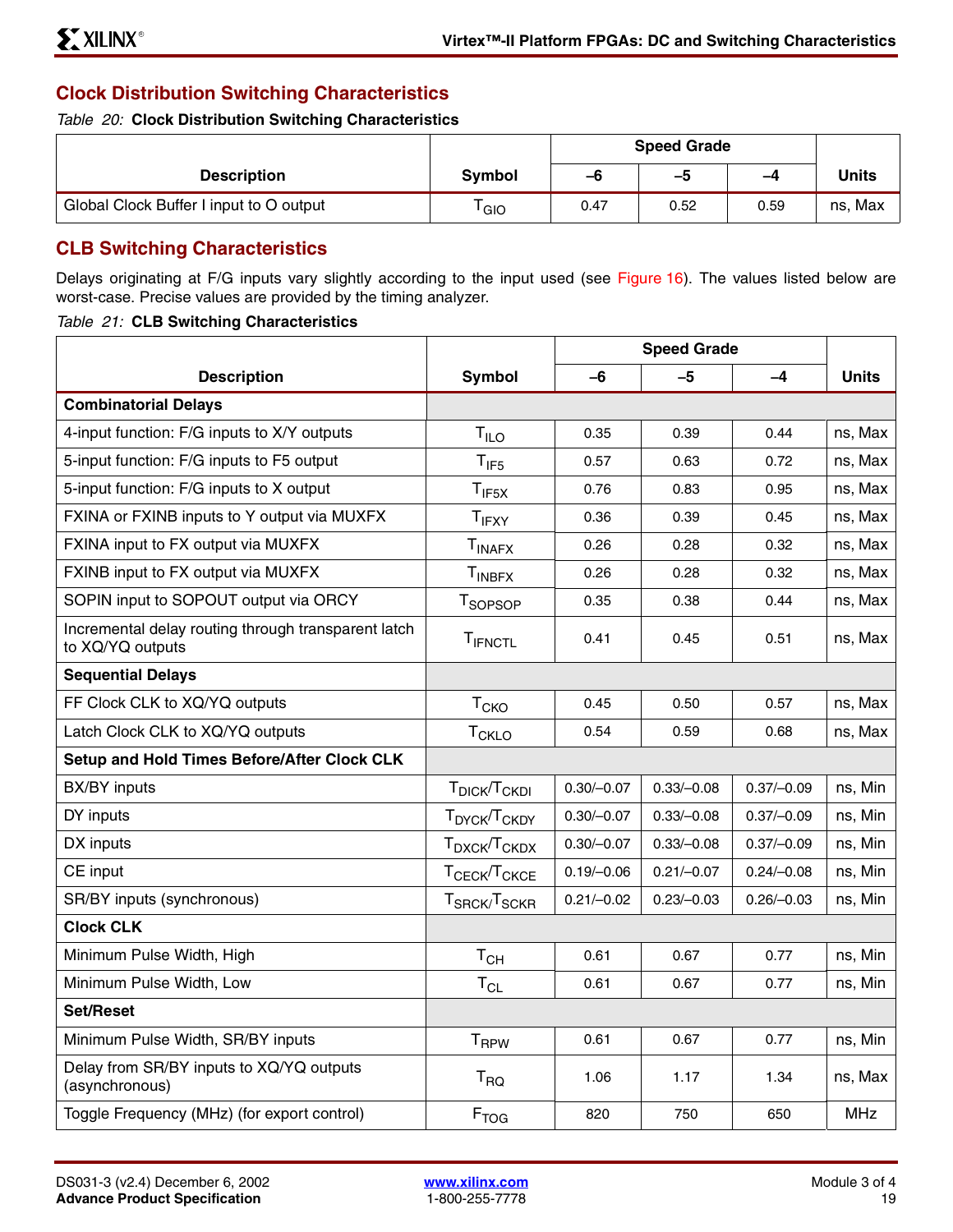## **CLB Distributed RAM Switching Characteristics**

### *Table 22:* **CLB Distributed RAM Switching Characteristics**

|                                                       |                                                       | <b>Speed Grade</b> |              |              |              |
|-------------------------------------------------------|-------------------------------------------------------|--------------------|--------------|--------------|--------------|
| <b>Description</b>                                    | Symbol                                                | -6                 | -5           | -4           | <b>Units</b> |
| <b>Sequential Delays</b>                              |                                                       |                    |              |              |              |
| Clock CLK to X/Y outputs (WE active) in 16 x 1 mode   | T <sub>SHCKO16</sub>                                  | 1.63               | 1.79         | 2.05         | ns, Max      |
| Clock CLK to X/Y outputs (WE active) in 32 x 1 mode   | T <sub>SHCKO32</sub>                                  | 1.97               | 2.17         | 2.49         | ns, Max      |
| Clock CLK to F5 output                                | T <sub>SHCKOF5</sub>                                  | 1.77               | 1.94         | 2.23         | ns, Max      |
| Setup and Hold Times Before/After Clock CLK           |                                                       |                    |              |              |              |
| BX/BY data inputs (DIN)                               | $T_{DS}/T_{DH}$                                       | $0.53/-0.09$       | $0.58/-0.10$ | $0.67/-0.11$ | ns, Min      |
| F/G address inputs                                    | $\mathsf{T}_{\mathsf{AS}}\!/\mathsf{T}_{\mathsf{AH}}$ | 0.40/0.00          | 0.44/0.00    | 0.50/0.00    | ns, Min      |
| SR input (WS)                                         | T <sub>WES</sub> /T <sub>WEH</sub>                    | $0.42/-0.01$       | $0.46/-0.01$ | $0.53/-0.01$ | ns, Min      |
| <b>Clock CLK</b>                                      |                                                       |                    |              |              |              |
| Minimum Pulse Width, High                             | T <sub>WPH</sub>                                      | 0.57               | 0.63         | 0.72         | ns, Min      |
| Minimum Pulse Width, Low                              | T <sub>WPL</sub>                                      | 0.57               | 0.63         | 0.72         | ns, Min      |
| Minimum clock period to meet address write cycle time | $T_{WC}$                                              | 1.14               | 1.25         | 1.44         | ns, Min      |

## **CLB Shift Register Switching Characteristics**

### <span id="page-19-0"></span>*Table 23:* **CLB Shift Register Switching Characteristics**

|                                                    |                                        | <b>Speed Grade</b> |              |              |              |
|----------------------------------------------------|----------------------------------------|--------------------|--------------|--------------|--------------|
| <b>Description</b>                                 | Symbol                                 | -6                 | $-5$         | $-4$         | <b>Units</b> |
| <b>Sequential Delays</b>                           |                                        |                    |              |              |              |
| Clock CLK to X/Y outputs                           | $T_{\sf REG}$                          | 2.31               | 2.54         | 2.92         | ns, Max      |
| Clock CLK to X/Y outputs                           | $\mathsf{T}_{\mathsf{REG32}}$          | 2.65               | 2.92         | 3.35         | ns, Max      |
| Clock CLK to XB output via MC15 LUT output         | T <sub>REGXB</sub>                     | 2.23               | 2.46         | 2.82         | ns, Max      |
| Clock CLK to YB output via MC15 LUT output         | T <sub>REGYB</sub>                     | 2.18               | 2.40         | 2.75         | ns, Max      |
| Clock CLK to Shiftout                              | $\mathsf{T}_{\mathsf{CKSH}}$           | 1.92               | 2.11         | 2.43         | ns, Max      |
| Clock CLK to F5 output                             | T <sub>REGF5</sub>                     | 2.45               | 2.69         | 3.09         | ns, Max      |
| <b>Setup and Hold Times Before/After Clock CLK</b> |                                        |                    |              |              |              |
| BX/BY data inputs (DIN)                            | T <sub>SRLDS</sub> /T <sub>SRLDH</sub> | $0.53/-0.07$       | $0.58/-0.08$ | $0.67/-0.09$ | ns, Min      |
| SR input (WS)                                      | $T_{\rm WSS}/T_{\rm WSH}$              | $0.19/-0.06$       | $0.21/-0.07$ | $0.24/-0.08$ | ns, Min      |
| <b>Clock CLK</b>                                   |                                        |                    |              |              |              |
| Minimum Pulse Width, High                          | T <sub>SRPH</sub>                      | 0.57               | 0.63         | 0.72         | ns, Min      |
| Minimum Pulse Width, Low                           | T <sub>SRPL</sub>                      | 0.57               | 0.63         | 0.72         | ns, Min      |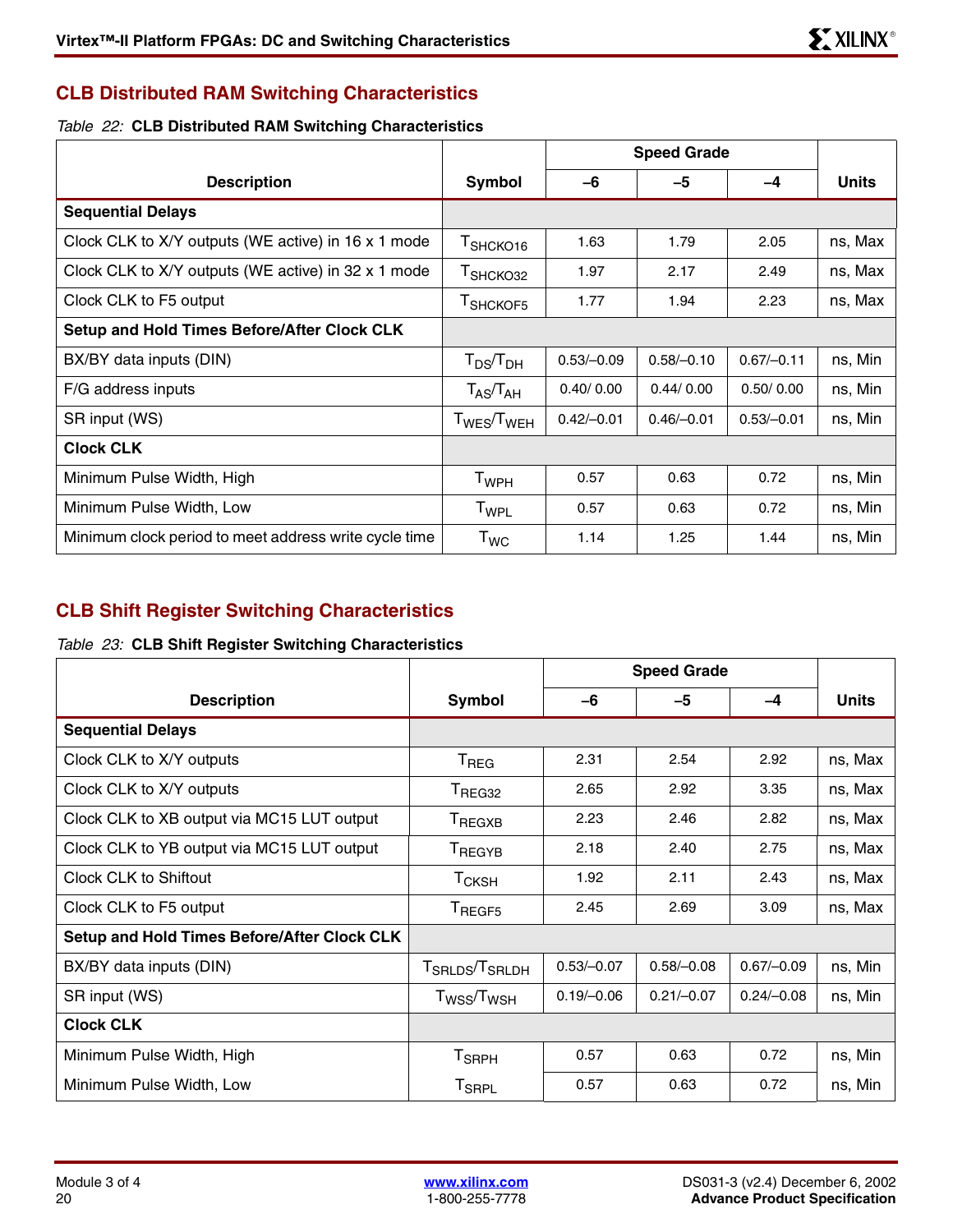## **Multiplier Switching Characteristics**

*Table 24:* **Multiplier Switching Characteristics**

|                                 |                                   | <b>Speed Grade</b> |      |       |              |
|---------------------------------|-----------------------------------|--------------------|------|-------|--------------|
| <b>Description</b>              | <b>Symbol</b>                     | $-6$               | $-5$ | $-4$  | <b>Units</b> |
| Propagation Delay to Output Pin |                                   |                    |      |       |              |
| Input to Pin 35                 | T <sub>MULT_P35</sub>             | 4.66               | 8.50 | 10.36 | ns, Max      |
| Input to Pin 34                 | T <sub>MULT P34</sub>             | 4.57               | 8.33 | 10.15 | ns, Max      |
| Input to Pin 33                 | T <sub>MULT_P33</sub>             | 4.47               | 8.16 | 9.95  | ns, Max      |
| Input to Pin 32                 | T <sub>MULT_P32</sub>             | 4.37               | 7.99 | 9.74  | ns, Max      |
| Input to Pin 31                 | T <sub>MULT_P31</sub>             | 4.28               | 7.82 | 9.53  | ns, Max      |
| Input to Pin 30                 | T <sub>MULT_P30</sub>             | 4.18               | 7.65 | 9.33  | ns, Max      |
| Input to Pin 29                 | T <sub>MULT_P29</sub>             | 4.08               | 7.48 | 9.12  | ns, Max      |
| Input to Pin 28                 | T <sub>MULT_P28</sub>             | 3.99               | 7.31 | 8.91  | ns, Max      |
| Input to Pin 27                 | T <sub>MULT_P27</sub>             | 3.89               | 7.14 | 8.70  | ns, Max      |
| Input to Pin 26                 | T <sub>MULT_P26</sub>             | 3.79               | 6.97 | 8.50  | ns, Max      |
| Input to Pin 25                 | T <sub>MULT_P25</sub>             | 3.69               | 6.80 | 8.29  | ns, Max      |
| Input to Pin 24                 | T <sub>MULT_P24</sub>             | 3.60               | 6.63 | 8.08  | ns, Max      |
| Input to Pin 23                 | T <sub>MULT_P23</sub>             | 3.50               | 6.46 | 7.88  | ns, Max      |
| Input to Pin 22                 | T <sub>MULT_P22</sub>             | 3.40               | 6.29 | 7.67  | ns, Max      |
| Input to Pin 21                 | T <sub>MULT_P21</sub>             | 3.31               | 6.12 | 7.46  | ns, Max      |
| Input to Pin 20                 | T <sub>MULT_P20</sub>             | 3.21               | 5.95 | 7.26  | ns, Max      |
| Input to Pin 19                 | T <sub>MULT_P19</sub>             | 3.11               | 5.78 | 7.05  | ns, Max      |
| Input to Pin 18                 | T <sub>MULT_P18</sub>             | 3.02               | 5.61 | 6.84  | ns, Max      |
| Input to Pin 17                 | T <sub>MULT_P17</sub>             | 2.92               | 5.44 | 6.63  | ns, Max      |
| Input to Pin 16                 | T <sub>MULT_P16</sub>             | 2.82               | 5.27 | 6.43  | ns, Max      |
| Input to Pin 15                 | T <sub>MULT_P15</sub>             | 2.72               | 5.10 | 6.22  | ns, Max      |
| Input to Pin 14                 | T <sub>MULT_P14</sub>             | 2.63               | 4.93 | 6.01  | ns, Max      |
| Input to Pin 13                 | T <sub>MULT_P13</sub>             | 2.53               | 4.76 | 5.81  | ns, Max      |
| Input to Pin 12                 | T <sub>MULT_P12</sub>             | 2.43               | 4.59 | 5.60  | ns, Max      |
| Input to Pin 11                 | T <sub>MULT_P11</sub>             | 2.34               | 4.42 | 5.39  | ns, Max      |
| Input to Pin 10                 | $\mathsf{T}_{\mathsf{MULT\_P10}}$ | 2.24               | 4.25 | 5.19  | ns, Max      |
| Input to Pin 9                  | T <sub>MULT_P9</sub>              | 2.14               | 4.08 | 4.98  | ns, Max      |
| Input to Pin 8                  | $\mathsf{T}_{\mathsf{MULT\_P8}}$  | 2.05               | 3.91 | 4.77  | ns, Max      |
| Input to Pin 7                  | T <sub>MULT_P7</sub>              | 1.95               | 3.74 | 4.56  | ns, Max      |
| Input to Pin 6                  | T <sub>MULT_P6</sub>              | 1.85               | 3.57 | 4.36  | ns, Max      |
| Input to Pin 5                  | T <sub>MULT_P5</sub>              | 1.75               | 3.40 | 4.15  | ns, Max      |
| Input to Pin 4                  | $T_{\text{MULT}_P4}$              | 1.66               | 3.23 | 3.94  | ns, Max      |
| Input to Pin 3                  | T <sub>MULT_P3</sub>              | 1.56               | 3.06 | 3.74  | ns, Max      |
| Input to Pin 2                  | T <sub>MULT_P2</sub>              | 1.46               | 2.89 | 3.53  | ns, Max      |
| Input to Pin 1                  | T <sub>MULT_P1</sub>              | 1.37               | 2.72 | 3.32  | ns, Max      |
| Input to Pin 0                  | T <sub>MULT_P0</sub>              | 1.27               | 2.55 | 3.12  | ns, Max      |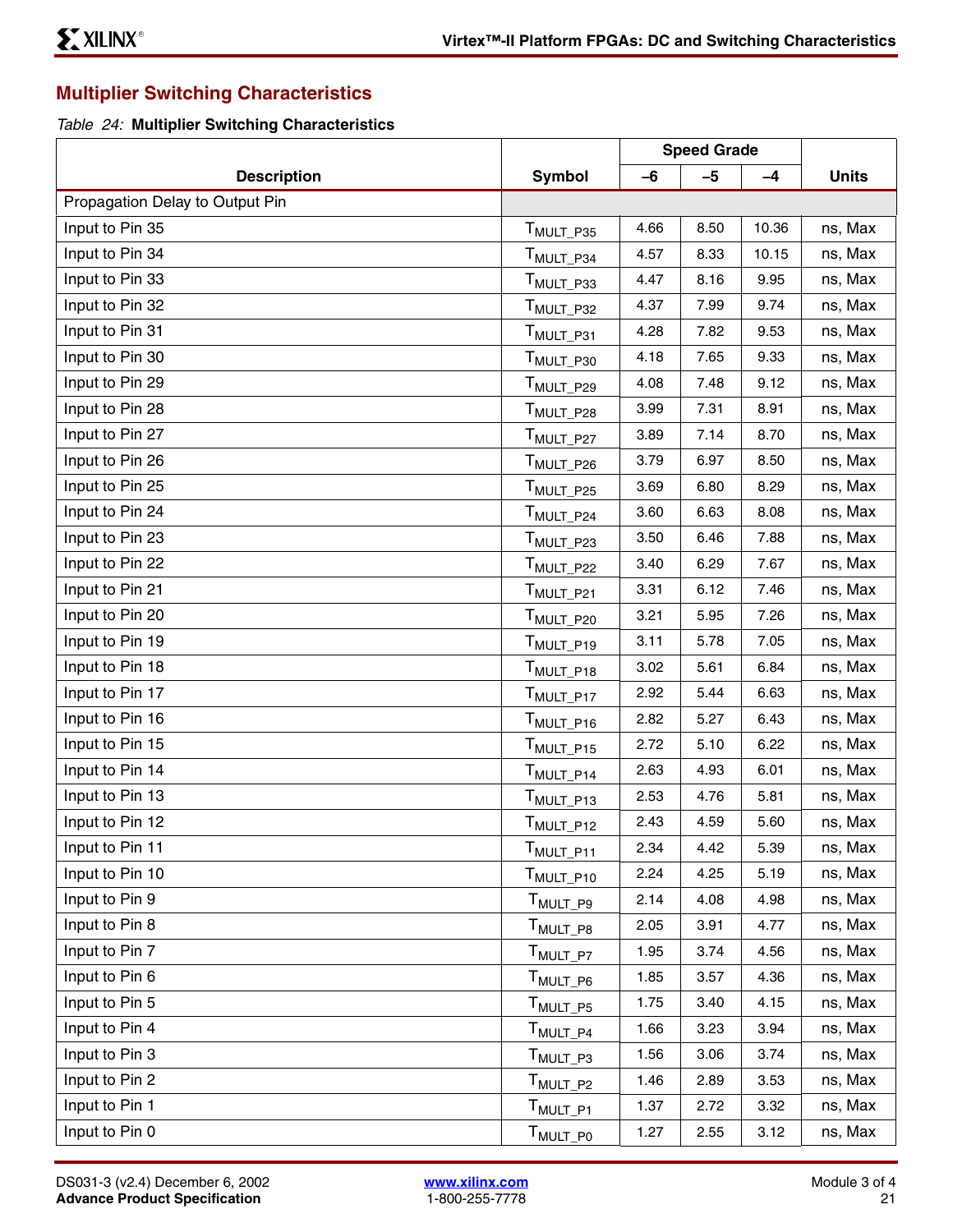## *Table 25:* **Pipelined Multiplier Switching Characteristics**

|                                                |                                            | <b>Speed Grade</b> |           |           |              |
|------------------------------------------------|--------------------------------------------|--------------------|-----------|-----------|--------------|
| <b>Description</b>                             | Symbol                                     | $-6$               | $-5$      | -4        | <b>Units</b> |
| <b>Setup and Hold Times Before/After Clock</b> |                                            |                    |           |           |              |
| Data Inputs                                    | T <sub>MULIDCK</sub> /T <sub>MULCKID</sub> | 3.00/0.00          | 3.45/0.00 | 3.89/0.00 | ns, Max      |
| <b>Clock Enable</b>                            | TMULIDCK_CE <sup>/T</sup> MULCKID_CE       | 0.72/0.00          | 0.80/0.00 | 0.86/0.00 | ns, Max      |
| Reset                                          | TMULIDCK_RST <sup>/T</sup> MULCKID_RST     | 0.72/0.00          | 0.80/0.00 | 0.86/0.00 | ns, Max      |
| <b>Clock to Output Pin</b>                     |                                            |                    |           |           |              |
| Clock to Pin 35                                | T <sub>MULTCK_P35</sub>                    | 2.76               | 6.91      | 8.12      | ns, Max      |
| Clock to Pin 34                                | T <sub>MULTCK_P34</sub>                    | 2.66               | 6.75      | 7.93      | ns, Max      |
| Clock to Pin 33                                | T <sub>MULTCK_P33</sub>                    | 2.56               | 6.59      | 7.74      | ns, Max      |
| Clock to Pin 32                                | T <sub>MULTCK_P32</sub>                    | 2.47               | 6.43      | 7.56      | ns, Max      |
| Clock to Pin 31                                | T <sub>MULTCK_P31</sub>                    | 2.37               | 6.27      | 7.37      | ns, Max      |
| Clock to Pin 30                                | T <sub>MULTCK_P30</sub>                    | 2.27               | 6.11      | 7.19      | ns, Max      |
| Clock to Pin 29                                | T <sub>MULTCK_P29</sub>                    | 2.17               | 5.95      | 7.00      | ns, Max      |
| Clock to Pin 28                                | T <sub>MULTCK_P28</sub>                    | 2.08               | 5.79      | 6.81      | ns, Max      |
| Clock to Pin 27                                | T <sub>MULTCK_P27</sub>                    | 1.98               | 5.63      | 6.63      | ns, Max      |
| Clock to Pin 26                                | T <sub>MULTCK_P26</sub>                    | 1.88               | 5.47      | 6.44      | ns, Max      |
| Clock to Pin 25                                | T <sub>MULTCK_P25</sub>                    | 1.79               | 5.31      | 6.26      | ns, Max      |
| Clock to Pin 24                                | T <sub>MULTCK_P24</sub>                    | 1.69               | 5.15      | 6.07      | ns, Max      |
| Clock to Pin 23                                | T <sub>MULTCK_P23</sub>                    | 1.59               | 4.99      | 5.88      | ns, Max      |
| Clock to Pin 22                                | T <sub>MULTCK_P22</sub>                    | 1.50               | 4.83      | 5.70      | ns, Max      |
| Clock to Pin 21                                | TMULTCK_P21                                | 1.40               | 4.67      | 5.51      | ns, Max      |
| Clock to Pin 20                                | T <sub>MULTCK_P20</sub>                    | 1.30               | 4.51      | 5.33      | ns, Max      |
| Clock to Pin 19                                | T <sub>MULTCK</sub> P <sub>19</sub>        | 1.20               | 4.35      | 5.14      | ns, Max      |
| Clock to Pin 18                                | T <sub>MULTCK_P18</sub>                    | 1.11               | 4.19      | 4.95      | ns, Max      |
| Clock to Pin 17                                | T <sub>MULTCK_P17</sub>                    | 1.01               | 4.03      | 4.77      | ns, Max      |
| Clock to Pin 16                                | T <sub>MULTCK_P16</sub>                    | 0.91               | 3.87      | 4.58      | ns, Max      |
| Clock to Pin 15                                | TMULTCK_P15                                | 0.91               | 3.71      | 4.40      | ns, Max      |
| Clock to Pin 14                                | TMULTCK_P14                                | 0.91               | 3.55      | 4.21      | ns, Max      |
| Clock to Pin 13                                | T <sub>MULTCK</sub> _P13                   | 0.91               | 3.39      | 4.02      | ns, Max      |
| Clock to Pin 12                                | T <sub>MULTCK_P12</sub>                    | 0.91               | 3.23      | 3.84      | ns, Max      |
| Clock to Pin 11                                | T <sub>MULTCK_P11</sub>                    | 0.91               | 3.07      | 3.65      | ns, Max      |
| Clock to Pin 10                                | T <sub>MULTCK_P10</sub>                    | 0.91               | 2.91      | 3.47      | ns, Max      |
| Clock to Pin 9                                 | T <sub>MULTCK_P9</sub>                     | 0.91               | 2.75      | 3.28      | ns, Max      |
| Clock to Pin 8                                 | T <sub>MULTCK_P8</sub>                     | 0.91               | 2.59      | 3.09      | ns, Max      |
| Clock to Pin 7                                 | T <sub>MULTCK_P7</sub>                     | 0.91               | 2.43      | 2.91      | ns, Max      |
| Clock to Pin 6                                 | TMULTCK P6                                 | 0.91               | 2.27      | 2.72      | ns, Max      |
| Clock to Pin 5                                 | T <sub>MULTCK_P5</sub>                     | 0.91               | 2.11      | 2.54      | ns, Max      |
| Clock to Pin 4                                 | T <sub>MULTCK_P4</sub>                     | 0.91               | 1.95      | 2.35      | ns, Max      |
| Clock to Pin 3                                 | T <sub>MULTCK</sub> <sub>P3</sub>          | 0.91               | 1.79      | 2.16      | ns, Max      |
| Clock to Pin 2                                 | T <sub>MULTCK_P2</sub>                     | 0.91               | 1.63      | 1.98      | ns, Max      |
| Clock to Pin 1                                 | T <sub>MULTCK_P1</sub>                     | 0.91               | 1.47      | 1.79      | ns, Max      |
| Clock to Pin 0                                 | T <sub>MULTCK_P0</sub>                     | 0.91               | 1.31      | 1.61      | ns, Max      |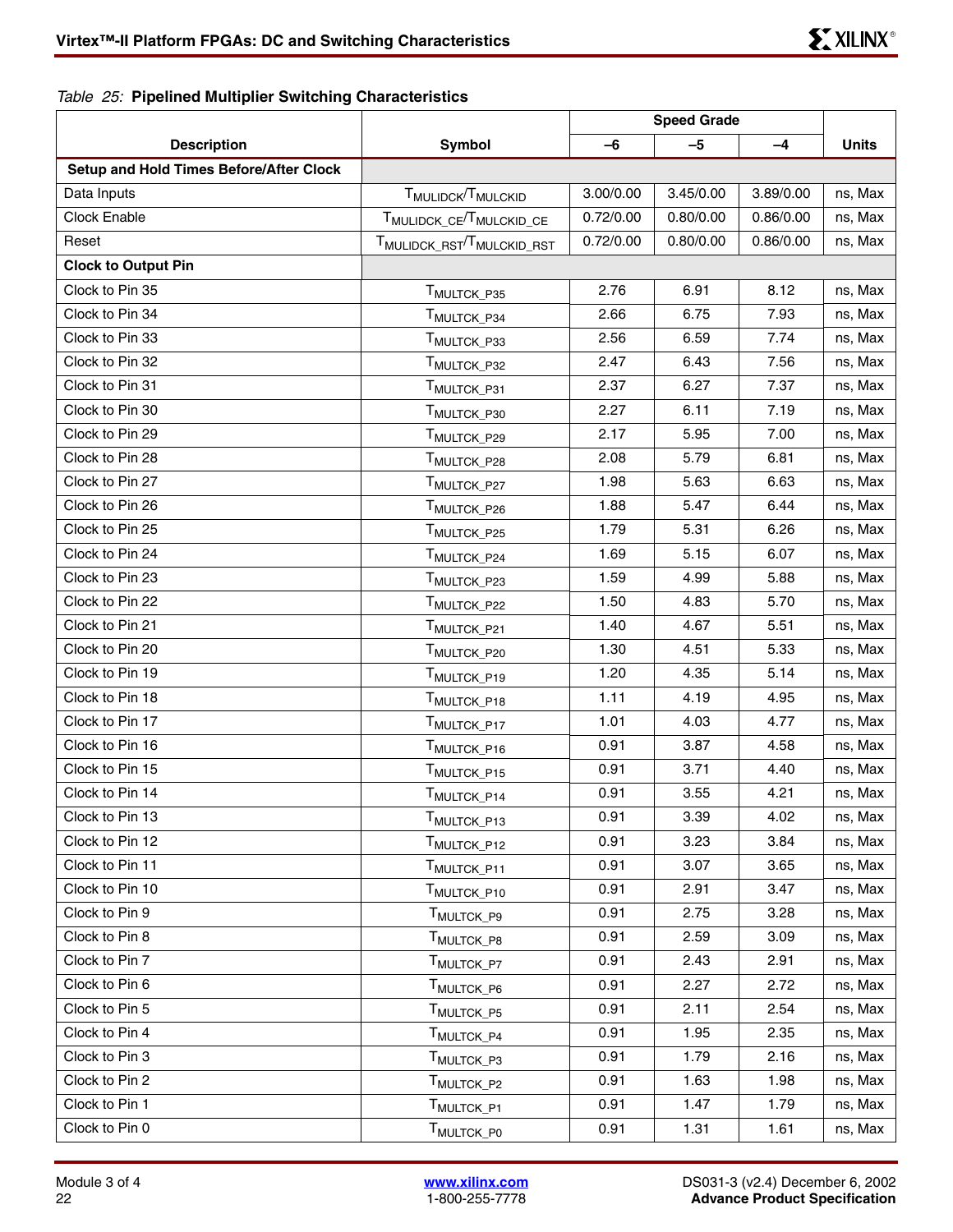## <span id="page-22-1"></span>**Enhanced Multiplier Switching Characteristics**

[Table 26](#page-22-0) and [Table 27](#page-23-0) provide timing information for enhanced Virtex-II multiplier blocks, available in stepping revisions of Virtex-II devices. For more information on stepping revisions, availability, and ordering instructions, see your local sales representative.

### <span id="page-22-0"></span>*Table 26:* **Enhanced Multiplier Switching Characteristics**

|                                 |                         | <b>Speed Grade</b> |      |      |              |
|---------------------------------|-------------------------|--------------------|------|------|--------------|
| <b>Description</b>              | Symbol                  | $-6$               | $-5$ | $-4$ | <b>Units</b> |
| Propagation Delay to Output Pin |                         |                    |      |      |              |
| Input to Pin 35                 | T <sub>MULT_P35</sub>   | 4.66               | 5.14 | 5.91 | ns, Max      |
| Input to Pin 34                 | T <sub>MULT_P34</sub>   | 4.57               | 5.03 | 5.79 | ns, Max      |
| Input to Pin 33                 | T <sub>MULT_P33</sub>   | 4.47               | 4.93 | 5.66 | ns, Max      |
| Input to Pin 32                 | T <sub>MULT_P32</sub>   | 4.37               | 4.82 | 5.54 | ns, Max      |
| Input to Pin 31                 | T <sub>MULT_P31</sub>   | 4.28               | 4.71 | 5.42 | ns, Max      |
| Input to Pin 30                 | T <sub>MULT_P30</sub>   | 4.18               | 4.61 | 5.29 | ns, Max      |
| Input to Pin 29                 | T <sub>MULT_P29</sub>   | 4.08               | 4.50 | 5.17 | ns, Max      |
| Input to Pin 28                 | T <sub>MULT_P28</sub>   | 3.99               | 4.39 | 5.05 | ns, Max      |
| Input to Pin 27                 | T <sub>MULT_P27</sub>   | 3.89               | 4.28 | 4.92 | ns, Max      |
| Input to Pin 26                 | T <sub>MULT_P26</sub>   | 3.79               | 4.18 | 4.80 | ns, Max      |
| Input to Pin 25                 | T <sub>MULT_P25</sub>   | 3.69               | 4.07 | 4.68 | ns, Max      |
| Input to Pin 24                 | T <sub>MULT_P24</sub>   | 3.60               | 3.96 | 4.56 | ns, Max      |
| Input to Pin 23                 | T <sub>MULT_P23</sub>   | 3.50               | 3.86 | 4.43 | ns, Max      |
| Input to Pin 22                 | T <sub>MULT_P22</sub>   | 3.40               | 3.75 | 4.31 | ns, Max      |
| Input to Pin 21                 | T <sub>MULT_P21</sub>   | 3.31               | 3.64 | 4.19 | ns, Max      |
| Input to Pin 20                 | T <sub>MULT_P20</sub>   | 3.21               | 3.54 | 4.06 | ns, Max      |
| Input to Pin 19                 | T <sub>MULT_P19</sub>   | 3.11               | 3.43 | 3.94 | ns, Max      |
| Input to Pin 18                 | T <sub>MULT_P18</sub>   | 3.02               | 3.32 | 3.82 | ns, Max      |
| Input to Pin 17                 | T <sub>MULT_P17</sub>   | 2.92               | 3.21 | 3.69 | ns, Max      |
| Input to Pin 16                 | T <sub>MULT_P16</sub>   | 2.82               | 3.11 | 3.57 | ns, Max      |
| Input to Pin 15                 | T <sub>MULT_P15</sub>   | 2.72               | 3.00 | 3.45 | ns, Max      |
| Input to Pin 14                 | T <sub>MULT_P14</sub>   | 2.63               | 2.89 | 3.33 | ns, Max      |
| Input to Pin 13                 | T <sub>MULT_P13</sub>   | 2.53               | 2.79 | 3.20 | ns, Max      |
| Input to Pin 12                 | T <sub>MULT_P12</sub>   | 2.43               | 2.68 | 3.08 | ns, Max      |
| Input to Pin 11                 | T <sub>MULT_P11</sub>   | 2.34               | 2.57 | 2.96 | ns, Max      |
| Input to Pin 10                 | T <sub>MULT_P10</sub>   | 2.24               | 2.47 | 2.83 | ns, Max      |
| Input to Pin 9                  | T <sub>MULT_P9</sub>    | 2.14               | 2.36 | 2.71 | ns, Max      |
| Input to Pin 8                  | T <sub>MULT_P8</sub>    | 2.05               | 2.25 | 2.59 | ns, Max      |
| Input to Pin 7                  | T <sub>MULT_P7</sub>    | 1.95               | 2.14 | 2.46 | ns, Max      |
| Input to Pin 6                  | $T_{\mathsf{MULT\_PG}}$ | 1.85               | 2.04 | 2.34 | ns, Max      |
| Input to Pin 5                  | $T_{MULT\_PS}$          | 1.75               | 1.93 | 2.22 | ns, Max      |
| Input to Pin 4                  | $T_{\mathsf{MULT\_P4}}$ | 1.66               | 1.82 | 2.10 | ns, Max      |
| Input to Pin 3                  | $T_{MULT_P3}$           | 1.56               | 1.72 | 1.97 | ns, Max      |
| Input to Pin 2                  | T <sub>MULT_P2</sub>    | 1.46               | 1.61 | 1.85 | ns, Max      |
| Input to Pin 1                  | T <sub>MULT_P1</sub>    | 1.37               | 1.50 | 1.73 | ns, Max      |
| Input to Pin 0                  | T <sub>MULT_P0</sub>    | 1.27               | 1.40 | 1.60 | ns, Max      |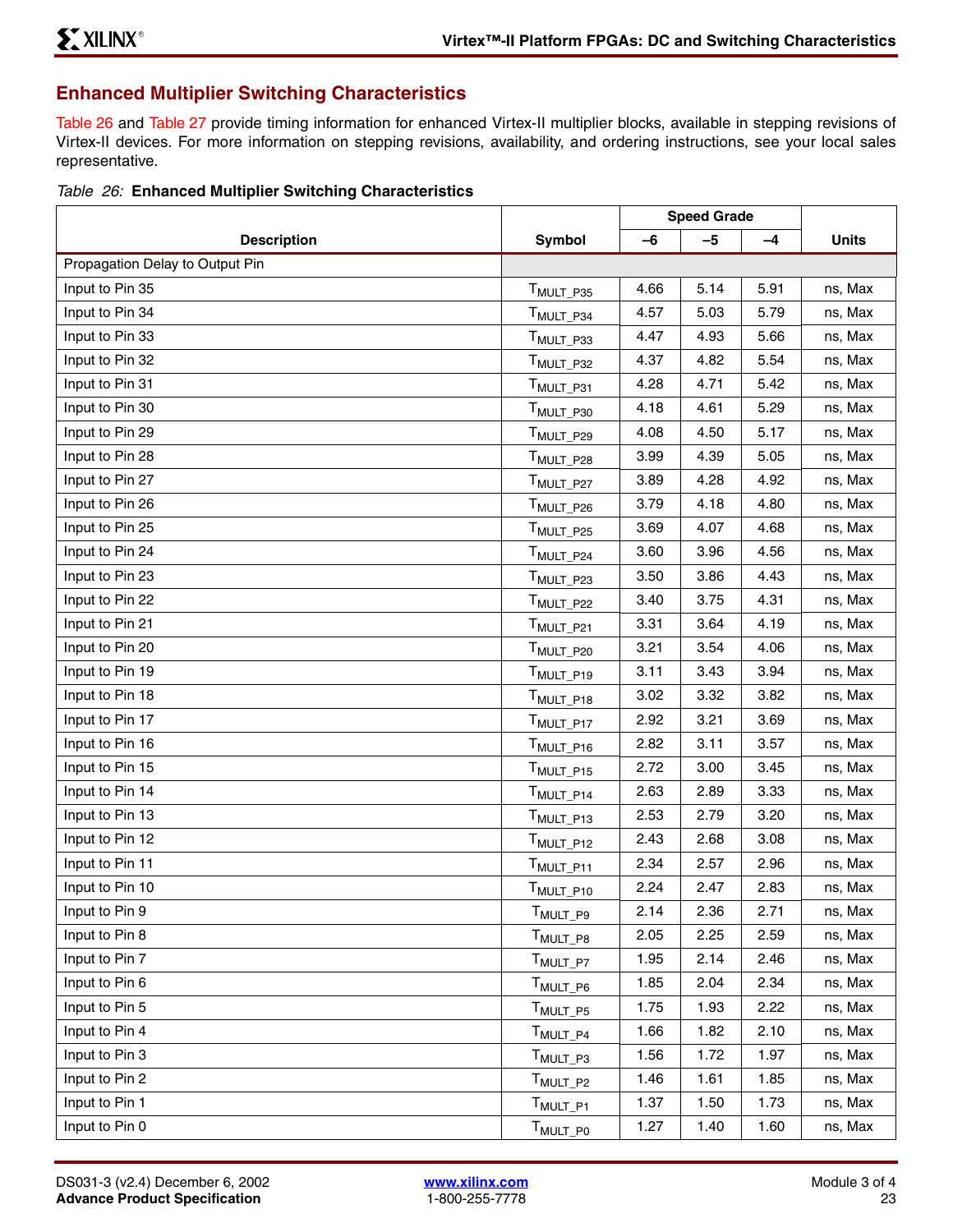<span id="page-23-0"></span>*Table 27:* **Enhanced Pipelined Multiplier Switching Characteristics**

|                                                |                                            | <b>Speed Grade</b> |           |           |              |
|------------------------------------------------|--------------------------------------------|--------------------|-----------|-----------|--------------|
| <b>Description</b>                             | <b>Symbol</b>                              | $-6$               | $-5$      | -4        | <b>Units</b> |
| <b>Setup and Hold Times Before/After Clock</b> |                                            |                    |           |           |              |
| Data Inputs                                    | T <sub>MULIDCK</sub> /T <sub>MULCKID</sub> | 3.00/0.00          | 3.45/0.00 | 3.89/0.00 | ns, Max      |
| Clock Enable                                   | TMULIDCK_CE <sup>/T</sup> MULCKID_CE       | 0.72/0.00          | 0.80/0.00 | 0.86/0.00 | ns, Max      |
| Reset                                          | TMULIDCK_RST <sup>/T</sup> MULCKID_RST     | 0.72/0.00          | 0.80/0.00 | 0.86/0.00 | ns, Max      |
| <b>Clock to Output Pin</b>                     |                                            |                    |           |           |              |
| Clock to Pin 35                                | T <sub>MULTCK_P35</sub>                    | 2.95               | 3.25      | 3.74      | ns, Max      |
| Clock to Pin 34                                | T <sub>MULTCK_P34</sub>                    | 2.85               | 3.14      | 3.61      | ns, Max      |
| Clock to Pin 33                                | T <sub>MULTCK_P33</sub>                    | 2.76               | 3.04      | 3.49      | ns, Max      |
| Clock to Pin 32                                | T <sub>MULTCK_P32</sub>                    | 2.66               | 2.93      | 3.37      | ns, Max      |
| Clock to Pin 31                                | T <sub>MULTCK_P31</sub>                    | 2.56               | 2.82      | 3.25      | ns, Max      |
| Clock to Pin 30                                | T <sub>MULTCK_P30</sub>                    | 2.47               | 2.72      | 3.12      | ns, Max      |
| Clock to Pin 29                                | T <sub>MULTCK_P29</sub>                    | 2.37               | 2.61      | 3.00      | ns, Max      |
| Clock to Pin 28                                | T <sub>MULTCK_P28</sub>                    | 2.27               | 2.50      | 2.88      | ns, Max      |
| Clock to Pin 27                                | T <sub>MULTCK_P27</sub>                    | 2.17               | 2.40      | 2.75      | ns, Max      |
| Clock to Pin 26                                | T <sub>MULTCK_P26</sub>                    | 2.08               | 2.29      | 2.63      | ns, Max      |
| Clock to Pin 25                                | T <sub>MULTCK_P25</sub>                    | 1.98               | 2.18      | 2.51      | ns, Max      |
| Clock to Pin 24                                | T <sub>MULTCK_P24</sub>                    | 1.88               | 2.07      | 2.38      | ns, Max      |
| Clock to Pin 23                                | T <sub>MULTCK_P23</sub>                    | 1.79               | 1.97      | 2.26      | ns, Max      |
| Clock to Pin 22                                | T <sub>MULTCK_P22</sub>                    | 1.69               | 1.86      | 2.14      | ns, Max      |
| Clock to Pin 21                                | TMULTCK_P21                                | 1.59               | 1.75      | 2.02      | ns, Max      |
| Clock to Pin 20                                | T <sub>MULTCK_P20</sub>                    | 1.50               | 1.65      | 1.89      | ns, Max      |
| Clock to Pin 19                                | T <sub>MULTCK_P19</sub>                    | 1.40               | 1.54      | 1.77      | ns, Max      |
| Clock to Pin 18                                | T <sub>MULTCK_P18</sub>                    | 1.30               | 1.43      | 1.65      | ns, Max      |
| Clock to Pin 17                                | T <sub>MULTCK_P17</sub>                    | 1.20               | 1.33      | 1.52      | ns, Max      |
| Clock to Pin 16                                | T <sub>MULTCK_P16</sub>                    | 1.11               | 1.22      | 1.40      | ns, Max      |
| Clock to Pin 15                                | T <sub>MULTCK_P15</sub>                    | 1.01               | 1.11      | 1.28      | ns, Max      |
| Clock to Pin 14                                | T <sub>MULTCK_P14</sub>                    | 0.91               | 1.00      | 1.15      | ns, Max      |
| Clock to Pin 13                                | MULTCK_P13                                 | 0.91               | 1.00      | 1.15      | ns, Max      |
| Clock to Pin 12                                | T <sub>MULTCK</sub> _P12                   | 0.91               | 1.00      | 1.15      | ns, Max      |
| Clock to Pin 11                                | T <sub>MULTCK_P11</sub>                    | 0.91               | 1.00      | 1.15      | ns, Max      |
| Clock to Pin 10                                | T <sub>MULTCK_P10</sub>                    | 0.91               | 1.00      | 1.15      | ns, Max      |
| Clock to Pin 9                                 | T <sub>MULTCK_P9</sub>                     | 0.91               | 1.00      | 1.15      | ns, Max      |
| Clock to Pin 8                                 | T <sub>MULTCK_P8</sub>                     | 0.91               | 1.00      | 1.15      | ns, Max      |
| Clock to Pin 7                                 | T <sub>MULTCK_P7</sub>                     | 0.91               | 1.00      | 1.15      | ns, Max      |
| Clock to Pin 6                                 | T <sub>MULTCK_P6</sub>                     | 0.91               | 1.00      | 1.15      | ns, Max      |
| Clock to Pin 5                                 | T <sub>MULTCK_P5</sub>                     | 0.91               | 1.00      | 1.15      | ns, Max      |
| Clock to Pin 4                                 | T <sub>MULTCK_P4</sub>                     | 0.91               | 1.00      | 1.15      | ns, Max      |
| Clock to Pin 3                                 | T <sub>MULTCK_P3</sub>                     | 0.91               | 1.00      | 1.15      | ns, Max      |
| Clock to Pin 2                                 | T <sub>MULTCK_P2</sub>                     | 0.91               | 1.00      | 1.15      | ns, Max      |
| Clock to Pin 1                                 | T <sub>MULTCK_P1</sub>                     | 0.91               | 1.00      | 1.15      | ns, Max      |
| Clock to Pin 0                                 | T <sub>MULTCK_P0</sub>                     | 0.91               | 1.00      | 1.15      | ns, Max      |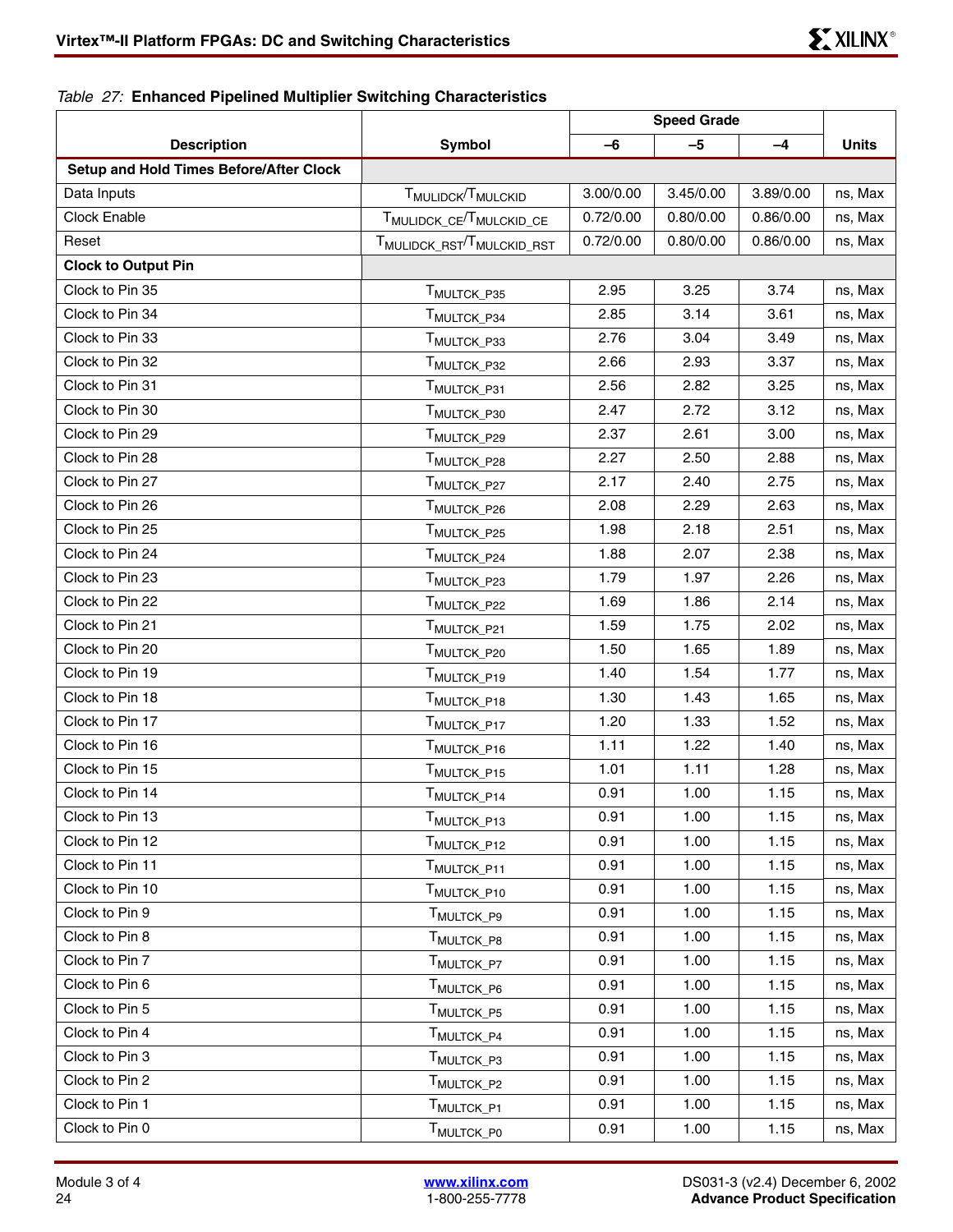## **Block SelectRAM Switching Characteristics**

### *Table 28:* **Block SelectRAM Switching Characteristics**

|                                              |                                                               |              | <b>Speed Grade</b> |              |              |
|----------------------------------------------|---------------------------------------------------------------|--------------|--------------------|--------------|--------------|
| <b>Description</b>                           | Symbol                                                        | $-6$         | $-5$               | $-4$         | <b>Units</b> |
| <b>Sequential Delays</b>                     |                                                               |              |                    |              |              |
| Clock CLK to DOUT output                     | $T_{\tiny{\text{BCKO}}}$                                      | 2.10         | 2.31               | 2.65         | ns, Max      |
| <b>Setup and Hold Times Before Clock CLK</b> |                                                               |              |                    |              |              |
| <b>ADDR</b> inputs                           | $\mathsf{T}_{\mathsf{BACK}}\!/\!\mathsf{T}_{\mathsf{BCKA}}$   | 0.29/0.00    | 0.32/0.00          | 0.36/0.00    | ns, Min      |
| DIN inputs                                   | $\mathsf{T}_{\mathsf{BDCK}}$ / $\mathsf{T}_{\mathsf{BCKD}}$   | 0.29/0.00    | 0.32/0.00          | 0.36/0.00    | ns, Min      |
| EN input                                     | ${\mathsf T}_{\mathsf{BECK}}$ / ${\mathsf T}_{\mathsf{BCKE}}$ | $0.95/-0.46$ | $1.04/-0.50$       | $1.20/-0.58$ | ns, Min      |
| <b>RST</b> input                             | $\mathsf{T}_{\mathsf{BRCK}}$ / $\mathsf{T}_{\mathsf{BCKR}}$   | $1.31/-0.71$ | $1.44/-0.78$       | $1.65/-0.90$ | ns, Min      |
| <b>WEN</b> input                             | ${\sf T}_{\sf BWCK}/{\sf T}_{\sf BCKW}$                       | $0.57/-0.19$ | $0.63/-0.21$       | $0.72/-0.25$ | ns, Min      |
| <b>Clock CLK</b>                             |                                                               |              |                    |              |              |
| Minimum Pulse Width, High                    | T <sub>BPWH</sub>                                             | 1.17         | 1.29               | 1.48         | ns, Min      |
| Minimum Pulse Width, Low                     | <b>I</b> BPWL                                                 | 1.17         | 1.29               | 1.48         | ns, Min      |

## **TBUF Switching Characteristics**

### *Table 29:* **TBUF Switching Characteristics**

|                                        |                             | <b>Speed Grade</b> |      |      |              |
|----------------------------------------|-----------------------------|--------------------|------|------|--------------|
| <b>Description</b>                     | Symbol                      | -6                 | -5   | -4   | <b>Units</b> |
| <b>Combinatorial Delays</b>            |                             |                    |      |      |              |
| IN input to OUT output                 | $T_{10}$                    | 0.45               | 0.50 | 0.58 | ns, Max      |
| TRI input to OUT output high-impedance | $\mathsf{T}_{\mathsf{OFF}}$ | 0.44               | 0.48 | 0.55 | ns, Max      |
| TRI input to valid data on OUT output  | $\mathsf{T}_\mathsf{ON}$    | 0.44               | 0.48 | 0.55 | ns, Max      |

## **JTAG Test Access Port Switching Characteristics**

## *Table 30:* **JTAG Test Access Port Switching Characteristics**

| <b>Description</b>                        | Symbol              |      | <b>Units</b> |
|-------------------------------------------|---------------------|------|--------------|
| TMS and TDI Setup times before TCK        | Т <sub>ТАРТК</sub>  | 5.5  | ns, Min      |
| TMS and TDI Hold times after TCK          | <sup>I</sup> TCKTAP | 0.0  | ns, Min      |
| Output delay from clock TCK to output TDO | <sup>I</sup> TCKTDO | 10.0 | ns, Max      |
| Maximum TCK clock frequency               | $F_{TCK}$           | 33   | MHz, Max     |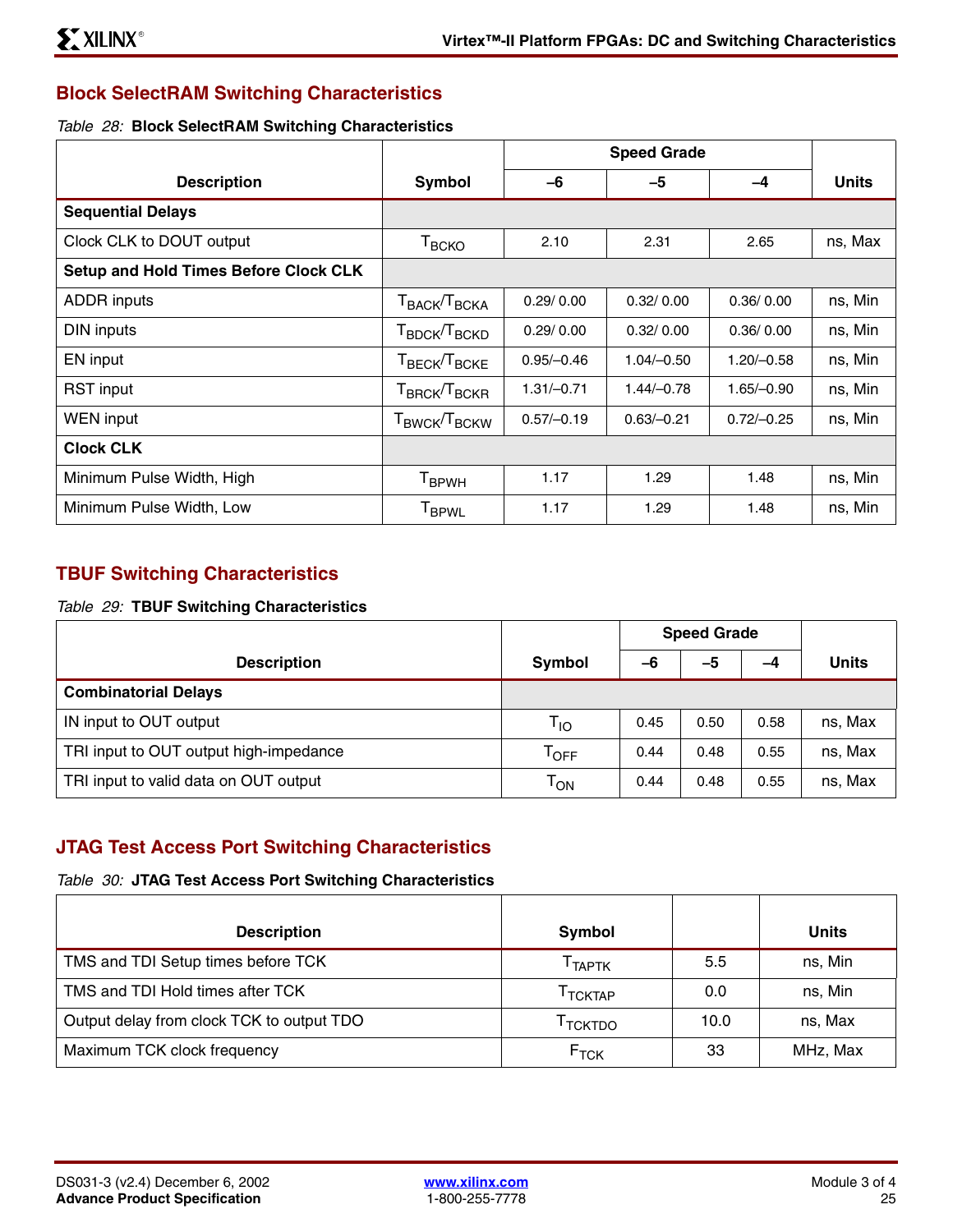# <span id="page-25-0"></span>**Virtex-II Pin-to-Pin Output Parameter Guidelines**

All devices are 100% functionally tested. Listed below are representative values for typical pin locations and normal clock loading. Values are expressed in nanoseconds unless otherwise noted.

## **Global Clock Input to Output Delay for LVTTL, 12 mA, Fast Slew Rate,** *With* **DCM**

### *Table 31:* **Global Clock Input to Output Delay for LVTTL, 12 mA, Fast Slew Rate,** *With* **DCM**

|                                                                                                                                                                                 |                  |               | <b>Speed Grade</b> |            |            |              |
|---------------------------------------------------------------------------------------------------------------------------------------------------------------------------------|------------------|---------------|--------------------|------------|------------|--------------|
| <b>Description</b>                                                                                                                                                              | <b>Symbol</b>    | <b>Device</b> | -6                 | -5         | $-4$       | <b>Units</b> |
| LVTTL Global Clock Input to Output delay<br>using Output flip-flop, 12 mA, Fast Slew<br>Rate, with DCM.                                                                         |                  |               |                    |            |            |              |
| For data output with different standards,<br>adjust the delays with the values shown in<br><b>IOB Output Switching Characteristics</b><br><b>Standard Adjustments, page 14.</b> |                  |               |                    |            |            |              |
| Global Clock and OFF with DCM                                                                                                                                                   | <b>TICKOFDCM</b> | XC2V40        | 2.19               | 2.40       | 2.76       | ns           |
|                                                                                                                                                                                 |                  | XC2V80        | 2.19               | 2.40       | 2.76       | ns           |
|                                                                                                                                                                                 |                  | XC2V250       | 2.19               | 2.40       | 2.76       | ns           |
|                                                                                                                                                                                 |                  | XC2V500       | 2.19               | 2.40       | 2.76       | ns           |
|                                                                                                                                                                                 |                  | XC2V1000      | 2.19               | 2.40       | 2.76       | ns           |
|                                                                                                                                                                                 |                  | XC2V1500      | 2.19               | 2.40       | 2.76       | ns           |
|                                                                                                                                                                                 |                  | XC2V2000      | 2.19               | 2.40       | 2.76       | ns           |
|                                                                                                                                                                                 |                  | XC2V3000      | 2.28               | 2.50       | 2.88       | ns           |
|                                                                                                                                                                                 |                  | XC2V4000      | 2.28               | 2.50       | 2.88       | ns           |
|                                                                                                                                                                                 |                  | XC2V6000      | 2.73               | 3.00       | 3.45       | ns           |
|                                                                                                                                                                                 |                  | XC2V8000      | <b>TBD</b>         | <b>TBD</b> | <b>TBD</b> | ns           |

**Notes:** 

1. Listed above are representative values where one global clock input drives one vertical clock line in each accessible column, and where all accessible IOB and CLB flip-flops are clocked by the global clock net.

2. Output timing is measured with a 35 pF external capacitive load. The only time it is not 50% of  $V_{CC}$  threshold is with LVCMOS. For other I/O standards and different loads, see [Table 18.](#page-16-0)

3. DCM output jitter is included in the measurement.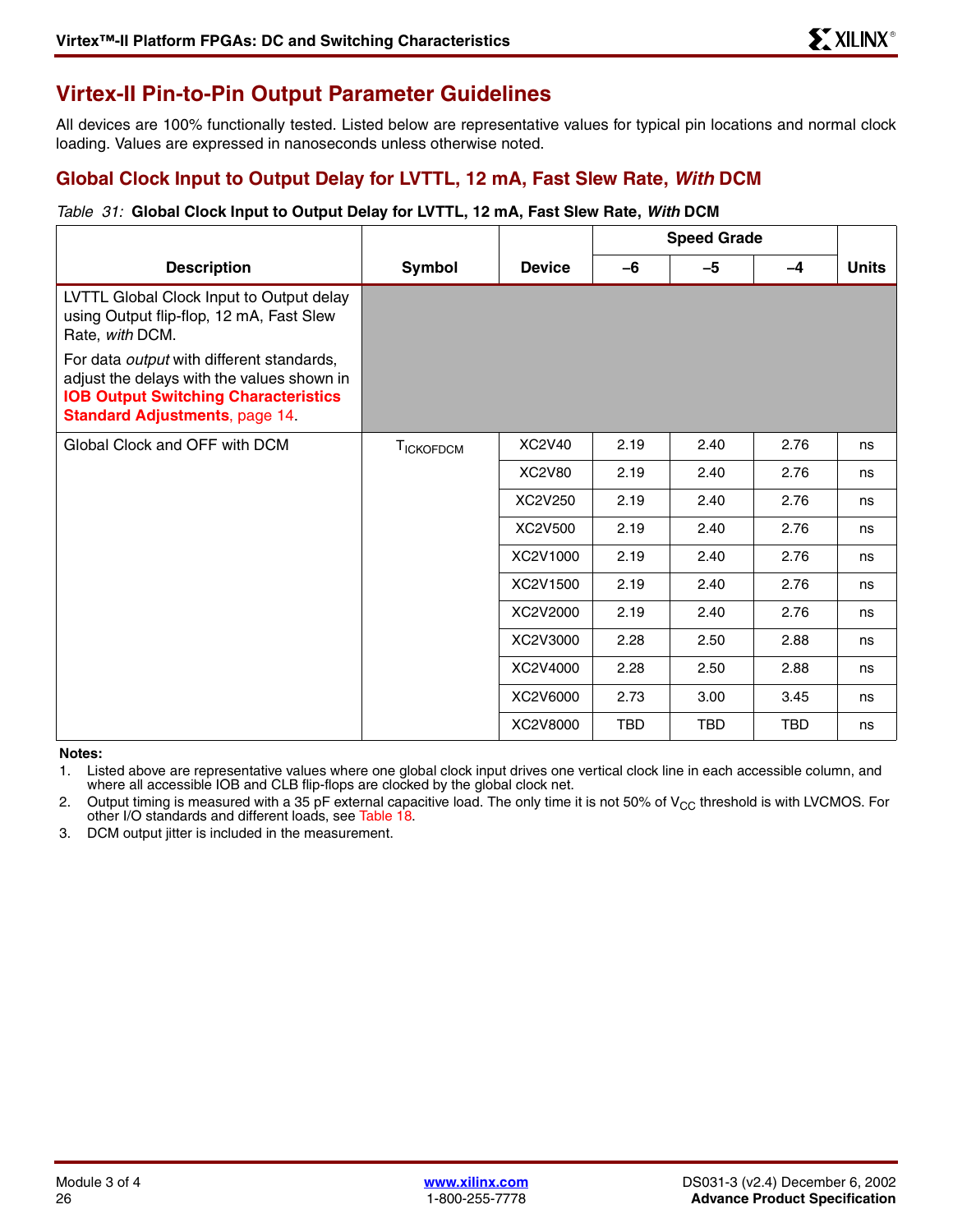## **Global Clock Input to Output Delay for LVTTL, 12 mA, Fast Slew Rate,** *Without* **DCM**

### *Table 32:* **Global Clock Input to Output Delay for LVTTL, 12 mA, Fast Slew Rate,** *Without* **DCM**

|                                                                                                                                                                                        |               |               | <b>Speed Grade</b> |            |      |              |
|----------------------------------------------------------------------------------------------------------------------------------------------------------------------------------------|---------------|---------------|--------------------|------------|------|--------------|
| <b>Description</b>                                                                                                                                                                     | Symbol        | <b>Device</b> | $-6$               | $-5$       | $-4$ | <b>Units</b> |
| LVTTL Global Clock Input to Output Delay using<br>Output flip-flop, 12 mA, Fast Slew Rate, without<br>DCM.                                                                             |               |               |                    |            |      |              |
| For data <i>output</i> with different standards, adjust<br>the delays with the values shown in <b>IOB Output</b><br><b>Switching Characteristics Standard</b><br>Adjustments, page 14. |               |               |                    |            |      |              |
| Global Clock and OFF without DCM                                                                                                                                                       | <b>TICKOF</b> | <b>XC2V40</b> | 4.28               | 4.70       | 4.98 | ns           |
|                                                                                                                                                                                        |               | <b>XC2V80</b> | 4.28               | 4.70       | 4.98 | ns           |
|                                                                                                                                                                                        |               | XC2V250       | 4.50               | 5.00       | 5.75 | ns           |
|                                                                                                                                                                                        |               | XC2V500       | 4.50               | 5.00       | 5.75 | ns           |
|                                                                                                                                                                                        |               | XC2V1000      | 5.10               | 5.40       | 5.90 | ns           |
|                                                                                                                                                                                        |               | XC2V1500      | 5.10               | 5.40       | 5.90 | ns           |
|                                                                                                                                                                                        |               | XC2V2000      | 5.20               | 5.55       | 6.38 | ns           |
|                                                                                                                                                                                        |               | XC2V3000      | 5.23               | 5.76       | 6.62 | ns           |
|                                                                                                                                                                                        |               | XC2V4000      | 5.55               | 6.11       | 7.02 | ns           |
|                                                                                                                                                                                        |               | XC2V6000      | 6.00               | 6.50       | 7.22 | ns           |
|                                                                                                                                                                                        |               | XC2V8000      | <b>TBD</b>         | <b>TBD</b> | TBD  | ns           |

**Notes:** 

1. Listed above are representative values where one global clock input drives one vertical clock line in each accessible column, and where all accessible IOB and CLB flip-flops are clocked by the global clock net.

2. Output timing is measured at 50%  $V_{CC}$  threshold with 35 pF external capacitive load. For other I/O standards and different loads, see [Table 18.](#page-16-0)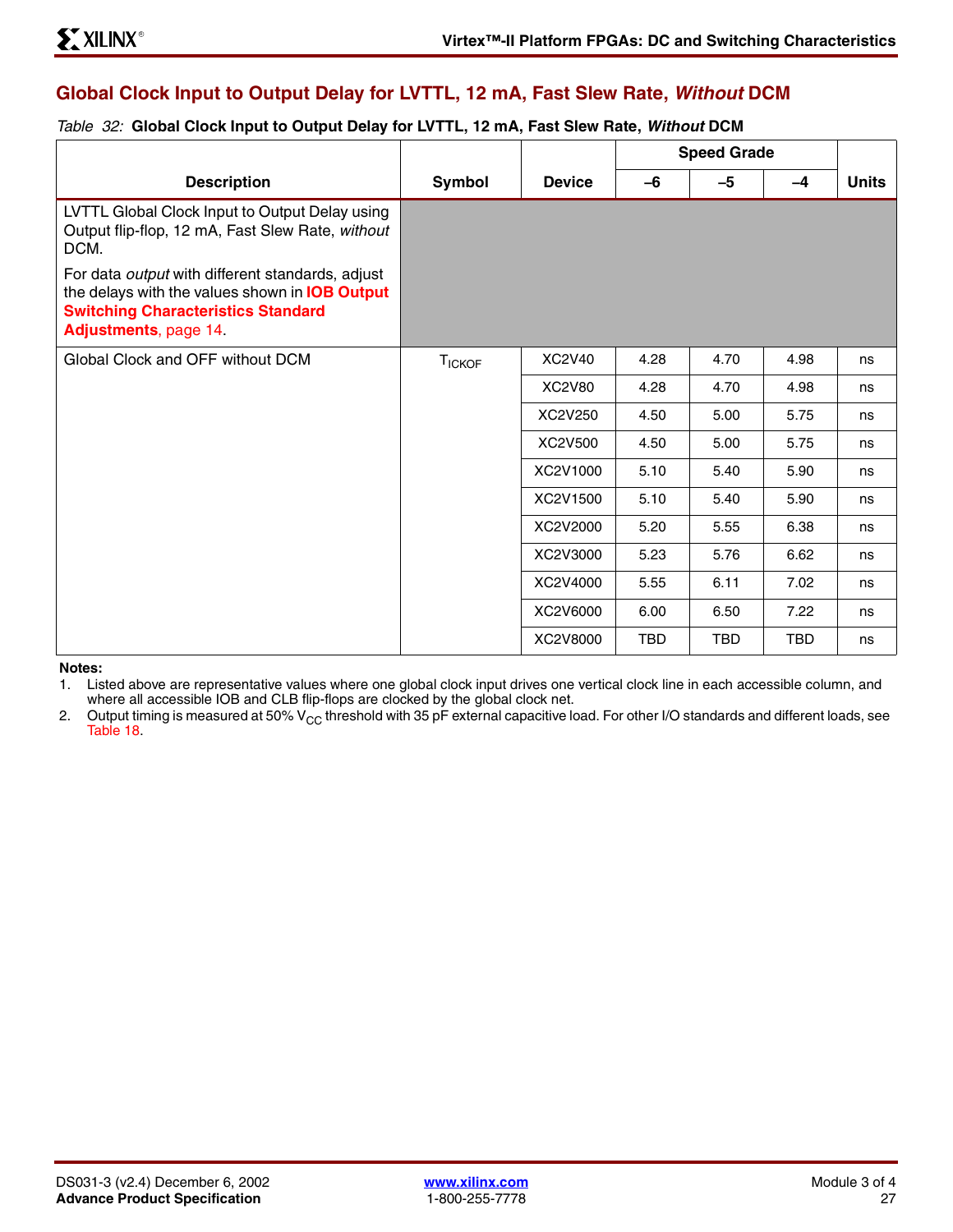# <span id="page-27-0"></span>**Virtex-II Pin-to-Pin Input Parameter Guidelines**

All devices are 100% functionally tested. Listed below are representative values for typical pin locations and normal clock loading. Values are expressed in nanoseconds unless otherwise noted.

## **Global Clock Setup and Hold for LVTTL Standard,** *With* **DCM**

### *Table 33:* **Global Clock Setup and Hold for LVTTL Standard,** *With* **DCM**

|                                                                                                                                                                                                    |                                        |               | <b>Speed Grade</b> |              |              |              |
|----------------------------------------------------------------------------------------------------------------------------------------------------------------------------------------------------|----------------------------------------|---------------|--------------------|--------------|--------------|--------------|
| <b>Description</b>                                                                                                                                                                                 | Symbol                                 | <b>Device</b> | $-6$               | $-5$         | $-4$         | <b>Units</b> |
| Input Setup and Hold Time<br>Relative to Global Clock Input<br>Signal for LVTTL Standard.                                                                                                          |                                        |               |                    |              |              |              |
| For data input with different<br>standards, adjust the setup time<br>delay by the values shown in <b>IOB</b><br><b>Input Switching</b><br><b>Characteristics Standard</b><br>Adjustments, page 11. |                                        |               |                    |              |              |              |
| No Delay                                                                                                                                                                                           | T <sub>PSDCM</sub> /T <sub>PHDCM</sub> | XC2V40        | $1.60/-0.90$       | $1.60/-0.90$ | $1.84/-0.76$ | ns           |
| Global Clock and IFF with DCM                                                                                                                                                                      |                                        | <b>XC2V80</b> | $1.60/-0.90$       | $1.60/-0.90$ | $1.84/-0.76$ | ns           |
|                                                                                                                                                                                                    |                                        | XC2V250       | $1.60/-0.90$       | $1.60/-0.90$ | $1.84/-0.76$ | ns           |
|                                                                                                                                                                                                    |                                        | XC2V500       | $1.60/-0.90$       | $1.60/-0.90$ | $1.84/-0.76$ | ns           |
|                                                                                                                                                                                                    |                                        | XC2V1000      | $1.60/-0.90$       | $1.60/-0.90$ | $1.84/-0.76$ | ns           |
|                                                                                                                                                                                                    |                                        | XC2V1500      | $1.60/-0.90$       | $1.60/-0.90$ | $1.84/-0.76$ | ns           |
|                                                                                                                                                                                                    |                                        | XC2V2000      | $1.70/-0.90$       | $1.70/-0.90$ | $1.96/-0.76$ | ns           |
|                                                                                                                                                                                                    |                                        | XC2V3000      | $1.70/-0.90$       | $1.70/-0.90$ | $1.96/-0.76$ | ns           |
|                                                                                                                                                                                                    |                                        | XC2V4000      | $1.70/-0.90$       | $1.70/-0.90$ | $1.96/-0.76$ | ns           |
|                                                                                                                                                                                                    |                                        | XC2V6000      | $1.70/-0.90$       | $1.70/-0.90$ | $1.96/-0.76$ | ns           |
|                                                                                                                                                                                                    |                                        | XC2V8000      | <b>TBD</b>         | <b>TBD</b>   | <b>TBD</b>   | ns           |

#### **Notes:**

1. IFF = Input Flip-Flop or Latch

2. Setup time is measured relative to the Global Clock input signal with the fastest route and the lightest load. Hold time is measured relative to the Global Clock input signal with the slowest route and heaviest load.

3. DCM output jitter is included in the measurement.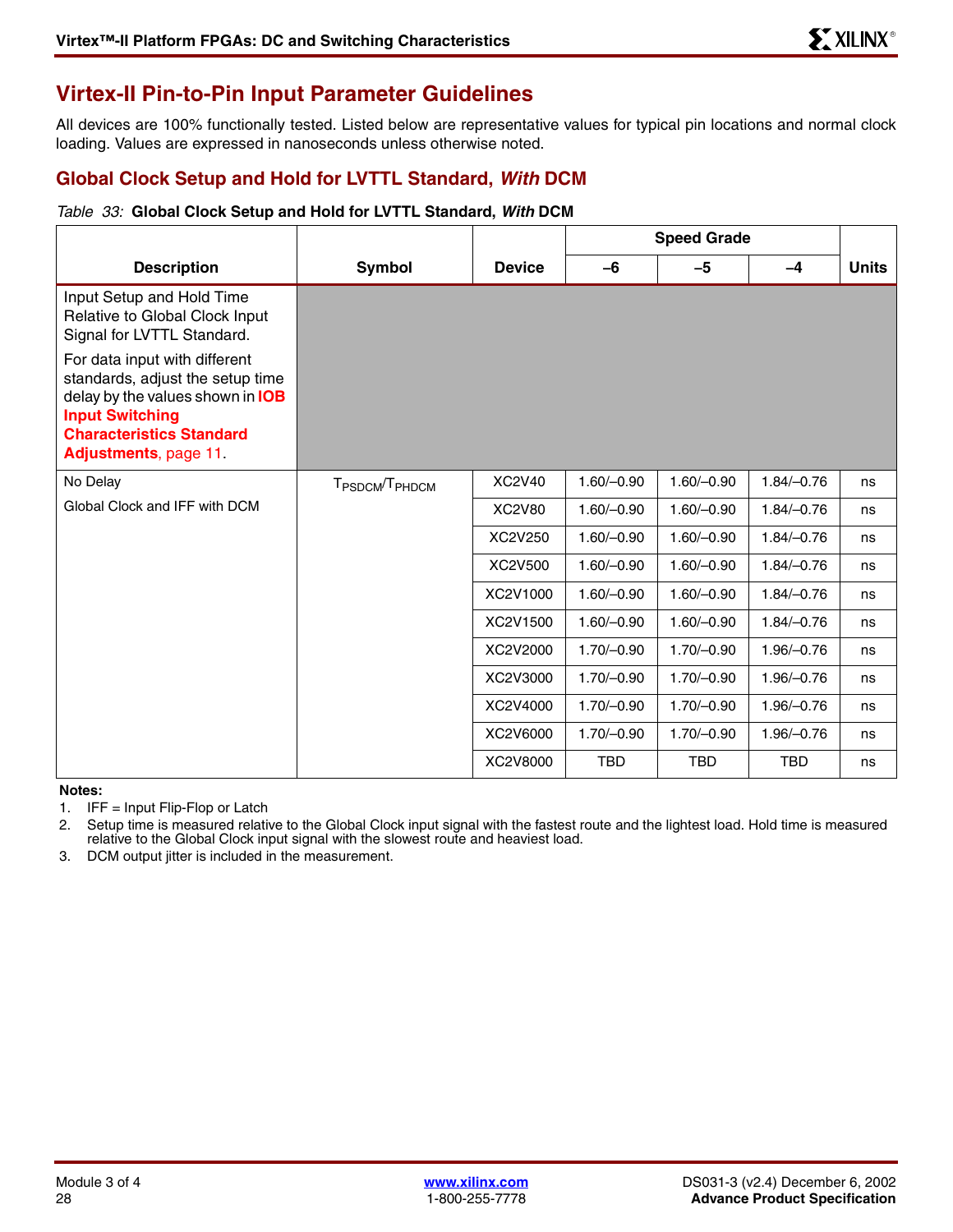## **Global Clock Setup and Hold for LVTTL Standard,** *Without* **DCM**

### <span id="page-28-0"></span>*Table 34:* **Global Clock Setup and Hold for LVTTL Standard,** *Without* **DCM**

| <b>Description</b>                                                                                                                                                                         | Symbol                               | <b>Device</b> | $-6$       | $-5$       | $-4$       | <b>Units</b> |
|--------------------------------------------------------------------------------------------------------------------------------------------------------------------------------------------|--------------------------------------|---------------|------------|------------|------------|--------------|
| Input Setup and Hold Time<br>Relative to Global Clock Input<br>Signal for LVTTL Standard. <sup>(2)</sup>                                                                                   |                                      |               |            |            |            |              |
| For data input with different<br>standards, adjust the setup time<br>delay by the values shown in IOB<br><b>Input Switching Characteristics</b><br><b>Standard Adjustments,</b><br>page 11 |                                      |               |            |            |            |              |
| <b>Full Delay</b>                                                                                                                                                                          | T <sub>PSFD</sub> /T <sub>PHFD</sub> | XC2V40        | 1.92/0.00  | 1.92/0.00  | 2.21/0.00  | ns           |
| Global Clock and IFF <sup>(1)</sup> without                                                                                                                                                |                                      | <b>XC2V80</b> | 2.10/0.00  | 2.10/0.00  | 2.21/0.00  | ns           |
| <b>DCM</b>                                                                                                                                                                                 |                                      | XC2V250       | 1.92/0.00  | 1.92/0.00  | 2.21/0.00  | ns           |
|                                                                                                                                                                                            |                                      | XC2V500       | 1.92/0.00  | 1.92/0.00  | 2.21/0.00  | ns           |
|                                                                                                                                                                                            |                                      | XC2V1000      | 1.92/0.00  | 1.92/0.00  | 2.21/0.00  | ns           |
|                                                                                                                                                                                            |                                      | XC2V1500      | 1.92/0.00  | 1.92/0.00  | 2.21/0.00  | ns           |
|                                                                                                                                                                                            |                                      | XC2V2000      | 1.92/0.00  | 1.92/0.00  | 2.21/0.00  | ns           |
|                                                                                                                                                                                            |                                      | XC2V3000      | 1.92/0.00  | 1.92/0.00  | 2.21/0.00  | ns           |
|                                                                                                                                                                                            |                                      | XC2V4000      | 2.00/0.00  | 2.00/0.00  | 2.30/0.00  | ns           |
|                                                                                                                                                                                            |                                      | XC2V6000      | 1.92/0.50  | 1.92/0.50  | 2.21/0.50  | ns           |
|                                                                                                                                                                                            |                                      | XC2V8000      | <b>TBD</b> | <b>TBD</b> | <b>TBD</b> | ns           |

### **Notes:**

1. IFF = Input Flip-Flop or Latch

2. Setup time is measured relative to the Global Clock input signal with the fastest route and the lightest load. Hold time is measured relative to the Global Clock input signal with the slowest route and heaviest load.

3. These values are parametrically measured.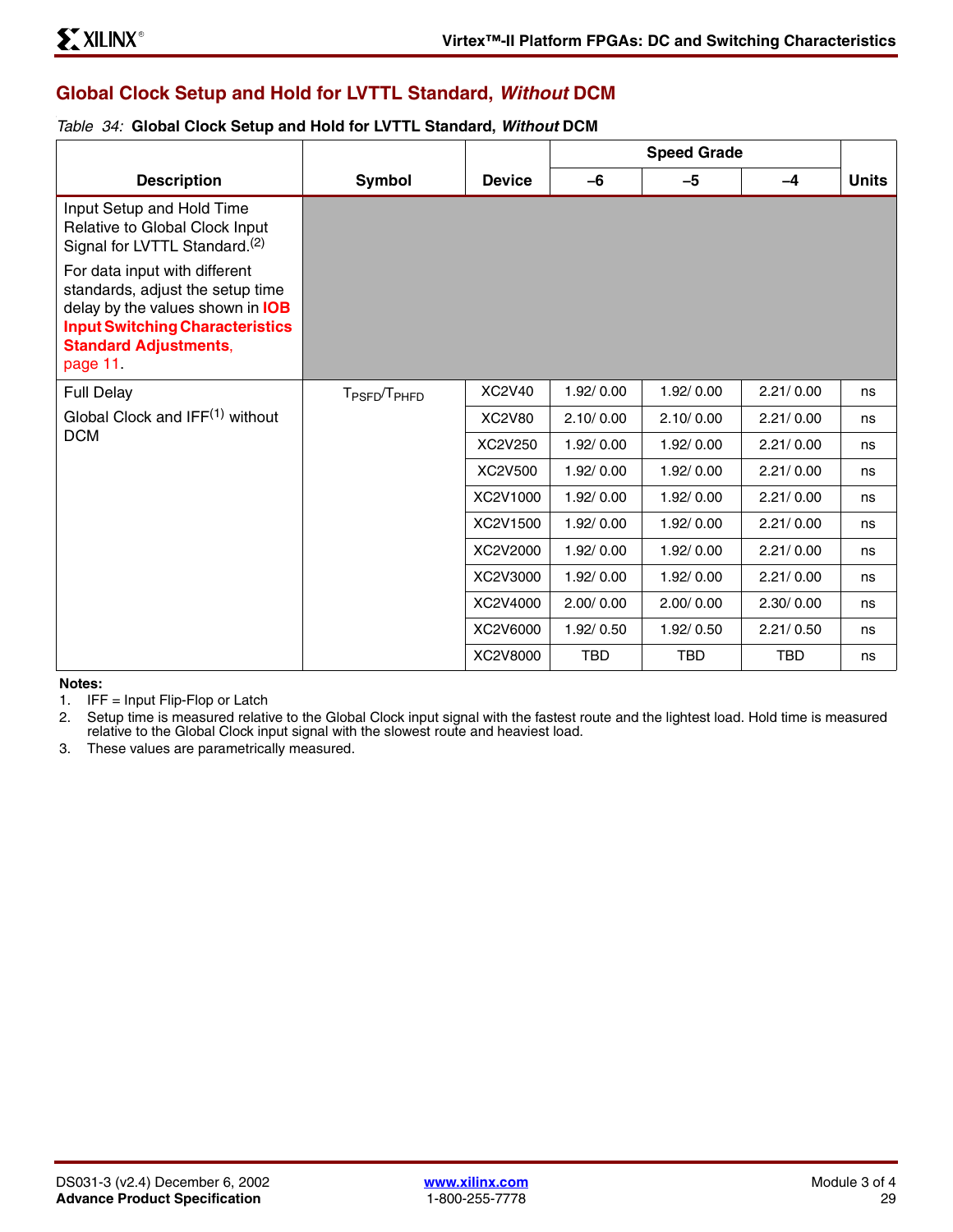## <span id="page-29-0"></span>**DCM Timing Parameters**

All devices are 100% functionally tested. Because of the difficulty in directly measuring many internal timing parameters, those parameters are derived from benchmark timing patterns. The following guidelines reflect worst-case values

across the recommended operating conditions. All output jitter and phase specifications are determined through statistical measurement at the package pins.

## **Operating Frequency Ranges**

### *Table 35:* **Operating Frequency Ranges**

|                                            |                       |                    | <b>Speed Grade</b> |        |        |              |
|--------------------------------------------|-----------------------|--------------------|--------------------|--------|--------|--------------|
| <b>Description</b>                         | Symbol                | <b>Constraints</b> | $-6$               | $-5$   | -4     | <b>Units</b> |
| <b>Output Clocks (Low Frequency Mode)</b>  |                       |                    |                    |        |        |              |
| CLK0, CLK90, CLK180, CLK270                | CLKOUT_FREQ_1X_LF_Min |                    | 24.00              | 24.00  | 24.00  | <b>MHz</b>   |
|                                            | CLKOUT_FREQ_1X_LF_Max |                    | 230.00             | 210.00 | 180.00 | <b>MHz</b>   |
| CLK2X, CLK2X180                            | CLKOUT_FREQ_2X_LF_Min |                    | 48.00              | 48.00  | 48.00  | <b>MHz</b>   |
|                                            | CLKOUT FREQ 2X LF Max |                    | 450.00             | 420.00 | 360.00 | <b>MHz</b>   |
| <b>CLKDV</b>                               | CLKOUT FREQ DV LF Min |                    | 1.50               | 1.50   | 1.50   | <b>MHz</b>   |
|                                            | CLKOUT FREQ DV LF Max |                    | 150.00             | 140.00 | 120.00 | <b>MHz</b>   |
| CLKFX, CLKFX180                            | CLKOUT FREQ FX LF Min |                    | 24.00              | 24.00  | 24.00  | <b>MHz</b>   |
|                                            | CLKOUT_FREQ_FX_LF_Max |                    | 260.00             | 240.00 | 210.00 | <b>MHz</b>   |
| <b>Input Clocks (Low Frequency Mode)</b>   |                       |                    |                    |        |        |              |
| CLKIN (using DLL outputs) (1), (3)         | CLKIN_FREQ_DLL_LF_Min |                    | 24.00              | 24.00  | 24.00  | <b>MHz</b>   |
|                                            | CLKIN_FREQ_DLL_LF_Max |                    | 230.00             | 210.00 | 180.00 | <b>MHz</b>   |
| CLKIN (using CLKFX outputs) (2), (3)       | CLKIN FREQ FX LF Min  |                    | 1.00               | 1.00   | 1.00   | <b>MHz</b>   |
|                                            | CLKIN_FREQ_FX_LF_Max  |                    | 260.00             | 240.00 | 210.00 | <b>MHz</b>   |
| PSCLK                                      | PSCLK_FREQ_LF_Min     |                    | 0.01               | 0.01   | 0.01   | <b>MHz</b>   |
|                                            | PSCLK FREQ LF Max     |                    | 450.00             | 420.00 | 360.00 | <b>MHz</b>   |
| <b>Output Clocks (High Frequency Mode)</b> |                       |                    |                    |        |        |              |
| CLK0, CLK180                               | CLKOUT_FREQ_1X_HF_Min |                    | 48.00              | 48.00  | 48.00  | <b>MHz</b>   |
|                                            | CLKOUT_FREQ_1X_HF_Max |                    | 450.00             | 420.00 | 360.00 | <b>MHz</b>   |
| <b>CLKDV</b>                               | CLKOUT_FREQ_DV_HF_Min |                    | 3.00               | 3.00   | 3.00   | <b>MHz</b>   |
|                                            | CLKOUT_FREQ_DV_HF_Max |                    | 300.00             | 280.00 | 240.00 | <b>MHz</b>   |
| CLKFX, CLKFX180                            | CLKOUT_FREQ_FX_HF_Min |                    | 210.00             | 210.00 | 210.00 | <b>MHz</b>   |
|                                            | CLKOUT_FREQ_FX_HF_Max |                    | 350.00             | 320.00 | 270.00 | <b>MHz</b>   |
| <b>Input Clocks (High Frequency Mode)</b>  |                       |                    |                    |        |        |              |
| CLKIN (using DLL outputs) (1), (3)         | CLKIN_FREQ_DLL_HF_Min |                    | 48.00              | 48.00  | 48.00  | <b>MHz</b>   |
|                                            | CLKIN_FREQ_DLL_HF_Max |                    | 450.00             | 420.00 | 360.00 | <b>MHz</b>   |
| CLKIN (using CLKFX outputs) (2), (3)       | CLKIN_FRQ_FX_HF_Min   |                    | 50.00              | 50.00  | 50.00  | <b>MHz</b>   |
|                                            | CLKIN_FRQ_FX_HF_Max   |                    | 350.00             | 320.00 | 270.00 | <b>MHz</b>   |
| <b>PSCLK</b>                               | PSCLK_FREQ_HF_Min     |                    | 0.01               | 0.01   | 0.01   | <b>MHz</b>   |
|                                            | PSCLK FREQ HF Max     |                    | 450.00             | 420.00 | 360.00 | <b>MHz</b>   |

**Notes:** 

1. "DLL outputs" is used here to describe the outputs: CLK0, CLK90, CLK180, CLK270, CLK2X, CLK2X180, and CLKDV.

2. If both DLL and CLKFX outputs are used, follow the more restrictive specification.

3. If the CLKIN\_DIVIDE\_BY\_2 attribute of the DCM is used, then double these values.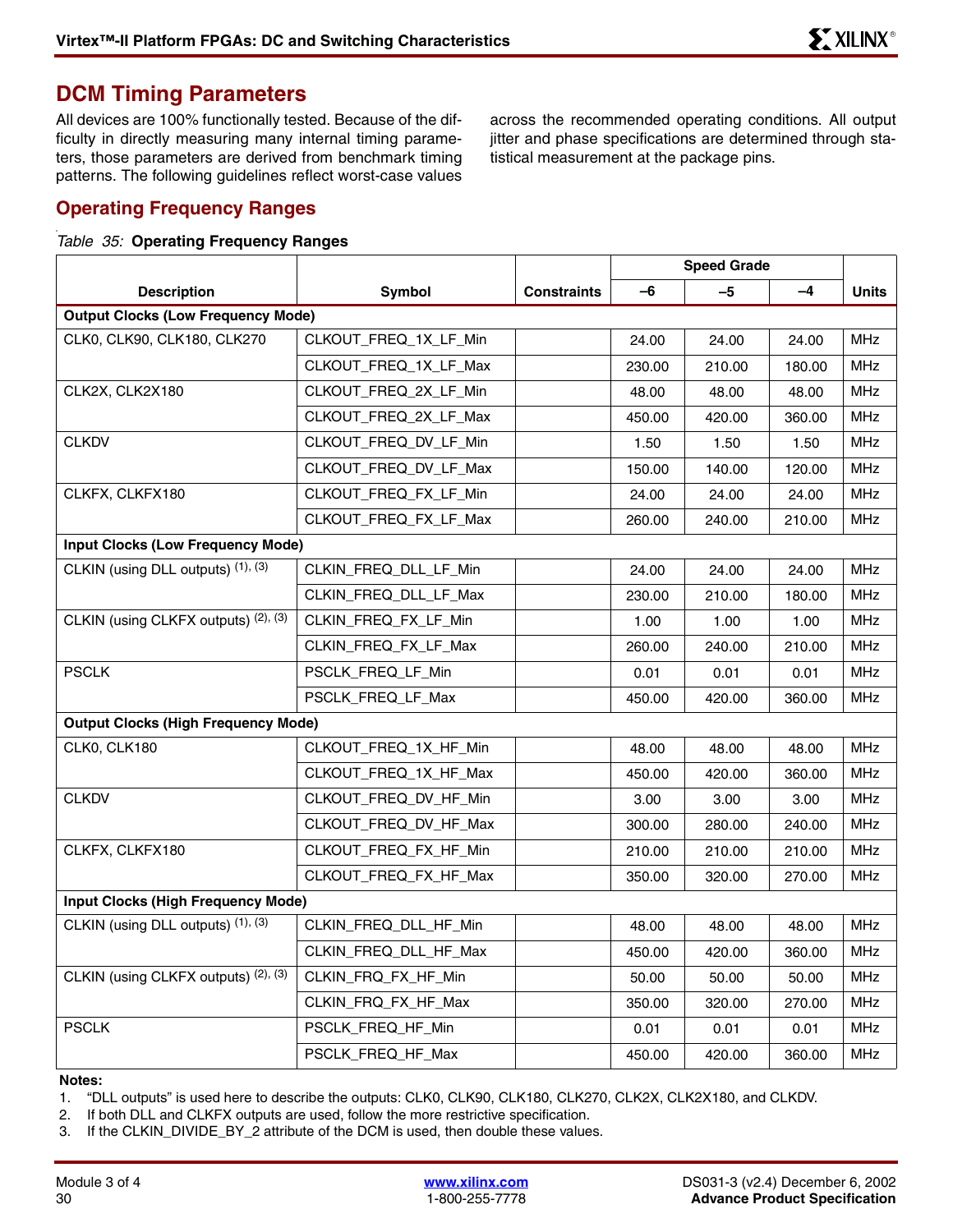## **Input Clock Tolerances**

*Table 36:* **Input Clock Tolerances**

|                                                      |                                |                    | <b>Speed Grade</b> |      |       |      |       |      |              |
|------------------------------------------------------|--------------------------------|--------------------|--------------------|------|-------|------|-------|------|--------------|
|                                                      |                                | <b>Constraints</b> |                    | $-6$ |       | $-5$ |       | $-4$ |              |
| <b>Description</b>                                   | Symbol                         | $F_{CLKIN}$        | Min                | Max  | Min   | Max  | Min   | Max  | <b>Units</b> |
| Input Clock Low/high Pulse Width                     |                                |                    |                    |      |       |      |       |      |              |
| <b>PSCLK</b>                                         | PSCLK_PULSE                    | $< 1$ MHz          | 25.00              |      | 25.00 |      | 25.00 |      | ns           |
|                                                      |                                | $1 - 10$ MHz       | 25.00              |      | 25.00 |      | 25.00 |      | ns           |
|                                                      |                                | $10 - 25$ MHz      | 10.00              |      | 10.00 |      | 10.00 |      | ns           |
|                                                      |                                | $25 - 50$ MHz      | 5.00               |      | 5.00  |      | 5.00  |      | ns           |
|                                                      |                                | $50 - 100$ MHz     | 3.00               |      | 3.00  |      | 3.00  |      | ns           |
|                                                      |                                | $100 - 150$ MHz    | 2.40               |      | 2.40  |      | 2.40  |      | ns           |
| PSCLK and CLKIN <sup>(2)</sup>                       | PSCLK PULSE and<br>CLKIN_PULSE | $150 - 200$ MHz    | 2.00               |      | 2.00  |      | 2.00  |      | ns           |
|                                                      |                                | $200 - 250$ MHz    | 1.80               |      | 1.80  |      | 1.80  |      | ns           |
|                                                      |                                | 250 - 300 MHz      | 1.50               |      | 1.50  |      | 1.50  |      | ns           |
|                                                      |                                | $300 - 350$ MHz    | 1.30               |      | 1.30  |      | 1.30  |      | ns           |
|                                                      |                                | $350 - 400$ MHz    | 1.15               |      | 1.15  |      | 1.15  |      | ns           |
|                                                      |                                | > 400 MHz          | 1.05               |      | 1.05  |      | 1.05  |      | ns           |
| Input Clock Cycle-Cycle Jitter (Low Frequency Mode)  |                                |                    |                    |      |       |      |       |      |              |
| CLKIN (using DLL outputs) <sup>(1)</sup>             | CLKIN_CYC_JITT_DLL_LF          |                    |                    | ±300 |       | ±300 |       | ±300 | ps           |
| CLKIN (using CLKFX outputs) <sup>(2)</sup>           | CLKIN_CYC_JITT_FX_LF           |                    |                    | ±300 |       | ±300 |       | ±300 | ps           |
| Input Clock Cycle-Cycle Jitter (High Frequency Mode) |                                |                    |                    |      |       |      |       |      |              |
| CLKIN (using DLL outputs) <sup>(1)</sup>             | CLKIN_CYC_JITT_DLL_HF          |                    |                    | ±150 |       | ±150 |       | ±150 | ps           |
| CLKIN (using CLKFX outputs) <sup>(2)</sup>           | CLKIN_CYC_JITT_FX_HF           |                    |                    | ±150 |       | ±150 |       | ±150 | ps           |
| Input Clock Period Jitter (Low Frequency Mode)       |                                |                    |                    |      |       |      |       |      |              |
| CLKIN (using DLL outputs) <sup>(1)</sup>             | CLKIN PER JITT DLL LF          |                    |                    | ±1   |       | ±1   |       | ±1   | ns           |
| CLKIN (using CLKFX outputs) <sup>(2)</sup>           | CLKIN_PER_JITT_FX_LF           |                    |                    | ±1   |       | ±1   |       | ±1   | ns           |
| Input Clock Period Jitter (High Frequency Mode)      |                                |                    |                    |      |       |      |       |      |              |
| CLKIN (using DLL outputs) <sup>(1)</sup>             | CLKIN_PER_JITT_DLL_HF          |                    |                    | ±1   |       | ±1   |       | ±1   | ns           |
| CLKIN (using CLKFX outputs) <sup>(2)</sup>           | CLKIN_PER_JITT_FX_HF           |                    |                    | ±1   |       | ±1   |       | ±1   | ns           |
| <b>Feedback Clock Path Delay Variation</b>           |                                |                    |                    |      |       |      |       |      |              |
| CLKFB off-chip feedback                              | CLKFB_DELAY_VAR_EXT            |                    |                    | ±1   |       | ±1   |       | ±1   | ns           |

#### **Notes:**

1. ""DLL outputs" is used here to describe the outputs: CLK0, CLK90, CLK180, CLK270, CLK2X, CLK2X180, and CLKDV.

2. If both DLL and CLKFX outputs are used, follow the more restrictive specification.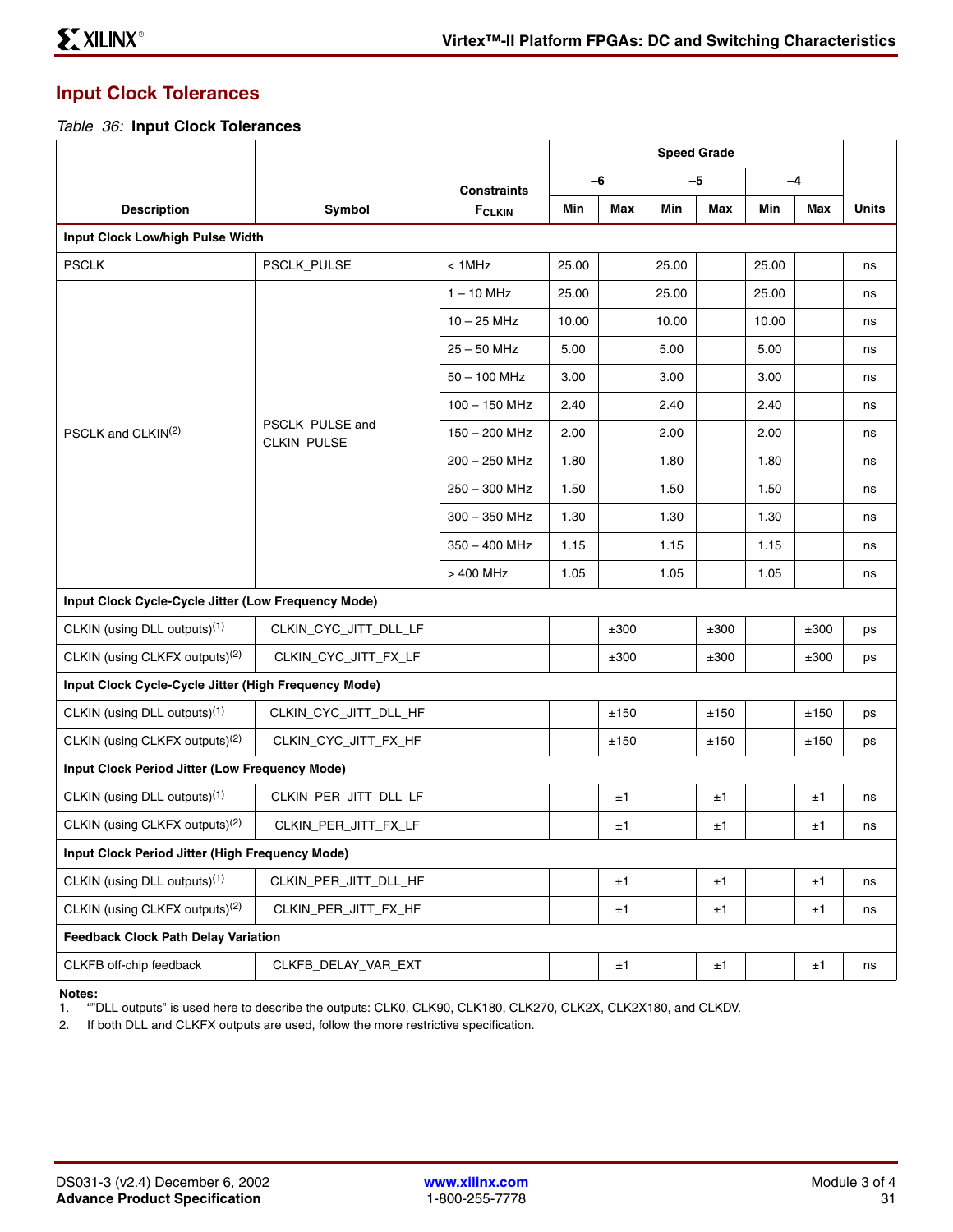## **Output Clock Jitter**

*Table 37:* **Output Clock Jitter**

|                                      |                     |                    | <b>Speed Grade</b> |        |        |              |
|--------------------------------------|---------------------|--------------------|--------------------|--------|--------|--------------|
| <b>Description</b>                   | Symbol              | <b>Constraints</b> | -6                 | $-5$   | -4     | <b>Units</b> |
| <b>Clock Synthesis Period Jitter</b> |                     |                    |                    |        |        |              |
| CLK <sub>0</sub>                     | CLKOUT_PER_JITT_0   |                    | ±100               | ±100   | ±100   | ps           |
| CLK90                                | CLKOUT PER JITT 90  |                    | ±150               | ±150   | ±150   | ps           |
| <b>CLK180</b>                        | CLKOUT PER JITT 180 |                    | ±150               | ±150   | ±150   | ps           |
| <b>CLK270</b>                        | CLKOUT PER JITT 270 |                    | ±150               | ±150   | ±150   | ps           |
| CLK2X, CLK2X180                      | CLKOUT_PER_JITT_2X  |                    | ±200               | ±200   | ±200   | ps           |
| CLKDV (integer division)             | CLKOUT PER JITT DV1 |                    | ±150               | ±150   | ±150   | ps           |
| CLKDV (non-integer division)         | CLKOUT PER JITT DV2 |                    | ±300               | ±300   | ±300   | ps           |
| CLKFX, CLKFX180                      | CLKOUT_PER_JITT_FX  |                    | Note 1             | Note 1 | Note 1 | ps           |

**Notes:** 

1. Values for this parameter are available at **[www.xilinx.com](http://www.xilinx.com)**.

## **Output Clock Phase Alignment**

### <span id="page-31-0"></span>*Table 38:* **Output Clock Phase Alignment**

|                                             |                                      |                    | <b>Speed Grade</b> |      |      |              |  |
|---------------------------------------------|--------------------------------------|--------------------|--------------------|------|------|--------------|--|
| <b>Description</b>                          | Symbol                               | <b>Constraints</b> | -6                 | -5   | -4   | <b>Units</b> |  |
| <b>Phase Offset Between CLKIN and CLKFB</b> |                                      |                    |                    |      |      |              |  |
| <b>CLKIN/CLKFB</b>                          | CLKIN_CLKFB_PHASE                    |                    | ±50                | ±50  | ±50  | ps           |  |
| <b>Phase Offset Between Any DCM Outputs</b> |                                      |                    |                    |      |      |              |  |
| All CLK <sup>*</sup> outputs                | CLKOUT_PHASE                         |                    | ±140               | ±140 | ±140 | ps           |  |
| <b>Duty Cycle Precision</b>                 |                                      |                    |                    |      |      |              |  |
| DLL outputs $(1)$                           | CLKOUT_DUTY_CYCLE_DLL <sup>(2)</sup> |                    | ±150               | ±150 | ±150 | ps           |  |
| <b>CLKFX outputs</b>                        | CLKOUT DUTY CYCLE FX                 |                    | ±100               | ±100 | ±100 | ps           |  |

**Notes:** 

1. ""DLL outputs" is used here to describe the outputs: CLK0, CLK90, CLK180, CLK270, CLK2X, CLK2X180, and CLKDV.

2. CLKOUT\_DUTY\_CYCLE\_DLL applies to the 1X clock outputs (CLK0, CLK90, CLK180, and CLK270) only if

DUTY\_CYCLE\_CORRECTION = TRUE. 3. Specification also applies to PSCLK.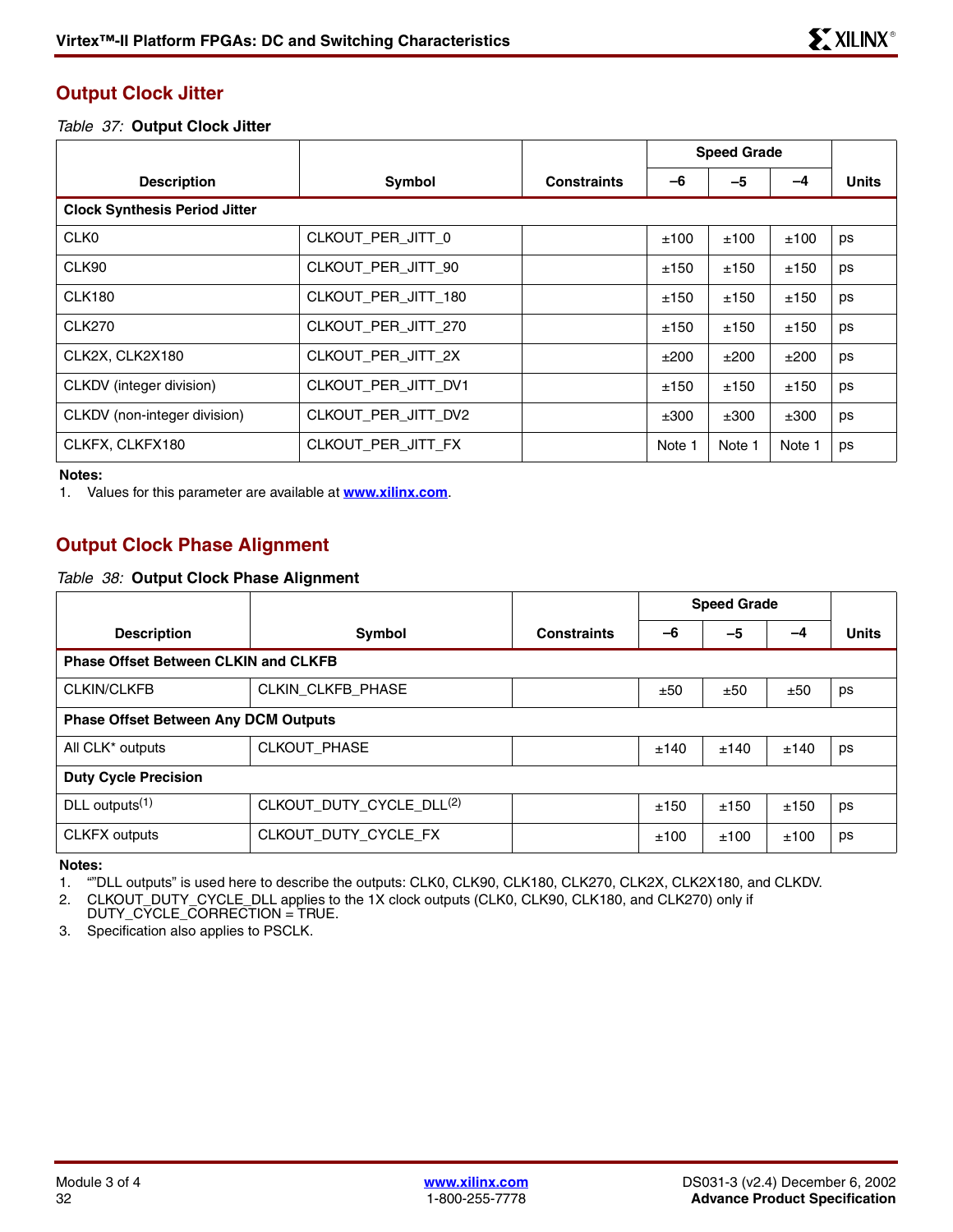## **Miscellaneous Timing Parameters**

### *Table 39:* **Miscellaneous Timing Parameters**

|                                                  |                                      | <b>Constraints</b> |                    |       |       |              |  |  |
|--------------------------------------------------|--------------------------------------|--------------------|--------------------|-------|-------|--------------|--|--|
| <b>Description</b>                               | <b>Symbol</b>                        | <b>FCLKIN</b>      | <b>Speed Grade</b> |       |       | <b>Units</b> |  |  |
|                                                  |                                      |                    | $-6$               | $-5$  | $-4$  |              |  |  |
|                                                  | <b>Time Required to Achieve LOCK</b> |                    |                    |       |       |              |  |  |
| Using DLL outputs <sup>(1)</sup>                 | LOCK_DLL                             |                    |                    |       |       |              |  |  |
|                                                  | LOCK_DLL_60                          | $>60$ MHz          | 20.0               | 20.0  | 20.0  | μs           |  |  |
|                                                  | LOCK_DLL_50_60                       | 50 - 60 MHz        | 25.0               | 25.0  | 25.0  | μs           |  |  |
|                                                  | LOCK_DLL_40_50                       | 40 - 50 MHz        | 50.0               | 50.0  | 50.0  | μs           |  |  |
|                                                  | LOCK_DLL_30_40                       | 30 - 40 MHz        | 90.0               | 90.0  | 90.0  | μs           |  |  |
|                                                  | LOCK_DLL_24_30                       | 24 - 30 MHz        | 120.0              | 120.0 | 120.0 | μs           |  |  |
| Using CLKFX outputs                              | LOCK_FX_MIN                          |                    | 10.0               | 10.0  | 10.0  | ms           |  |  |
|                                                  | LOCK_FX_MAX                          |                    | 10.0               | 10.0  | 10.0  | ms           |  |  |
| Additional lock time with<br>fine-phase shifting | LOCK_DLL_FINE_SHIFT                  |                    | 50.0               | 50.0  | 50.0  | μs           |  |  |
| <b>Fine-Phase Shifting</b>                       |                                      |                    |                    |       |       |              |  |  |
| Absolute shifting range                          | FINE_SHIFT_RANGE                     |                    | 10.0               | 10.0  | 10.0  | ns           |  |  |
| <b>Delay Lines</b>                               |                                      |                    |                    |       |       |              |  |  |
| Tap delay resolution                             | DCM_TAP_MIN                          |                    | 30.0               | 30.0  | 30.0  | ps           |  |  |
|                                                  | DCM_TAP_MAX                          |                    | 60.0               | 60.0  | 60.0  | ps           |  |  |

#### **Notes:**

1. ""DLL outputs" is used here to describe the outputs: CLK0, CLK90, CLK180, CLK270, CLK2X, CLK2X180, and CLKDV.

2. Specification also applies to PSCLK.

## <span id="page-32-0"></span>**Frequency Synthesis**

### *Table 40:* **Frequency Synthesis**

| <b>Attribute</b>    | Min | Max |
|---------------------|-----|-----|
| CLKFX MULTIPLY      |     | 32  |
| <b>CLKFX DIVIDE</b> |     | 32  |

## **Parameter Cross Reference**

### *Table 41:* **Parameter Cross Reference**

| <b>Libraries Guide</b>  | <b>Data Sheet</b>         |
|-------------------------|---------------------------|
| DLL_CLKOUT_{MINIMAX}_LF | CLKOUT_FREQ_{1X 2X DV}_LF |
| DFS_CLKOUT_{MINIMAX}_LF | CLKOUT_FREQ_FX_LF         |
| DLL_CLKIN_{MINIMAX}_LF  | CLKIN FREQ DLL LF         |
| DFS_CLKIN_{MINIMAX}_LF  | CLKIN FREQ FX LF          |
| DLL_CLKOUT_{MINIMAX}_HF | CLKOUT_FREQ_{1XIDV}_HF    |
| DFS_CLKOUT_{MINIMAX}_HF | CLKOUT_FREQ_FX_HF         |
| DLL_CLKIN_{MINIMAX}_HF  | CLKIN FREQ DLL HF         |
| DFS_CLKIN_{MINIMAX}_HF  | CLKIN FREQ FX HF          |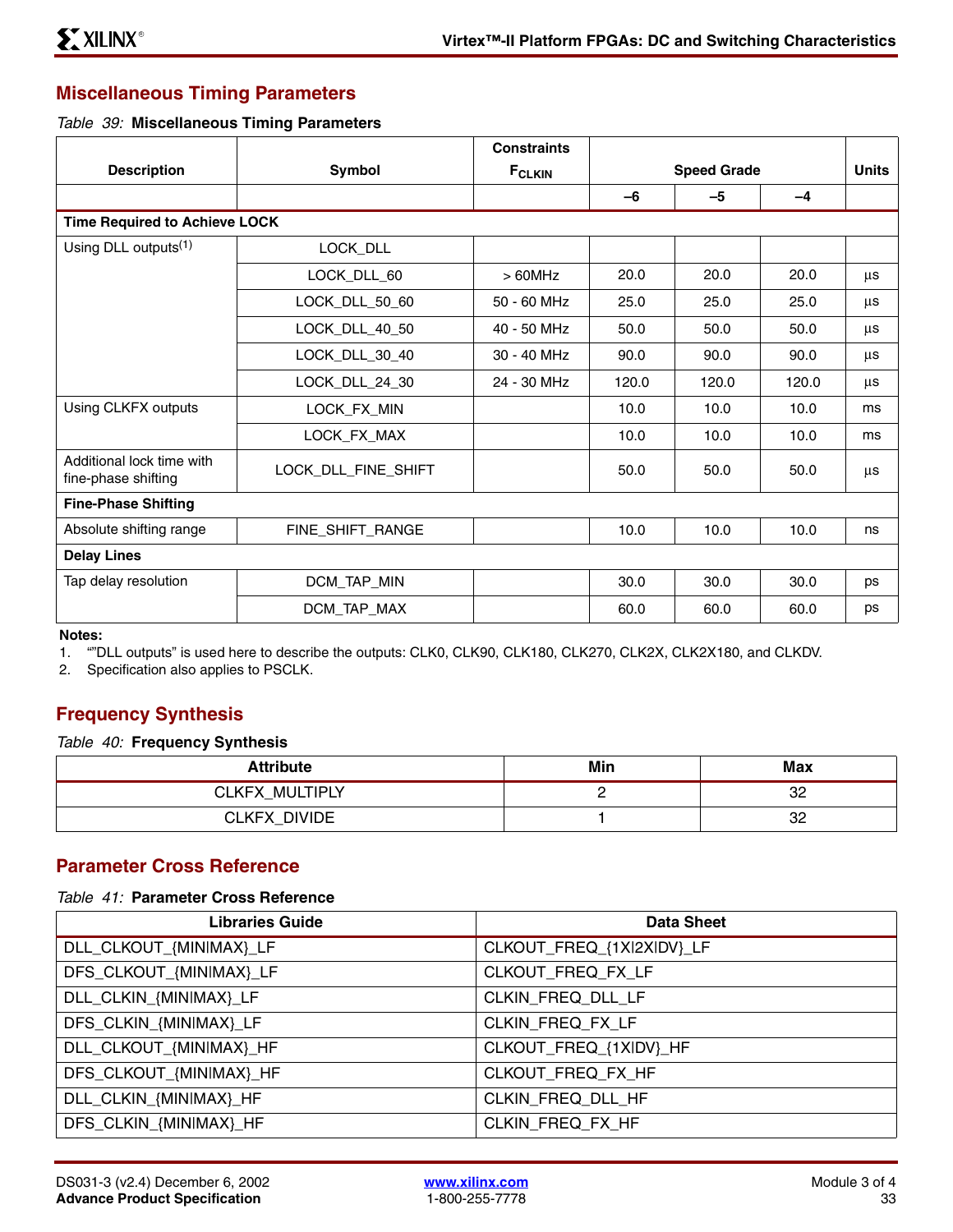# <span id="page-33-0"></span>**Source-Synchronous Switching Characteristics**

The parameters in this section provide the necessary values for calculating timing budgets for Virtex-II source-synchronous transmitter and receiver data-valid windows.

### <span id="page-33-1"></span>*Table 42:* **Duty Cycle Distortion and Clock-Tree Skew**

|                                |                         |               | <b>Speed Grade</b> |            |            |              |
|--------------------------------|-------------------------|---------------|--------------------|------------|------------|--------------|
| <b>Description</b>             | Symbol                  | <b>Device</b> | -6                 | -5         | $-4$       | <b>Units</b> |
| Duty Cycle Distortion(1)       | T <sub>DCD_CLK0</sub>   | All           | 140                | 140        | 140        | ps           |
|                                | T <sub>DCD_CLK180</sub> | All           | 50                 | 50         | 50         | ps           |
| Clock Tree Skew <sup>(2)</sup> | <b>TCKSKEW</b>          | XC2V40        | TBD                | 50         | TBD        | ps           |
|                                |                         | <b>XC2V80</b> | TBD                | 50         | TBD        | ps           |
|                                |                         | XC2V250       | <b>TBD</b>         | 50         | <b>TBD</b> | ps           |
|                                |                         | XC2V500       | TBD                | 50         | TBD        | ps           |
|                                |                         | XC2V1000      | TBD                | 80         | TBD        | ps           |
|                                |                         | XC2V1500      | TBD                | 80         | TBD        | ps           |
|                                |                         | XC2V2000      | TBD                | 100        | TBD        | ps           |
|                                |                         | XC2V3000      | TBD                | 100        | TBD        | ps           |
|                                |                         | XC2V4000      | TBD                | <b>TBD</b> | <b>TBD</b> | ps           |
|                                |                         | XC2V6000      | TBD                | 500        | TBD        | ps           |
|                                |                         | XC2V8000      | <b>TBD</b>         | <b>TBD</b> | TBD        | ps           |

#### **Notes:**

1. These parameters represent the worst-case duty cycle distortion observable at the pins of the device using LVDS output buffers. For cases where other I/O standards are used, IBIS can be used to calculate any additional duty cycle distortion that might be caused by asymmetrical rise/fall times.

T<sub>DCD</sub> CLK0 applies to cases where local (IOB) inversion is used to provide the negative-edge clock to the DDR element in the I/O.  $T_{\text{DCD}_{\text{CLK180}}}$  applies to cases where the CLK180 output of the DCM is used to provide the negative-edge clock to the DDR element in the  $I/O$ .

2. This value represents the worst-case clock-tree skew observable between sequential I/O elements. Significantly less clock-tree skew exists for I/O registers that are close to each other and fed by the same or adjacent clock-tree branches. Use the Xilinx FPGA\_Editor and Timing Analyzer tools to evaluate clock skew specific to your application.

### *Table 43:* **Package Skew**

| <b>Description</b>          | Symbol                      | Device/Package    | Value | <b>Units</b> |
|-----------------------------|-----------------------------|-------------------|-------|--------------|
| Package Skew <sup>(1)</sup> | <b>T</b> <sub>PKGSKEW</sub> | XC2V1000 / FF896  | 130   | ps           |
|                             |                             | XC2V3000 / FF1152 | 115   | ps           |
|                             |                             | XC2V3000 / BF957  | 130   | ps           |
|                             |                             | XC2V4000 / FF1152 | 130   | ps           |
|                             |                             | XC2V4000 / FF1517 | 200   | ps           |
|                             |                             | XC2V4000 / BF957  | 140   | ps           |
|                             |                             | XC2V6000 / FF1152 | 90    | ps           |
|                             |                             | XC2V6000 / FF1517 | 105   | ps           |
|                             |                             | XC2V6000 / BF957  | 105   | ps           |

#### **Notes:**

- 1. These values represent the worst-case skew between any two balls of the package: shortest flight time to longest flight time from Pad to Ball (7.1ps per mm).
- 2. Package trace length information is available for these device/package combinations. This information can be used to deskew the package.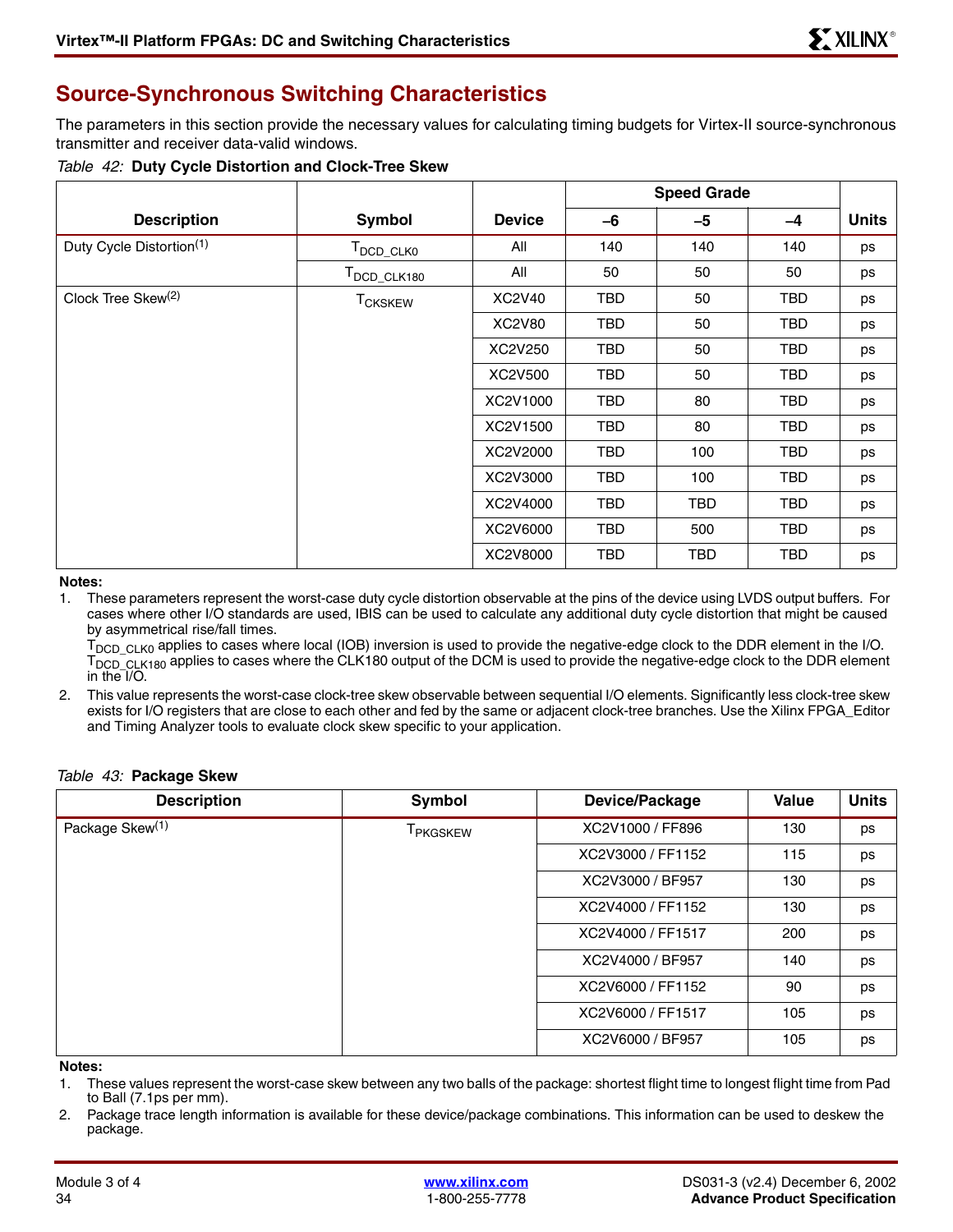### *Table 44:* **Sample Window**

|                                                |                      |               | <b>Speed Grade</b> |            |            |              |
|------------------------------------------------|----------------------|---------------|--------------------|------------|------------|--------------|
| <b>Description</b>                             | Symbol               | <b>Device</b> | -6                 | -5         | $-4$       | <b>Units</b> |
| Sampling Error at Receiver Pins <sup>(1)</sup> | ${\tt T}_{\sf SAMP}$ | XC2V40        | <b>TBD</b>         | 500        | <b>TBD</b> | ps           |
|                                                |                      | <b>XC2V80</b> | <b>TBD</b>         | 500        | <b>TBD</b> | ps           |
|                                                |                      | XC2V250       | <b>TBD</b>         | 500        | <b>TBD</b> | ps           |
|                                                |                      | XC2V500       | TBD                | 500        | <b>TBD</b> | ps           |
|                                                |                      | XC2V1000      | <b>TBD</b>         | 500        | <b>TBD</b> | ps           |
|                                                |                      | XC2V1500      | <b>TBD</b>         | 500        | <b>TBD</b> | ps           |
|                                                |                      | XC2V2000      | <b>TBD</b>         | 500        | <b>TBD</b> | ps           |
|                                                |                      | XC2V3000      | <b>TBD</b>         | 500        | <b>TBD</b> | ps           |
|                                                |                      | XC2V4000      | TBD                | 500        | <b>TBD</b> | ps           |
|                                                |                      | XC2V6000      | <b>TBD</b>         | 500        | <b>TBD</b> | ps           |
|                                                |                      | XC2V8000      | <b>TBD</b>         | <b>TBD</b> | <b>TBD</b> | ps           |

**Notes:** 

1. This parameter indicates the total sampling error of Virtex-II DDR input registers across voltage, temperature, and process. The characterization methodology uses the DCM to capture the DDR input registers' edges of operation. These measurements include: - CLK0 and CLK180 DCM jitter

- Worst-case Duty-Cycle Distortion - T<sub>DCD\_CLK180</sub>

- DCM accuracy (phase offset)

- DCM phase shift resolution.

These measurements do not include package or clock tree skew.

### *Table 45:* **Pin-to-Pin Setup/Hold: Source-Synchronous Configuration**

|                                                                                                                                                                                                                                             |                      |               | <b>Speed Grade</b> |            |            |       |
|---------------------------------------------------------------------------------------------------------------------------------------------------------------------------------------------------------------------------------------------|----------------------|---------------|--------------------|------------|------------|-------|
| <b>Description</b>                                                                                                                                                                                                                          | Symbol               | <b>Device</b> | -6                 | $-5$       | $-4$       | Units |
| Data Input Set-Up and Hold Times Relative to a Forwarded<br>Clock Input Pin, Using DCM and Global Clock Buffer.                                                                                                                             |                      |               |                    |            |            |       |
| For situations where clock and data inputs conform to<br>different standards, adjust the setup and hold values<br>accordingly using the values shown in <b>IOB Input Switching</b><br><b>Characteristics Standard Adjustments, page 11.</b> |                      |               |                    |            |            |       |
| No Delay                                                                                                                                                                                                                                    | T <sub>PSDCM</sub> / | XC2V40        | TBD                | TBD        | TBD        | ns    |
| Global Clock and IFF with DCM                                                                                                                                                                                                               | T <sub>PHDCM</sub>   | XC2V80        | TBD                | TBD        | TBD        | ns    |
|                                                                                                                                                                                                                                             |                      | XC2V250       | TBD                | <b>TBD</b> | <b>TBD</b> | ns    |
|                                                                                                                                                                                                                                             |                      | XC2V500       | <b>TBD</b>         | TBD.       | <b>TBD</b> | ns    |
|                                                                                                                                                                                                                                             |                      | XC2V1000      | TBD                | 0.2/0.5    | TBD        | ns    |
|                                                                                                                                                                                                                                             |                      | XC2V1500      | TBD                | <b>TBD</b> | TBD        | ns    |
|                                                                                                                                                                                                                                             |                      | XC2V2000      | <b>TBD</b>         | TBD.       | TBD.       | ns    |
|                                                                                                                                                                                                                                             |                      | XC2V3000      | TBD                | 0.2/0.5    | TBD        | ns    |
|                                                                                                                                                                                                                                             |                      | XC2V4000      | <b>TBD</b>         | <b>TBD</b> | TBD.       | ns    |
|                                                                                                                                                                                                                                             |                      | XC2V6000      | TBD                | 0.2/0.6    | <b>TBD</b> | ns    |
|                                                                                                                                                                                                                                             |                      | XC2V8000      | <b>TBD</b>         | <b>TBD</b> | <b>TBD</b> | ns    |

#### **Notes:**

1. IFF =  $Input$  Flip-Flop

2. The timing values were measured using the fine-phase adjustment feature of the DCM.

3. The worst-case duty-cycle distortion and DCM jitter on CLK0 and CLK180 is included in these measurements.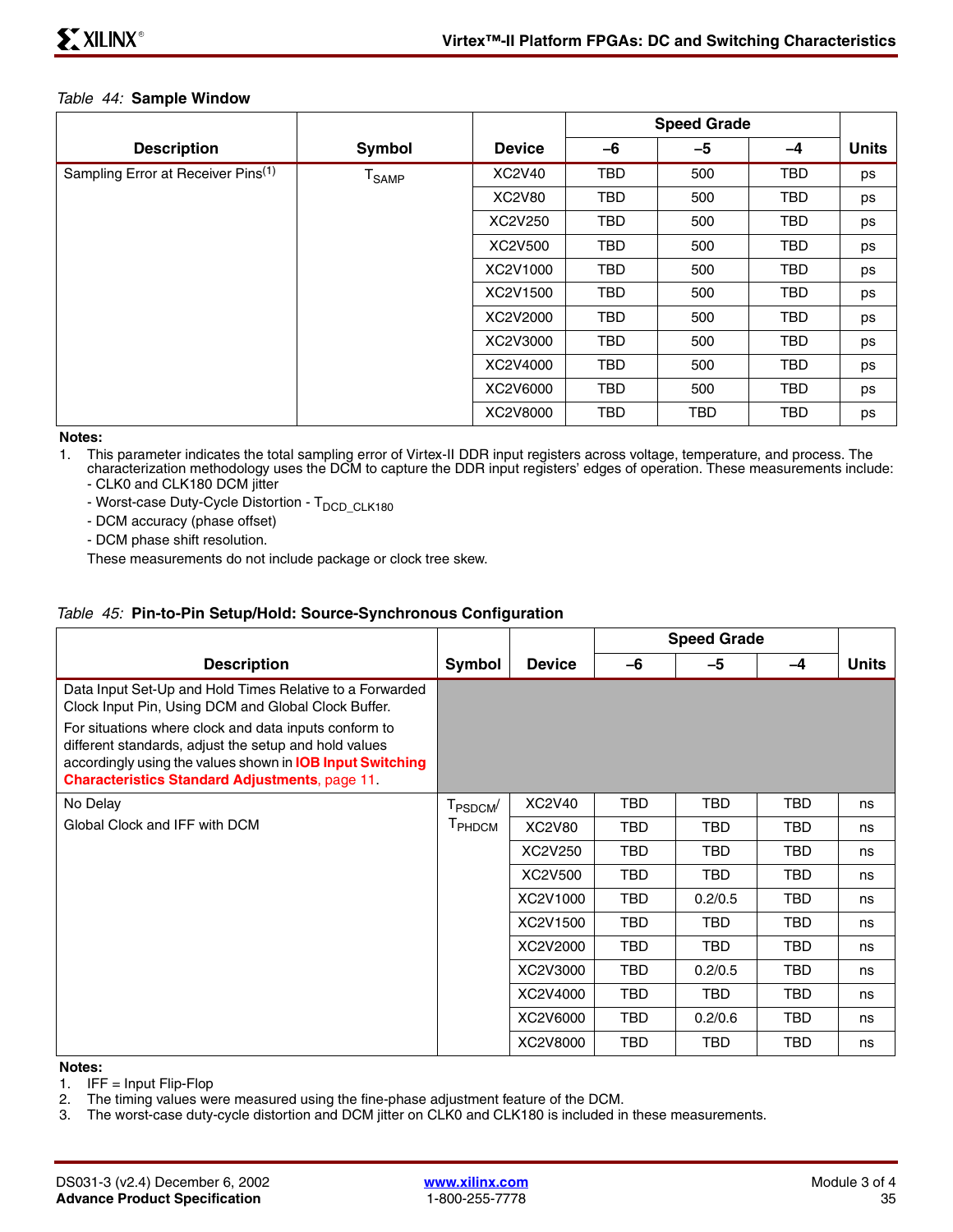## **Source Synchronous Timing Budgets**

This section describes how to use the parameters provided in the **[Source-Synchronous Switching Characteristics](#page-33-0)** section to develop system-specific timing budgets. The following analysis provides information necessary for determining Virtex-II contributions to an overall system timing analysis; no assumptions are made about the effects of Inter-Symbol Interference or PCB skew.

### *Virtex-II Transmitter Data-Valid Window (T<sub>x</sub>)*

 $T<sub>X</sub>$  is the minimum aggregate valid data period for a source-synchronous data bus at the pins of the device and is calculated as follows:

 $T_X$  = Data Period - [Jitter<sup>(1)</sup> + Duty Cycle Distortion<sup>(2)</sup> +  $TCKSKEW^{(3)} + TPKGSKEW^{(4)}$ ]

### **Notes:**

- 1. Jitter values and accumulation methodology to be provided in a future release of this document. The absolute period jitter values found in the **[DCM Timing Parameters](#page-29-0)** section of the particular DCM output clock used to clock the IOB FF can be used for a best case analysis.
- 2. This value depends on the clocking methodology used. See Note1 for [Table 42.](#page-33-1)
- 3. This value represents the worst-case clock-tree skew observable between sequential I/O elements. Significantly less clock-tree skew exists for I/O registers that are close to each other and fed by the same or adjacent clock-tree branches. Use the Xilinx FPGA\_Editor and Timing Analyzer tools to evaluate clock skew specific to your application.
- 4. These values represent the worst-case skew between any two balls of the package: shortest flight time to longest flight time from Pad to Ball.

## *Virtex-II Receiver Data-Valid Window (R<sub>X</sub>)*

 $R<sub>X</sub>$  is the required minimum aggregate valid data period for a source-synchronous data bus at the pins of the device and is calculated as follows:

$$
R_X = [TSAMP^{(1)} + TCKSKEW^{(2)} + TPKGSKEW^{(3)}]
$$

#### **Notes:**

- 1. This parameter indicates the total sampling error of Virtex-II DDR input registers across voltage, temperature, and process. The characterization methodology uses the DCM to capture the DDR input registers' edges of operation. These measurements include:
	- CLK0 and CLK180 DCM jitter in a quiet system
	- Worst-case duty-cycle distortion
	- DCM accuracy (phase offset)
	- DCM phase shift resolution.

These measurements do not include package or clock tree skew.

- 2. This value represents the worst-case clock-tree skew observable between sequential I/O elements. Significantly less clock-tree skew exists for I/O registers that are close to each other and fed by the same or adjacent clock-tree branches. Use the Xilinx FPGA\_Editor and Timing Analyzer tools to evaluate clock skew specific to your application.
- 3. These values represent the worst-case skew between any two balls of the package: shortest flight time to longest flight time from Pad to Ball.

# **Revision History**

This section records the change history for this module of the data sheet.

| Date     | <b>Version</b> | <b>Revision</b>                                                                                                                                                                                                                                                 |
|----------|----------------|-----------------------------------------------------------------------------------------------------------------------------------------------------------------------------------------------------------------------------------------------------------------|
| 11/07/00 | 1.0            | Early access draft.                                                                                                                                                                                                                                             |
| 12/06/00 | 1.1            | Initial release.                                                                                                                                                                                                                                                |
| 01/15/01 | 1.2            | Added values to the tables in the Virtex-II Performance Characteristics and Virtex-II<br><b>Switching Characteristics sections.</b>                                                                                                                             |
| 01/25/01 | 1.3            | The data sheet was divided into four modules (per the current style standard).<br>Updated values in the Virtex-II Performance Characteristics and Virtex-II Switching<br><b>Characteristics tables.</b><br>Table 18, "Delay Measurement Methodology"            |
| 04/23/01 | 1.5            | Updated values in the Virtex-II Performance Characteristics and Virtex-II Switching<br><b>Characteristics tables.</b><br>Added $T_{\text{REG32}}$ symbol to Table 23.<br>Skipped v1.4 to sync with other modules. Reverted to traditional double-column format. |